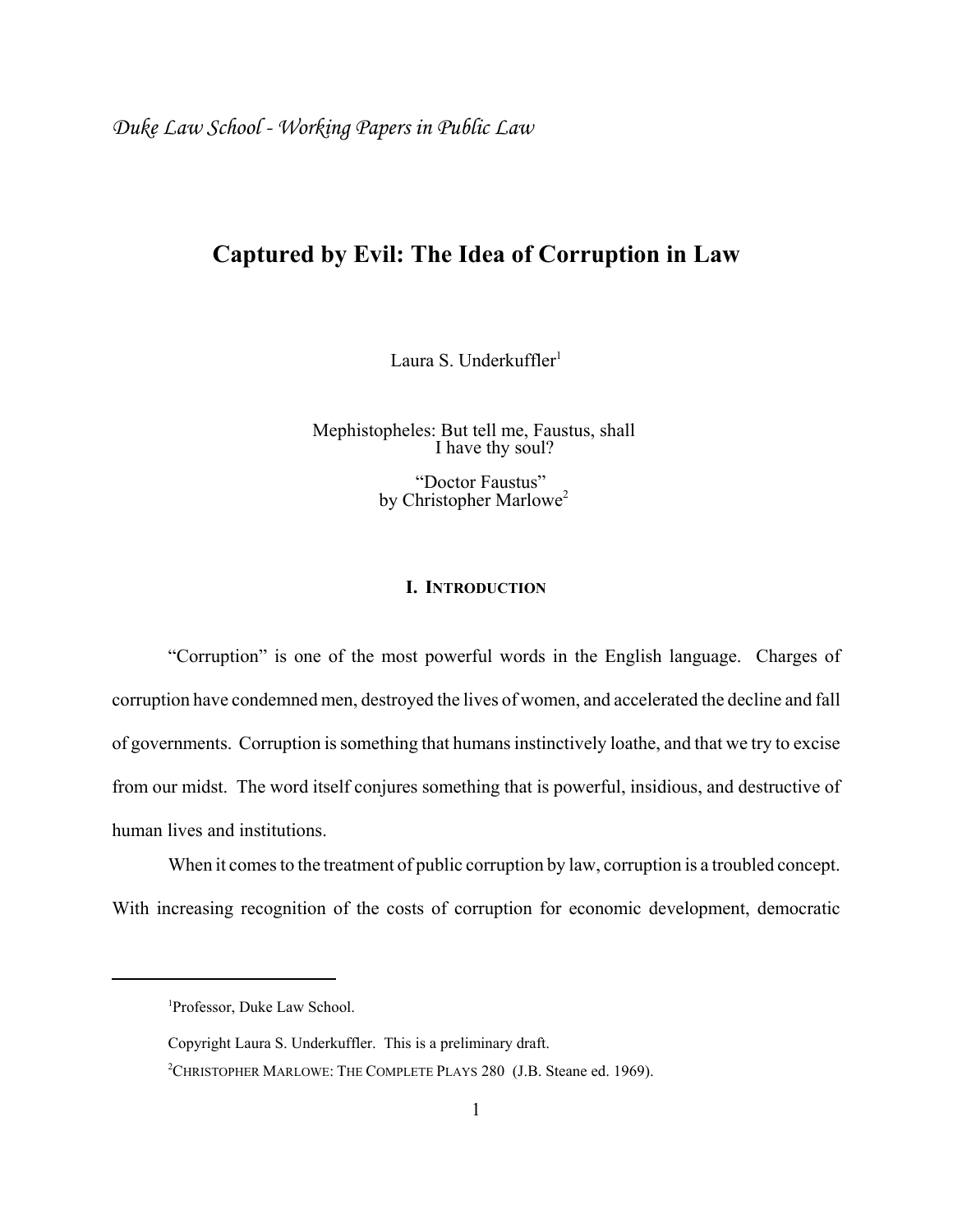governance, international aid programs, and other world goals, attempts to articulate what this destructive force is have led to an avalanche of theoretical writing. In the last fifteen years corruption has been variously defined as the violation of law, a public servant's breach of a public duty, an agent's betrayal of a principal's interests, the pursuit of secrecy, the denial of equality in political influence, and other ways.

In the end, however, all of these efforts fall short. Corruption is more than law-breaking; it is more than breaching public duties. To say that "A is a thief" or that "A has breached his duty" is not to say that "A is corrupt." The latter is far more powerful, far more emotional, far more *essential* than the others. It is more than secrecy, or the denial of equal opportunity. It is a searing indictment, somehow, not only of A's act but of A's character. It is a statement not only of what A has done, but of what A *has become*.

In this work, I argue that corruption is a far more powerful idea than these existing traditional understandings have articulated: it is the idea of *capture by evil*, the *possession of the individual by evil*, in law. Just as we once believed in the "corruption of the blood" in American law, which decreed that the offspring of those who had committed crimes were believed to be irrevocably tainted by their parents' depravity, so we still retain – through the idea of corruption – the belief that individual evil extends beyond acts of wrongdoing, or the denial of equal opportunity, or the breach of the public trust.

It is this idea of corruption, I argue – the idea of "capture by evil" – that, although unarticulated, drives our understanding of corruption in law. It drives our understandings of corrupt judges, who, once corrupt, we believe will act so in every case. It drives our understanding of campaign finance reform, where we fear deep corruption of the process from the occurrence of corrupt acts. It drives our understanding of corruption as a systemic effect and systemic influence,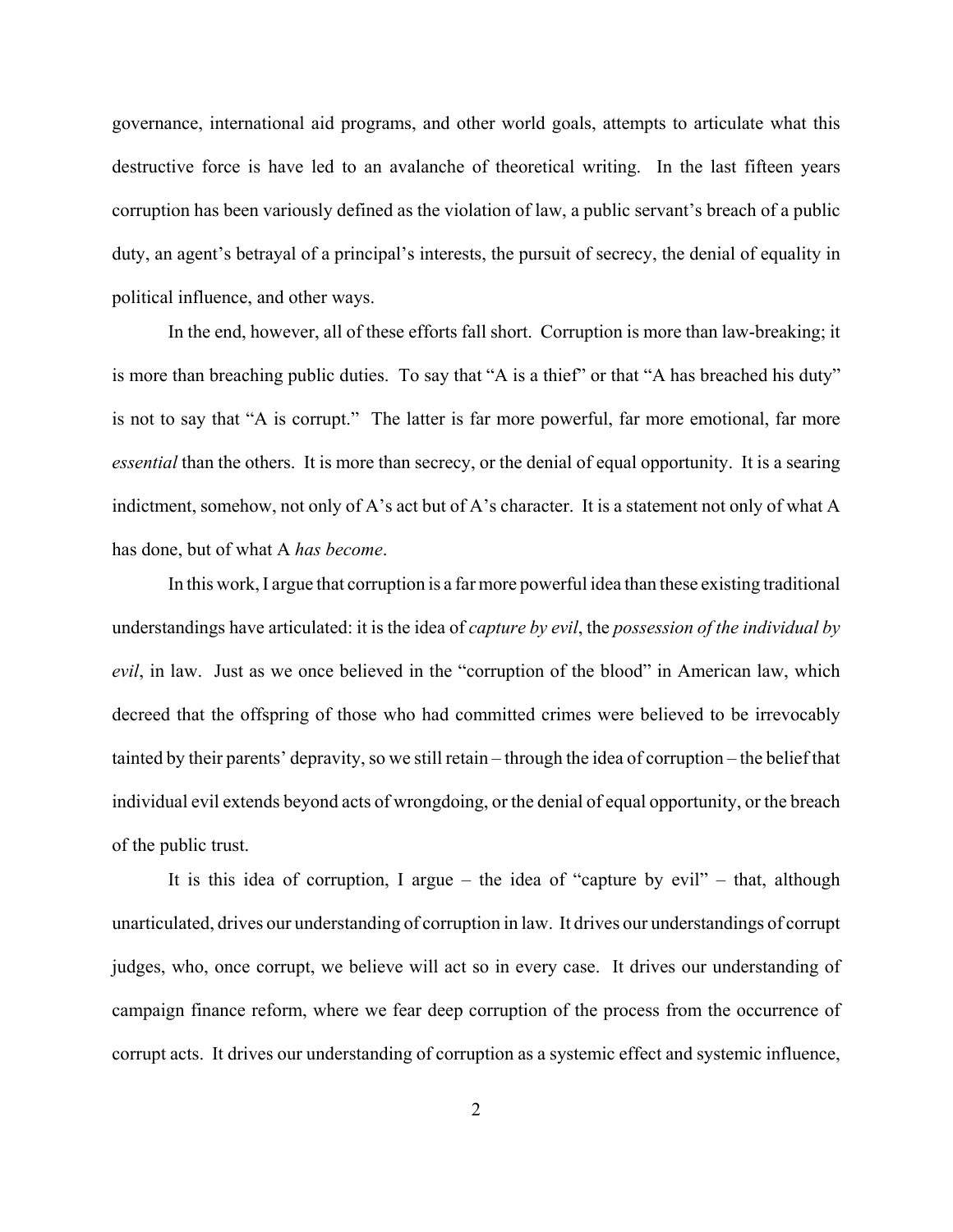which presents institutional dangers that are greater than other crimes, and that requires purgation rather than simple law enforcement.

This work explores this deeper understanding of corruption, its impacts in areas such as judicial corruption and campaign finance reform, and its implications for the principle of the rule of law.

# **II. EXPLORING CORRUPTION: THE INADEQUACIES OF TRADITIONAL THEORIES**

Existing approaches to the idea of corruption fall into three broad categories: what I shall call "*shell theories*," *"substantive theories*," and *"economic theories.*" Briefly, these can be described as follows:

- "*Shell theories*" define corruption on the basis of specific acts that are deemed to be wrongful on some other, unrelated normative basis (e.g., corruption "as a violation of law," "corruption as a violation of duty," and so on). They do not, themselves, engage in the explication or evaluation of these underlying normative theories.
- "*Substantive theories*" define corruption on the basis of particular, substantive evils that the theories, themselves, identify (e.g., corruption as "betrayal," "secrecy," "violation of the public interest," and so on). They make normative judgments – rooted in political or sociological theory – that "corruption," in their view, embodies.
- "*Economic theories*" are united in their view of corruption in economic terms. Generally, they combine shell theories (such as "corruption as illegality" or "corruption as breach of duty") with economic analysis which provides substantive, normative judgments about the positive or negative nature of corrupt acts. They range from theories that maintain that corruption is a certain kind of economic evil, to those that argue that corruption is an economic good.

Let us now consider these theories, and their relative success in capturing the essence of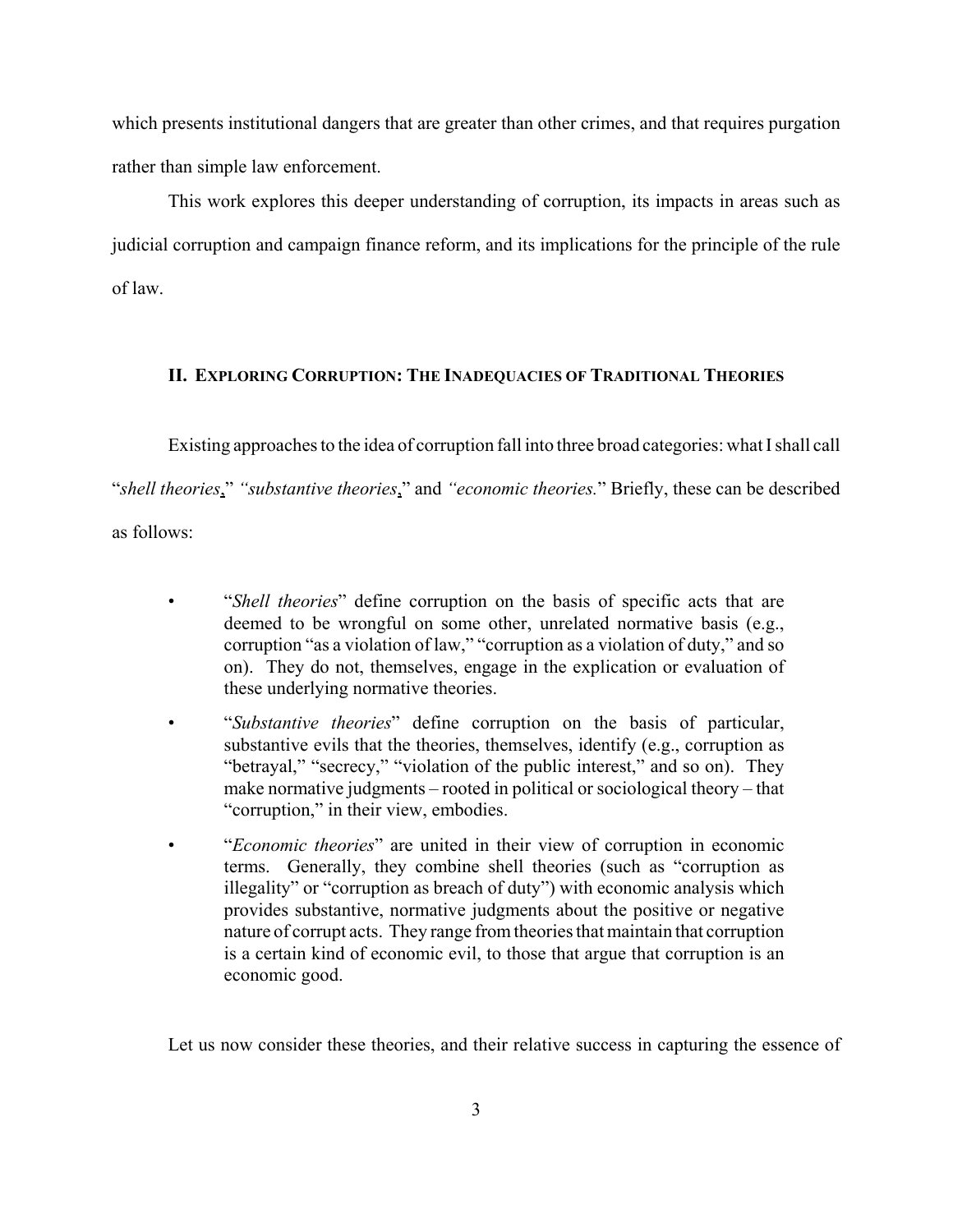corruption, in more detail.

#### **A. Traditional Shell Theories**

Shell theories have become extremely prominent in academic treatments of the idea of corruption. The two most powerful theories of this type are "corruption as the violation of law" and "corruption as the breach of duty."

# (1) Corruption as violation of law

As James C. Scott's classic work in the field begins, "[c]orruption, we would all agree, involves a deviation from certain standards of behavior. The first question which arises is, what criteria should we use to establish those standards?"<sup>3</sup> If our concern is public corruption, perhaps the most obvious place to start is this: corruption involves the *violation of law.* 

This understanding is based upon a common-sense observation. When we think of corruption by government actors, we tend to think of crimes: bribery, fraud, extortion, embezzlement, and kickbacks on public contracts, and so on.<sup>4</sup> There seems to be a strong correlation between what we believe to be *illegal* acts and what we believe to be corrupt. Indeed, some observers would go further: if an official's act is prohibited by law, established by government, it is corrupt; if it is not so prohibited, it is not corrupt, even if it is otherwise undesirable.<sup>5</sup>

<sup>3</sup> JAMES C. SCOTT, COMPARATIVE POLITICAL CORRUPTION 3 (1972).

<sup>4</sup> See ROBERT KLITGAARD,CONTROLLING CORRUPTION 3-4 (1988) (discussing illegal acts commonly believed to comprise corrupt behavior).

<sup>5</sup> See John Gardiner, *Defining Corruption*, in COPING WITH CORRUPTION IN A BORDERLESS WORLD: PROCEEDINGS OF THE FIFTH INTERNATIONAL ANTI-CORRUPTION CONFERENCE 21, 26 (Maurice Punch et. al. eds., 1993). See also MICHAEL JOHNSTON, POLITICAL CORRUPTION AND PUBLIC POLICY IN AMERICA 8 (1982) ("Corruption is abuse of a public role for private benefit in such a way as to break the law (or other formal administrative regulations) ... .").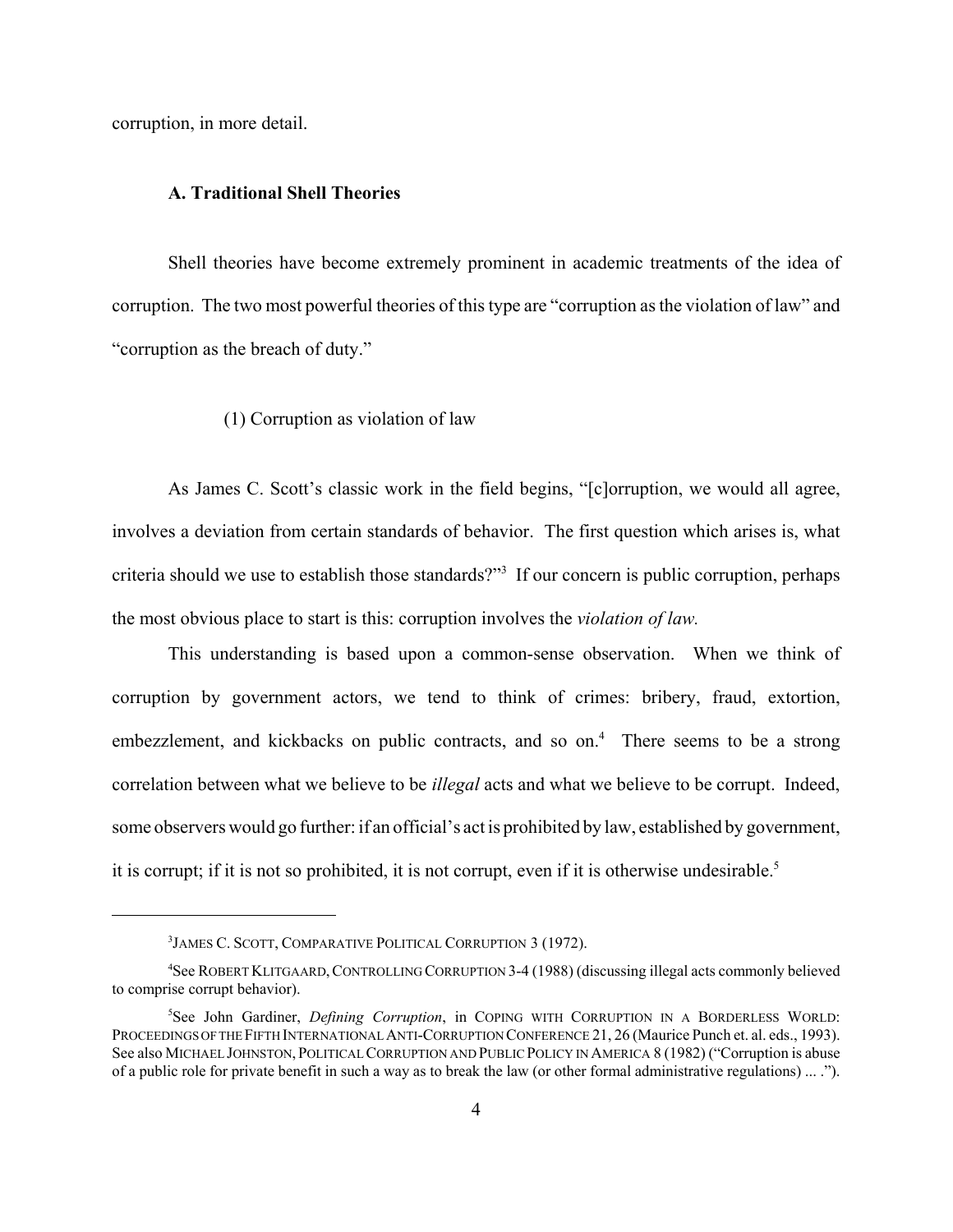"Corruption-as-illegality" is a shell theory of corruption. Theorists who use this approach simply borrow the normative judgments made by law to establish what is or is not corrupt conduct.<sup>6</sup> For instance, in determining whether a payment to a public official is corrupt, the critical question under this approach is whether that payment is illegal (and, perhaps additionally, involves private gain or other described characteristics).<sup>7</sup> Legal norms are not evaluated, or criticized; they are simply employed as the primary source for identifying what we believe to be corrupt acts.

The association of corruption with illegality has a tremendous advantage: it imports all of the safeguards that we associate with legal procedures and legal rules into our treatment of this phenomenon. For instance, by requiring that violation of the criminal law be proven, the idea of corruption as illegality ensures that corruption is pursued in accordance with the principles of notice, fair procedure, and other safeguards that are a part of the commitment to the rule of law.

How useful, however, is this theory in identifying the essence of corrupt behavior? When we examine the idea of corruption-as-illegality, we find serious problems. Consider, for instance, the following statements:

• A has broken the law.

*and*

A is corrupt.

The meaning of these statements is clearly different. We do not consider burglars, bank robbers, perpetrators of assault, or even many white collar criminals (for instance, those who

<sup>6</sup> See, e.g., SCOTT, supra note 3, at 4 ("relying heavily on legal norms, in defining corruption, while it too has shortcomings, seems the most satisfactory alternative").

<sup>7</sup> SUSAN ROSE-ACKERMAN, CORRUPTION AND GOVERNMENT: CAUSES, CONSEQUENCES, AND REFORM 9 ("Payments are corrupt if they are illegally made to public agents, with the goal of obtaining a benefit or avoiding a cost.").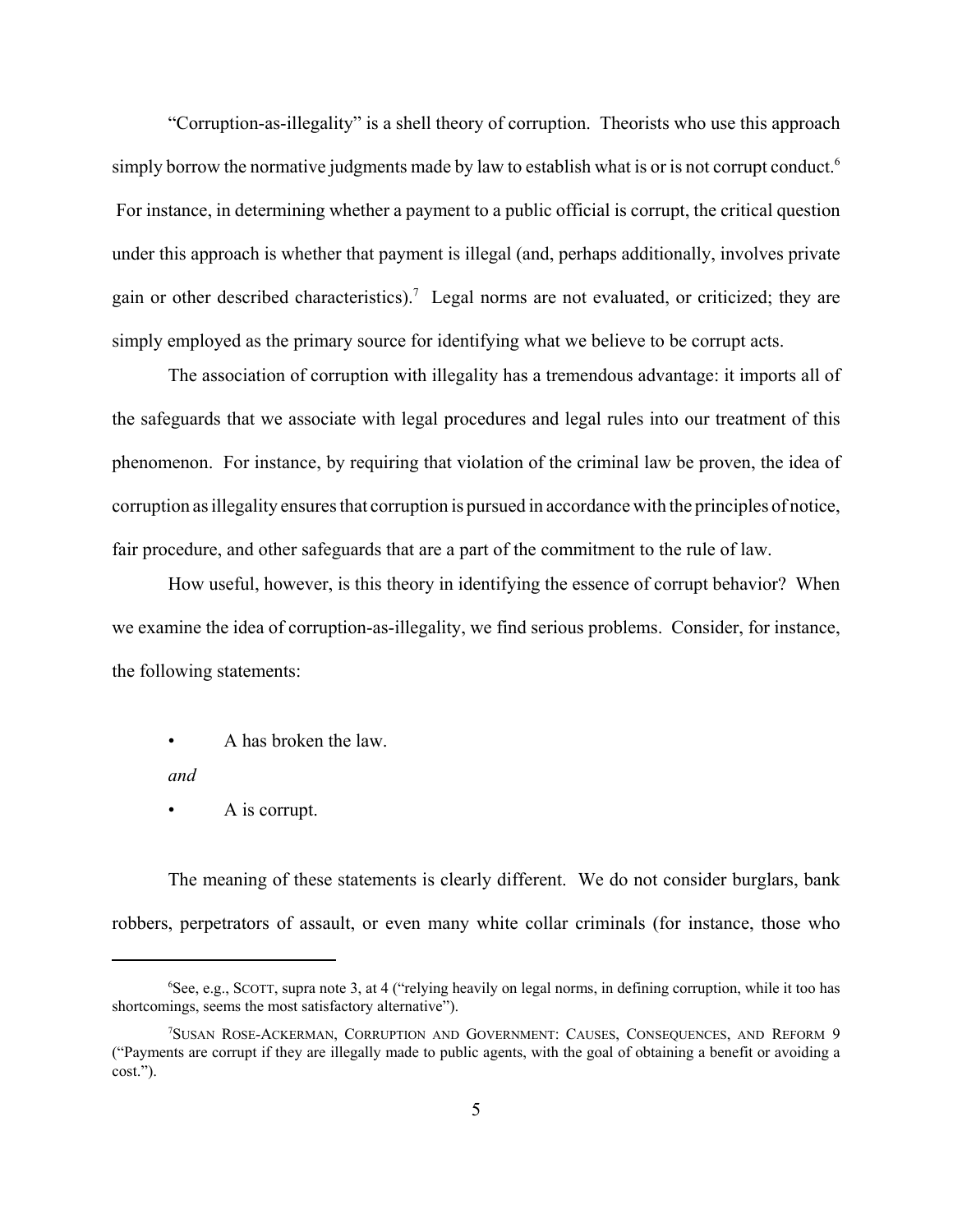engaged in simple theft or tax evasion) to be "corrupt." Although "corrupt" acts may be a subset of "illegal" acts, the meaning of these two ideas is clearly not the same.

Indeed, the lack of congruence between "illegality" and "corruption" is evident even when we limit our consideration to illegal acts that are of a type that we generally assume to be within an imagined core of corrupt conduct. Consider, for instance, payments made to induce an abuse of power for the achievement of private ends. As Scott has observed, this would "include[] acts as diverse as a peasant's minute payment to a public hospital orderly to ensure his seeing a doctor and a large tax firm's generous bribe to a politician in return for his fiddling with the tax laws to its advantage."<sup>8</sup> Although both acts might be equally illegal, and within our general understanding of the kinds of acts that corruption involves, we would hesitate to call them equally corrupt  $-$  if, indeed, the first is corrupt at all.

Thus, notions of illegality are far broader than notions of corruption. In addition, and at the other end of the spectrum, what is illegal may fail to capture what we (nevertheless) firmly believe to be corrupt conduct.

Consider, for instance, Scott's treatment of corruption and machine politics. At the outset, Scott states an intention to adhere to an understanding of corruption that is rooted in the breach of "formal" or legal norms.<sup>9</sup> However, when later discussing "electoral corruption" and machine politics, Scott includes rewards such as "local development programs, pork-barrel legislation, loan programs, and legal patronage" within the "corrupt" ambit.<sup>10</sup> He acknowledges that in most instances, these rewards are not illegal. Indeed, the goal of the political machine is to control the

<sup>8</sup> SCOTT, supra note 3, at 5. <sup>9</sup>Id. at 4.  $10$ Id. at 96.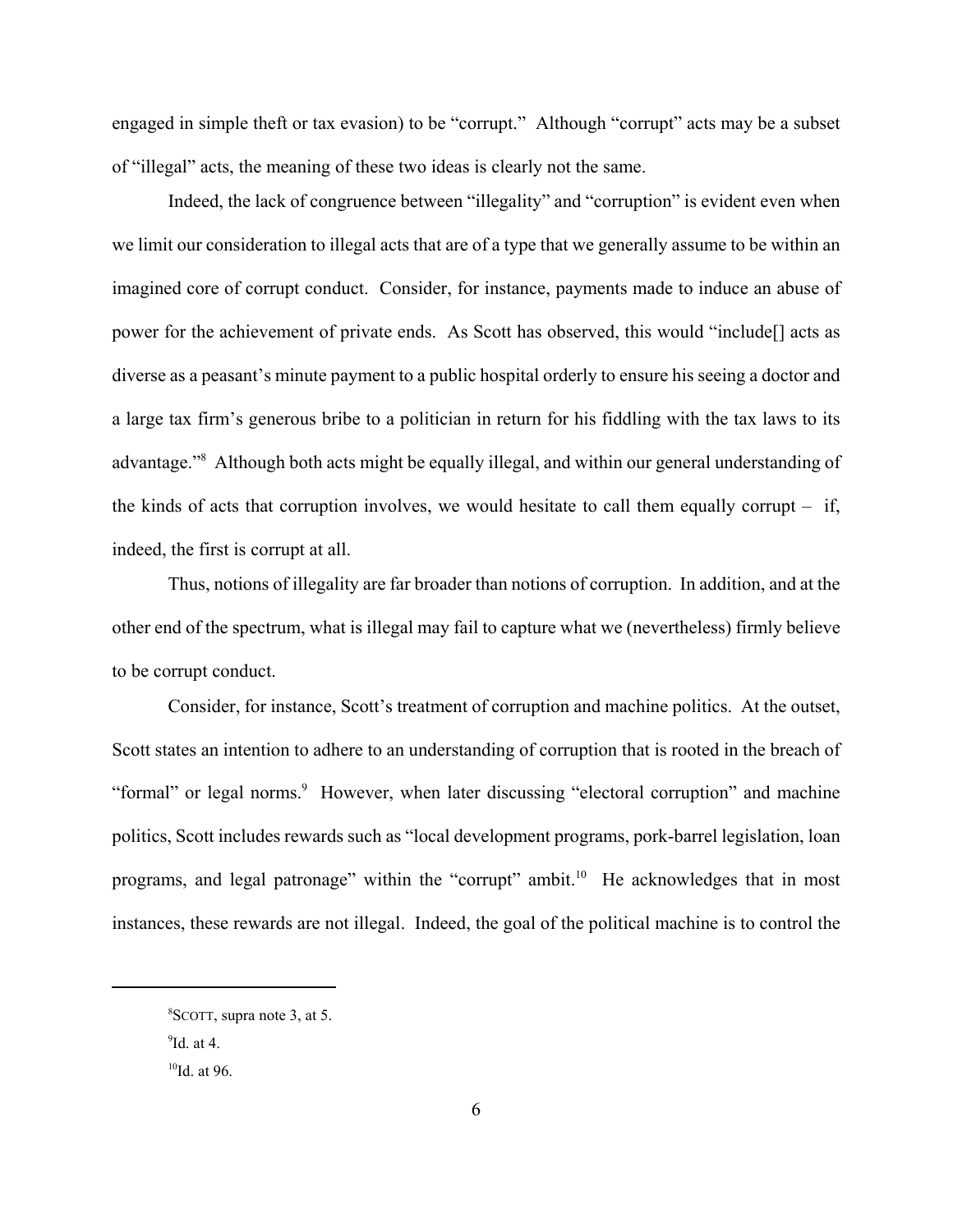organs of government and to institutionalize the corruption it bestows. As the political machine matures, the inducements it offers are "more typically embodied in general legislation, whereas previously they had been particularistic and often outside the law."11

Thus, even those theorists who strive to adhere to the idea of corruption-as-illegality find it very difficult to do so. When the actual configurations of public corruption are considered, there are, quite obviously, corrupt acts that the law (as presently constituted) does not reach. Indeed, if – as Scott assumes in this passage – corruption can capture the machinery of government, and can bend the products of government (the law) to its will, it is apparent that we cannot depend upon the "legal" or "illegal" nature of conduct to identify corrupt or non-corrupt acts. We cannot expect corrupt actors, who control the levers of legislative and executive power, to punish themselves. If corruption can *infect* the law, "corruption" and "legal status" cannot be the same.

There is, in short, no guarantee that the law will condemn all corrupt conduct. Nor is there any guarantee that the law will – as a fundamental matter – implement the values in which the common condemnation of corruption lies.12 Although we generally assume that the law implements broader ethical or moral notions, there is no necessary connection between legality and what other, broader ethical or moral notions prescribe – a connection which "corruption" seems to demand. Indeed, as we have seen, the law itself can originate in corrupt practices, making reliance on the law for the articulation of normative standards a flawed and hazardous enterprise.<sup>13</sup>

 $11$ Id. at 112.

<sup>&</sup>lt;sup>12</sup>Scott recognizes the potential divergence between what "legality" provides and what "corruption" means; his solution is an injunction that we "must avoid the *a priori* moral judgments that the term 'corruption' popularly connotes." Id. at 6. Such a restriction might be theoretically possible; however, it is so artificial as to be of little use, as his subsequent divergence from this injunction in his discussion of machine politics proves.

<sup>13</sup>See Mark Philp, *Contextualizing Political Corruption*, in POLITICAL CORRUPTION:CONCEPTS AND CONTEXTS 41, 46 (Arnold J. Heidenheimer & Michael Johnston eds., 2002). The possible disjunction between the law and deeper moral notions in this context is discussed by John Gardiner. He writes: "In Nazi Germany during World War II, Jews were forbidden by law to emigrate. If a passport inspector took 1000 DM from a Jewish family and approved its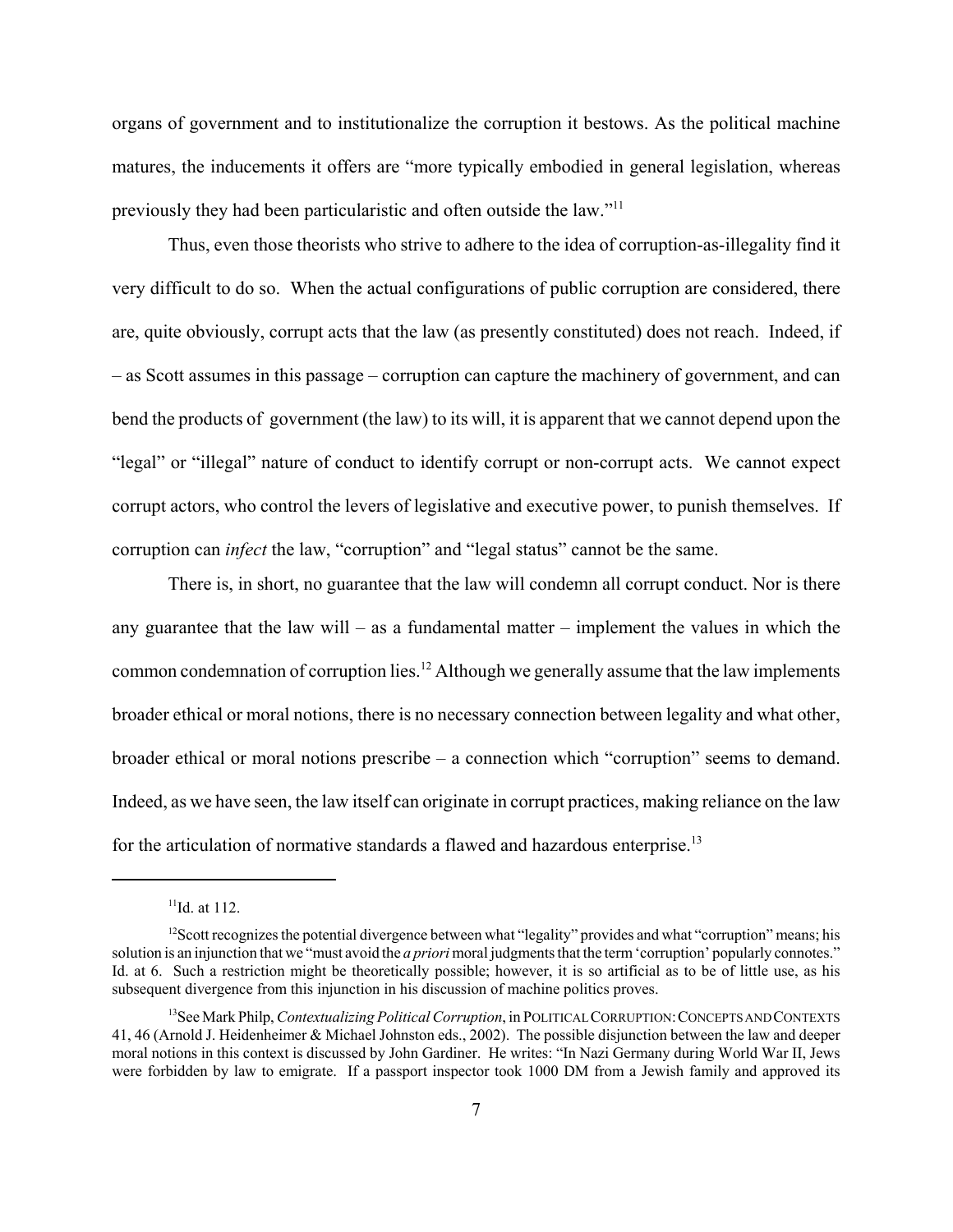Put another way, although a judgment of illegality may be placed on what we believe to be corrupt conduct, it is not the *illegality* which makes the conduct corrupt. Rather, we have other, preexisting reasons for believing that particular conduct is corrupt – pre-existing reasons that the idea of illegality does not, itself, capture. The stamp of illegality – even criminal illegality – does not *define* the corrupt conduct; it is simply a societally determined consequence for engaging in the conduct that we believe to be corrupt, on independent grounds.

In summary, the idea of corruption-as-illegality "suffers from being simultaneously too narrow and too broad in scope; all illegal acts are not necessarily corrupt and all corrupt acts are not necessarily illegal."14 The unrelated normative bases that this shell theory borrows – that of *illegal* conduct – does not, of itself, identify the essential nature of the corrupt transaction. Clearly, some additional understanding is necessary to identify what corruption is.

# (2) Corruption as the breach of duty

Perhaps the deeper understanding that we seek is the idea of the *breach of duty* by the corrupt actor. Through the idea of breach of duty, perhaps we can identify the particular character of public corruption that the simple idea of illegality cannot provide.

The breach-of-duty conception of corruption is extremely common in the legal academic and political science literature. Writers from across the ideological spectrum identify breach of duty as the essence of the corrupt act. Formulations include the "misuse of authority";15 the "lack of

departure, could he act be called 'corruption'?" Gardiner, supra note 5, at 27.

<sup>14</sup>John G. Peters & Susan Welch, *Political Corruption in America: A Search for Definitions and a Theory*, 78 AMERICAN POLITICAL SCIENCE REVIEW 974, 974-75 (1978).

<sup>&</sup>lt;sup>15</sup>See David H. Bayley, *The Effects of Corruption in a Developing Nation*, in POLITICAL CORRUPTION: READINGS IN COMPARATIVE ANALYSIS 521, 522 (Arnold J. Heidenheimer ed., 1978).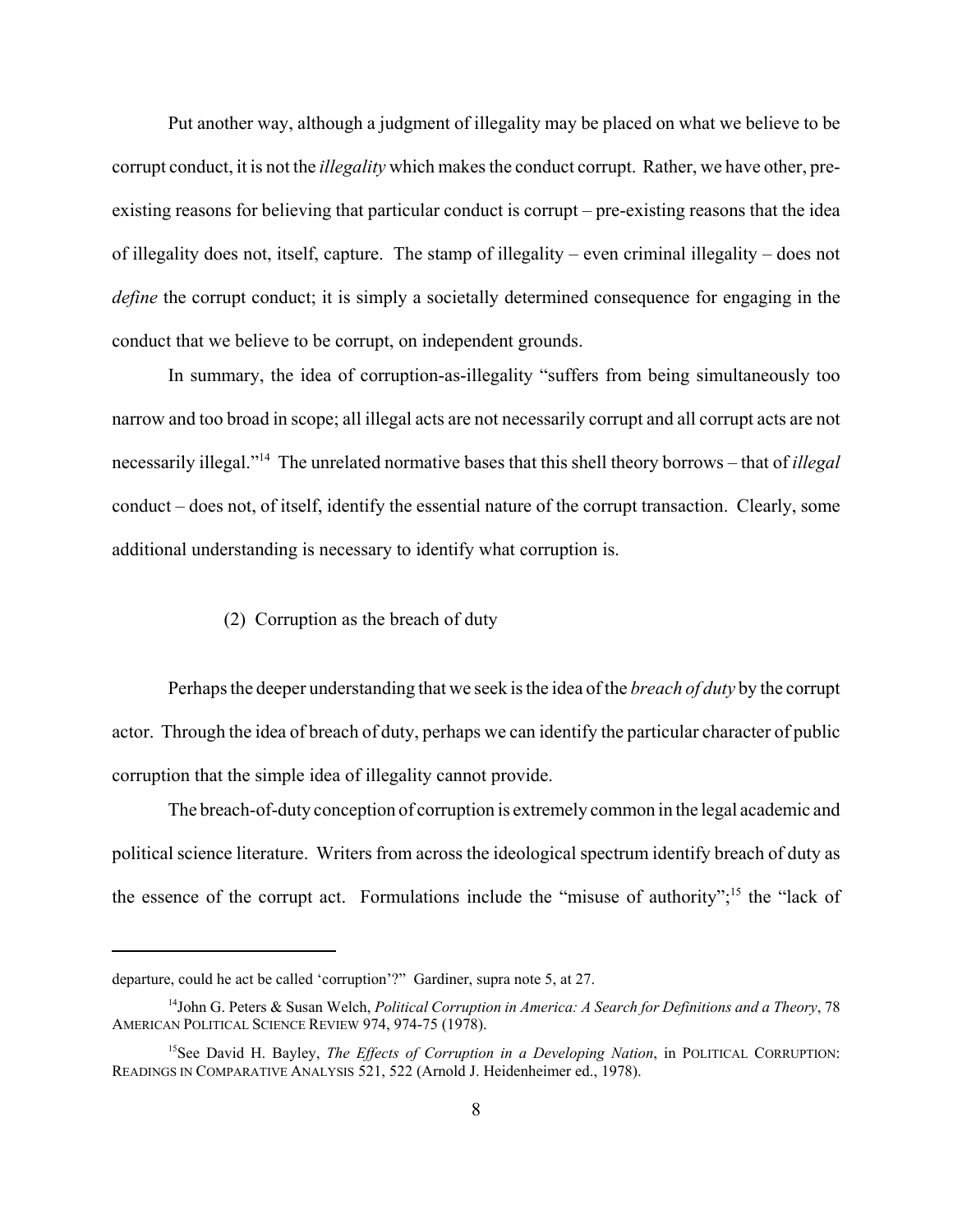integrity in the discharge of public duties";<sup>16</sup> deviation from the "accepted norms"<sup>17</sup> or the "formal" duties"<sup>18</sup> of a public role; the "violation of socially accepted norms of duty and [social] welfare";<sup>19</sup> "violater";<sup>20</sup> and so on.  $\lceil a \rceil$  responsibility toward ...  $\lceil a \rceil$  system of public or civic order";<sup>20</sup> and so on.

This is a shell theory of corruption; this theory does not of itself determine what the duties in question are, or whether they have been breached. The core, normative judgments that this theory recognizes are independently established by laws, regulations, personnel handbooks, customs, interpersonal understandings, ethical standards, or other sources.

There are, however, several implicit characteristics that a corrupt breach of duty is assumed to involve. First, it is assumed that this must be more than simple failure to act or negligent behavior. If a public official fails to process applications, fails to vote, or otherwise fails to execute his public functions, such failures are not, simply of themselves, "corrupt." Nor is simple misfeasance in office congruent with corruption. An office holder who makes errors in the execution of his duties is not, by virtue of that behavior alone, "corrupt." There must be more: there must be, at the least, *intentional* misconduct. As Robert Brooks has emphasized, "[corruption is *intentional.* ... Failure to meet a recognised duty is not necessarily corrupt. The corrupt official must

<sup>16</sup>See Arnold J. Heidenheimer, *The Context of Analysis*, in id. at 3,4.

<sup>&</sup>lt;sup>17</sup>See SAMUEL P. HUNTINGTON, POLITICAL ORDER IN CHANGING SOCIETIES 59 (1968). See also CARL J. FRIEDRICH, THE PATHOLOGY OF POLITICS: VIOLENCE, BETRAYAL, CORRUPTION, SECRECY, AND PROPAGANDA 127 (1972) ("Corruption is a kind of behavior which deviates from the norm actually prevalent or believed to be prevail in a given context, such as the political.").

<sup>&</sup>lt;sup>18</sup>See J.S. Nye, *Corruption and Political Development: A Cost-Benefit Analysis*, in 61 AMERICAN POLITICAL SCIENCE REVIEW 417, 419 (1967).

<sup>19</sup>See Ibrahim F.I. Shihata, *Corruption – A General Review with an Emphasis on the Role of the World Bank*, in CORRUPTION: THE ENEMY WITHIN 255, 258 (Barry Rider ed., 1997).

<sup>&</sup>lt;sup>20</sup>Arnold A. Rogow & H. D. Lasswell, *The Definition of Corruption*, in POLITICAL CORRUPTION: READINGS IN COMPARATIVE ANALYSIS, *supra* note 15, at 54, 54.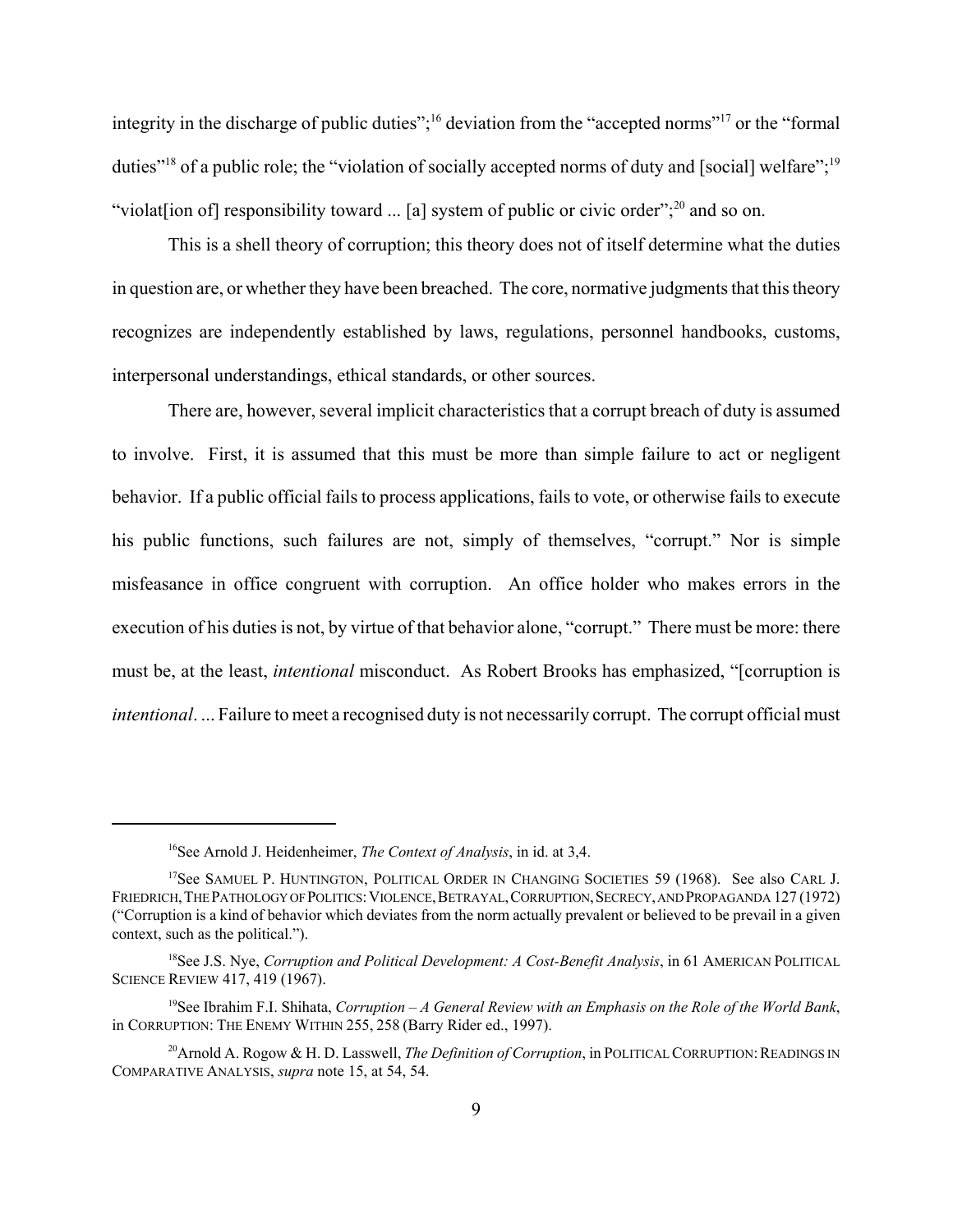know the better and choose the worse ... ."21

In addition, the breach of duty in question must be of a serious nature: trivial acts of misconduct, even if intentionally done, are not "corrupt." There is, as we noted above, a loathsome quality to corruption. The breach of duty must be one that arouses the strong societal condemnation which we intuitively feel to be a justified response to corrupt acts.

Finally, there is the additional requirement – expressed by many courts and commentators – that the breach of duty must involve self-dealing or personal gain, by the actor, at the public's expense.<sup>22</sup> For instance, one commentator states that corruption "is a general term covering misuse of authority as a result of considerations of personal gain, which need not be monetary."23

Thus, under this theory, we have identified the following core of corrupt behavior: it is the breach of a duty owned to the public, of an intentional and serious nature, which involves – as the result of that breach – anticipated private gain. Have we, through this formulation, captured the essence of corruption?

There is no doubt – when we consider bribery, extortion, embezzlement, and other forms of public corruption – that intentional, serious breaches of duties by public officials, motivated by private gain, are involved. It is apparent that this pattern of conduct is clearly -- perhaps necessarily – involved in these examples of corruption. However, are these elements *sufficient* to capture its meaning?

Consider, for instance, the following examples of intentional, serious breaches of duty, which

<sup>21</sup>Robert C. Brooks, *The Nature of Political Corruption,* in POLITICAL CORRUPTION: READINGS IN COMPARATIVE ANALYSIS, supra note 15, at 56, 59.

<sup>&</sup>lt;sup>22</sup>See, e.g., ROSE-ACKERMAN, supra note 7, at 14, 9 (corruption involves "self-seeking", "personal enrichment and the provision of benefits to the corrupts"); GEORGE C.S. BENSON, STEVEN A. MAARANEN, & ALAN HESLOP, POLITICAL CORRUPTION IN AMERICA xiii (1978) ("*Political corruption* is a general term covering all illegal or unethical use of governmental authority as a result of considerations of personal or political gain.").

 $^{23}$ Bayley, supra note 15, at 521, 522.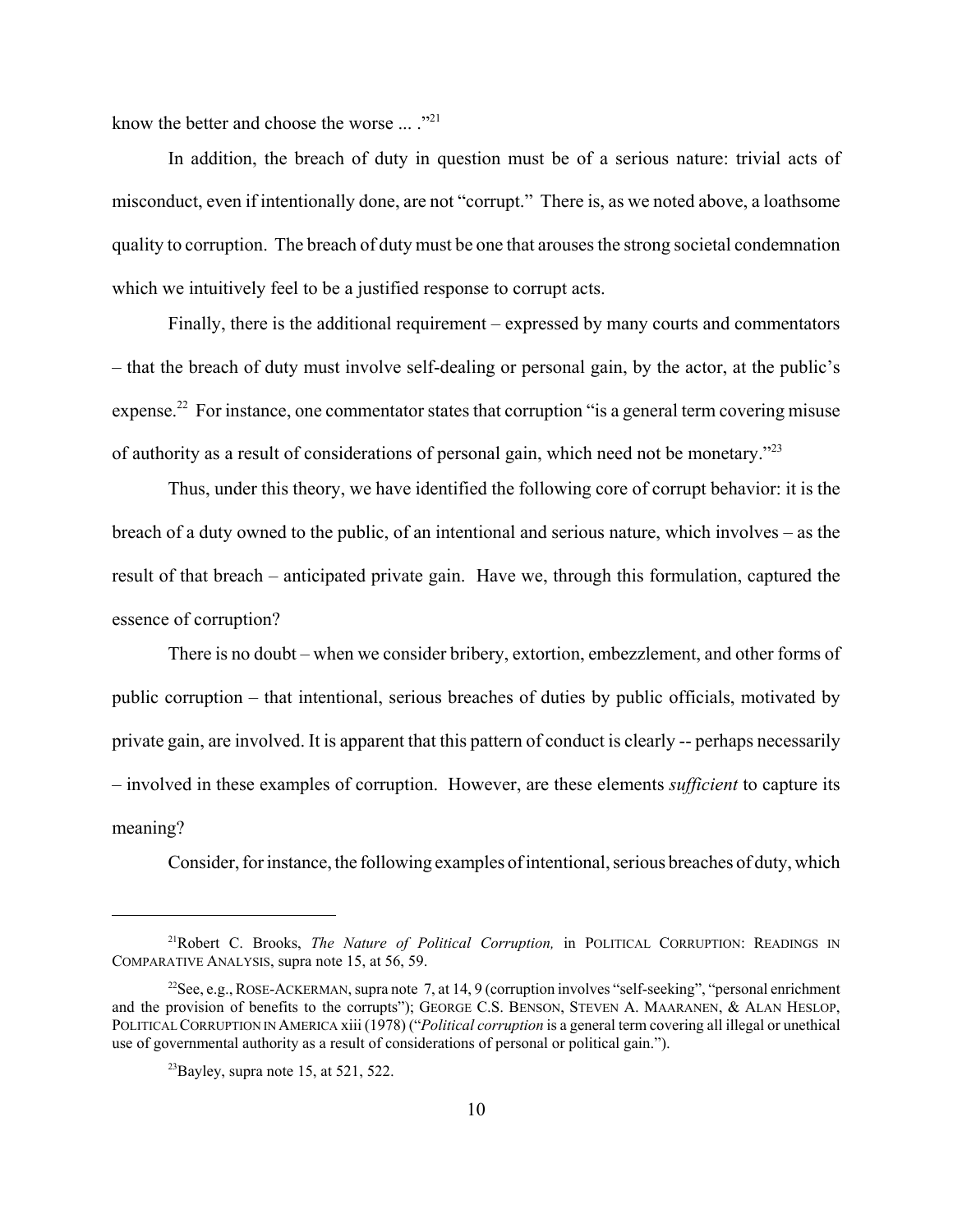involve the reaping of private gain:

- A driver stopped for speeding offers a police officer \$20 to avoid arrest.
- A government official expedites or prioritizes a friend's visa.
- In response to the administration's promise to delay implementation of new regulations, an industry trade group issues an endorsement of the President in his re-election campaign.
- A legislator, gratefully remembering a campaign contribution, listens with particular attention to that contributor's concerns.
- A city attorney conceals remodeling in his home from a tax assessor.
- The city treasurer exaggerates his medical condition, and remains on citypaid disability leave.
- A city employee calls in sick, and goes to a ball game.

All of these actions seem to fall within the ambit of the breach-of-duty theory, which includes the violation of legal, social, and organizational norms. Yet, our conclusion that all are "corrupt" is far less certain.<sup>24</sup> In some cases, this uncertainty may be due to unresolved questions in our understandings of the duties involved – for instance, our notions of proper or improper rewards to political supporters and contributors are notoriously confused.<sup>25</sup> In other cases, the

<sup>24</sup>See Michael Johnston, *Right and Wrong in American Politics: Popular Conceptions of Corruption,* in POLITICAL CORRUPTION: CONCEPTS AND CONTEXTS, supra note 13, at 173 (discussing survey results for many of these and other potentially "corrupt" acts).

 $25$ For instance, when the contributing parties are constituents, there are difficult questions surrounding when exchange of attention and favors is a corrupt exchange, and when it is simply the ordinary grist of politics. See Walter Lippmann, *A Theory About Corruption*, in POLITICAL CORRUPTION: READINGS IN COMPARATIVE ANALYSIS, supra note 15, at 294, 295 ("[T]he exchange of favors is the elemental and essential motive power which operates the semi-private machinery inside the political parties which in their turn operate the official machinery of government."). Often, whether we view attempts to influence legislators as corrupt or non-corrupt will depend upon deeper notions of governance, i.e., whether we see legislators as simple implementers of constituents' desires or as trustees bound to exercise independent judgment for the benefit of a broader public good. See, e.g.*,* Theodor Eschenburg, *German Attempts at the Legal Definition of Parliamentary Corruption*, in id. at 404, 407, and Daniel Lowenstein, *Political Bribery and the Intermediate Theory of Politics*, 32 U.C.L.A. L. REV**.** 784, 831-43 (1985) (discussing political theories – such as "mandate," "trusteeship," and "pluralist" – in the context of bribery and candidates for legislative office).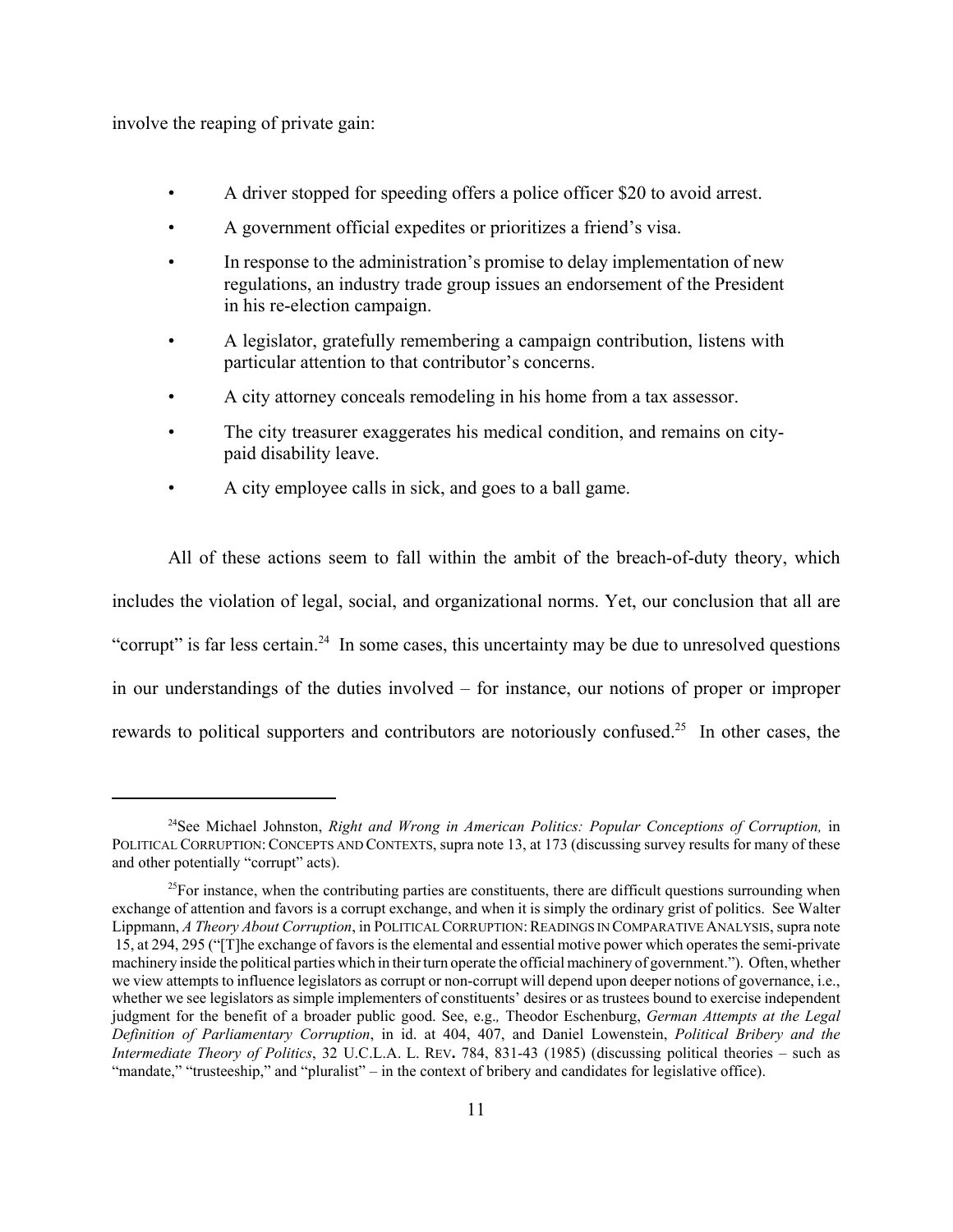problem seems to lie elsewhere. There is no doubt but that concealing information from a tax assessor, disability fraud, and cheating one's employer on sick days are clear violations of duties with serious economic consequences for the public fisc. However, these characteristics alone do not make these actions "corrupt." Whatever their wrongfulness, they do not seem to involve the kind of loathsome wrongfulness that we ordinarily associate with corrupt acts.

Indeed, the "wrongfulness" that the breach-of-duty theory involves may not – in its extreme form – involve ethical or moral wrongs at all. A breach of a "public duty" is a breach of established laws, regulations, or other rules of conduct established by those who wield the powers of government. Although one might wish to anchor these duties in broader notions of "right" or moral conduct, there is nothing in the idea of corruption as breach-of-duty that requires that linkage. As many writers have noted, such "moralistic notions" are, in fact, an additional gloss which the breachof-duty model does not, of itself, involve.26

The indiscriminate sweep of the breach-of-duty theory should not surprise us, since this is, after all, a shell theory of corruption – one that simply borrows its understanding of prohibited (corrupt) acts from other sources. As was true of corruption-as-illegality, examined above, this shell theory simply uses as its normative core those laws, regulations, organizational and social rules, and other standards independently adopted by government or other powerful elites. In some situations, the existing norms or duties prescribed by government or other power brokers might be congruent with the "good"; but in other situations, those norms or duties might be distinctly harmful to out-ofpower groups, general economic goals, or other important interests. Indeed, in some cases, the norms or duties that are transgressed might, from an ethical or moral point of view, be more worthy of

<sup>26</sup>See, e.g., Nye, supra note 18, at 417; Colin Leys, *What Is the Problem about Corruption?*, 3 JOURNAL OF MODERN AFRICAN STUDIES 215, 215-17 (1965).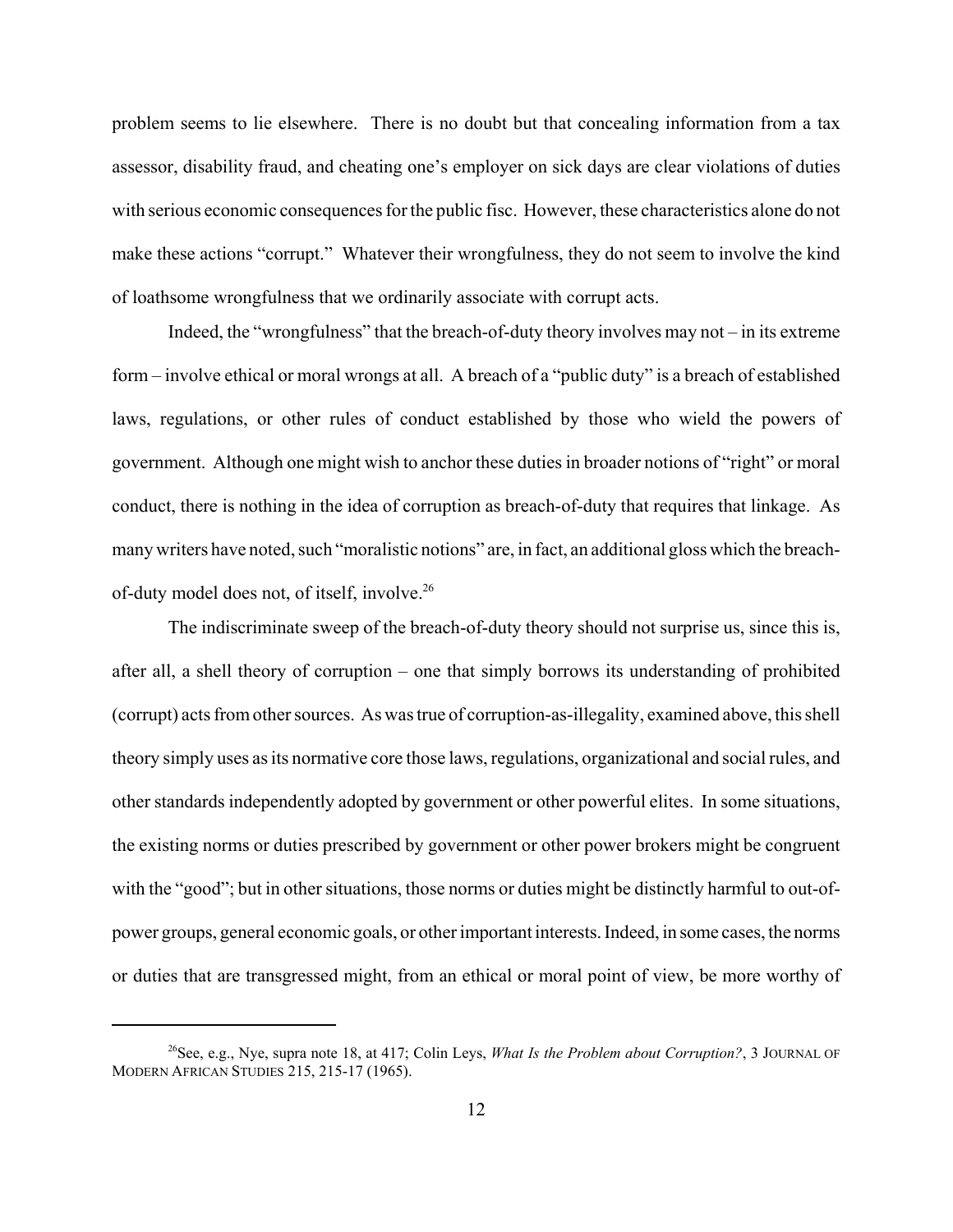condemnation than their breach.

Thus, the possibility of "good corruption" – i.e., the breach of duties which avoids harmful red tape, circumvents unjust rules, or avoids ethically or morally unjust actions – arises under the breach-of-duty theory.27 Indeed, such acts may be "good," in their effects, even if the actor involved pursues them for purely self-seeking ends.

Although one could certainly conceptualize corruption in this way – as an intentional, serious breach of duty, which may have (as its effects) the taking of the economic, political, or moral high ground – this is not, in common usage, what we understand the word to mean. It is not "corruption" in this sense that fuels popular outrage or undermines regimes. By "corruption," we mean – as we previously stated – something that is powerful, insidious, and destructive of human lives and institutions.

In short, the idea of corruption as the intentional and serious breach of duty by a public servant seems to describe what many corrupt acts involve, but it is not enough alone. The idea of breach of public duty is both more and less than the core concept. It is more, in that it includes behavior that we do not, in fact, believe to be corrupt. It is less, in that it fails to capture the moral opprobrium or loathsomeness that we believe corruption to involve.

#### **B. Traditional Substantive Theories**

The failure of shell theories to capture the idea of corruption suggests that we need something more – something *substantive* – to capture the essence of corruption. Consider, for instance, traditional "substantive theories" which are commonly used (alone, or in combination with

<sup>27</sup>See, e.g., Jose Veloso Abueva, *The Contributions of Nepotism, Spoils, and Graft to Political Development*, in POLITICAL CORRUPTION: READINGS IN COMPARATIVE ANALYSIS, supra note 15, at 534.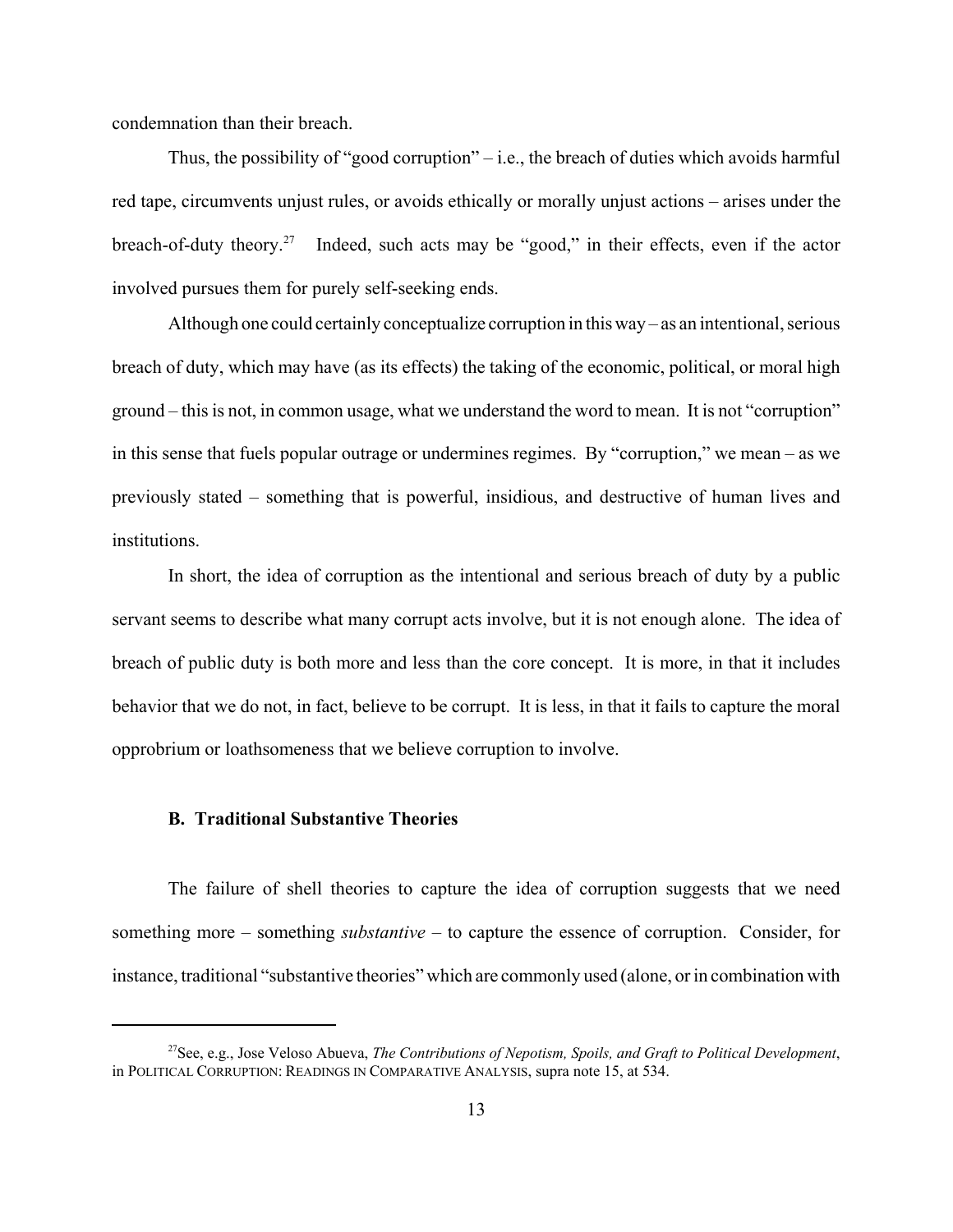shell theories) to define the corrupt act. These theories are more bold than shell theories, in that they directly address the normative questions that shell theories avoid. Substantive theories define corruption as involving particular, substantive evils – evils that these theories, themselves, identify.

#### (1) Corruption as betrayal and secrecy

The first and most common of the substantive theories is one that builds upon the breach-ofduty theory in the following way. Numerous commentators have observed that the breach-of-duty model, with (what we have called) its "shell" character, is inadequate alone to capture the essence of the corrupt act. In an effort to try to capture the particular, opprobrious nature of corruption, these commentators move to the idea of a *betrayal* of those whom an official serves. This is a substantive theory that uses the breach of a particular, substantive norm to identify the nature of the corrupt act. Under this theory, it is not enough that a public official (intentionally) acts in a way that is contrary to his sworn duty; this breach must be of a type that excites particular social condemnation. The public official must not simply disappoint us; he must *betray* us.<sup>28</sup>

Under this theory, the breaches of duty that corruption involves are particularly condemnatory because of the position of trust that public officials necessarily enjoy. It is asserted that the existence of trust, and its betrayal, is the core of corrupt conduct.<sup>29</sup> It is the particular nature of the trust relationship between the citizen and her legislator, or the citizen and her judge, which makes these relationships particularly crucial and which makes their betrayal particularly heinous.

<sup>28</sup>See, e.g., KLITGAARD, supra note 4 , at 24 ("corruption occurs when an agent *betrays* the principal's interests in pursuit of her own") (emphasis added).

<sup>&</sup>lt;sup>29</sup>See, e.g., id. at 19 (corruption involves an agent who "betray[s] her role as a public servant for her own private gain or interests"); Philp, supra note 13, at 42 (in public corruption, the official "violat[es] ...the trust placed in him by the public"); Shihata, supra note 19, at 260 ("In all cases [of corruption], a position of trust is ... exploited to realize private gain.").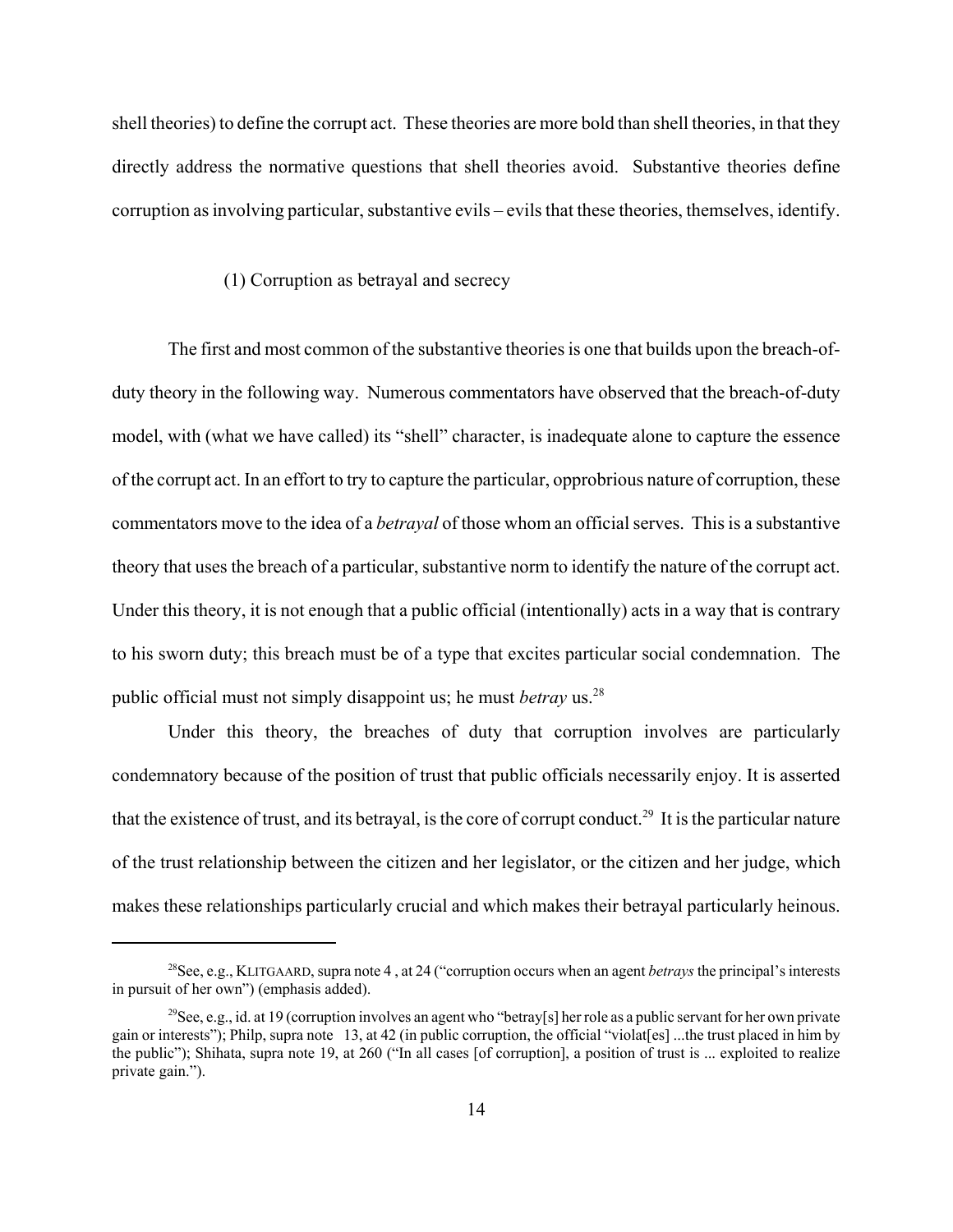The legislator, or the judge, or the agency administrator, is not simply someone who is doing a job; he is someone who wields tremendous power, and who – therefore – stands in a special, almost fiduciary relationship to the members of the public whom he serves. As a result, his intentional violation of those sworn duties is particularly condemnatory; he has *betrayed* those whose relative weakness and trust he has exploited.<sup>30</sup>

The idea of betrayal of trust by public officials does seem to tap into the moral or emotional reservoir that corruption evokes. With the addition of this idea, have we succeeded in identifying the essence of the corrupt act?

First, it must be observed that corruption-as betrayal suffers, as a general matter, from the same inadequacies as the breach-of-duty theory upon which it is based. For instance, betrayal of trust  $-$  like breach of duty  $-$  is something that we would ordinarily assume to be morally condemnatory, but this is not necessarily so. Strictly speaking, one who betrays a trust is simply one who acts differently from the way that others had reason to expect. The "order" that the public duties and the instillation of trust were to uphold may be congruent with broader moral values, or they may not. We can imagine situations in which the betrayal of trust (in this sense) is morally condemnatory, and situations in which it is not.<sup>31</sup> For the betrayal of trust to always be (by definition) of an opprobrious nature, we must elevate the idea of the honoring of trust *itself* to a morally iconic status – something that (in view of the fallibility of government) betrayal-of-trust theories are loathe to do.

 $^{30}$ See, e.g., Syed Hussein Alatas, Corruption: Its Nature, Causes and Functions 2 ("[T]he essence of corruption ... can be described as stealing through deception in a situation which betrays a trust."). See also NIKLAS LUHMANN,TRUST AND POWER 4-17 (1979) and Carol Rose, *Trust in the Mirror of Betrayal*, 75 BOSTON U.L.REV. 531, 557-558 (1995) (discussing the general importance of trust in personal and institutional relations).

<sup>&</sup>lt;sup>31</sup>See FRIEDRICH, supra note 17, at 86, 109-112 (no positive changes could occur in a political system "if some men were not willing to betray the old order to the emergent one").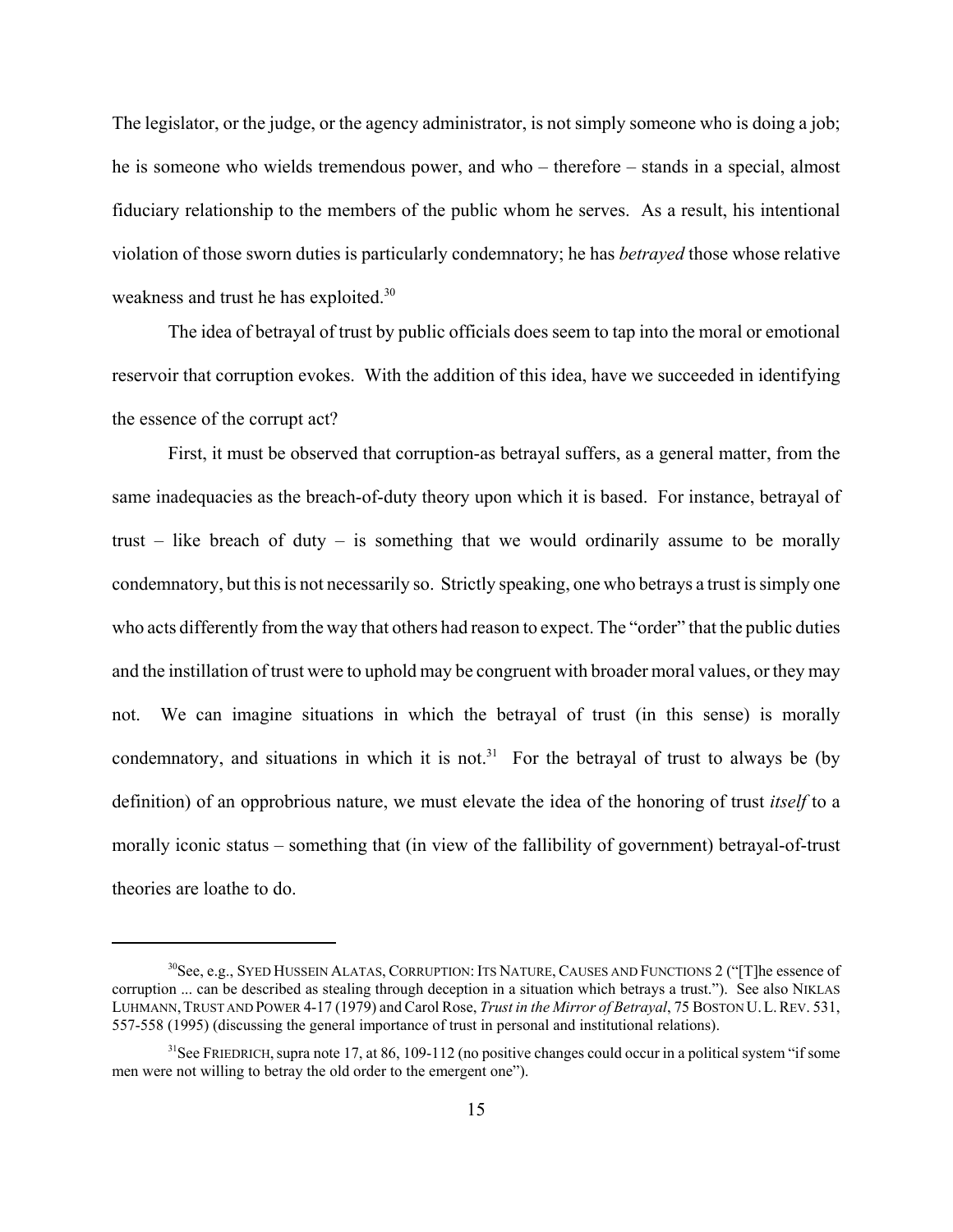Indeed, the problems that are involved in the use of simple betrayal-of-trust notions to identify corruption are easily illustrated. We (the public) are victimized by all breaches of duties by public officials, whether (for instance) the official leaves work early to play golf or expedites building permits for his friends. In both cases, the trust that we have placed in that official is betrayed. Yet we would most likely label the first "annoying" or "unethical," and only the latter "corrupt." There is something more to corruption than knowledge of our weakness or the betrayal of trust by those whom we empower. These elements are involved in corrupt conduct – but we reserve the "corrupt" judgment for only a subset of these acts. Corruption is, in short, a *particular kind* of breach of duty; it is a *particular kind* of betrayal of trust.

In an effort to capture this further, elusive character of corruption, some corruption-asbetrayal theorists have added the idea of *treachery* or *secrecy* as an integral part of the corrupt transaction. For instance, the sociologist H.A. Brasz has defined corruption as "the *stealthy exercise* of derived power" to the detriment of the public, *"under the pretence* of a legitimate exercise of that power."32 He explains:

> Those who as subordinates, agents, and the like handle the affairs of principles are presumed to be and to act in good faith. If they sever the connection and enter into the service of a competitor or enemy of the principal they may, it is true, be branded as turncoats, but they are not guilty of corruption. [Corruption requires, in addition,] *the treacherous venom of deceit, the pretence* of being absolutely loyal to the principal whilst in actual fact being intent on benefitting onself and/or third parties.

> The most essential characteristic of corruption is ... the *furtive* exercise of

<sup>&</sup>lt;sup>32</sup>H.A. Brasz, *The Sociology of Corruption*, in POLITICAL CORRUPTION: READINGS IN COMPARATIVE ANALYSIS, supra note 15, at 41, 42 (emphasis added).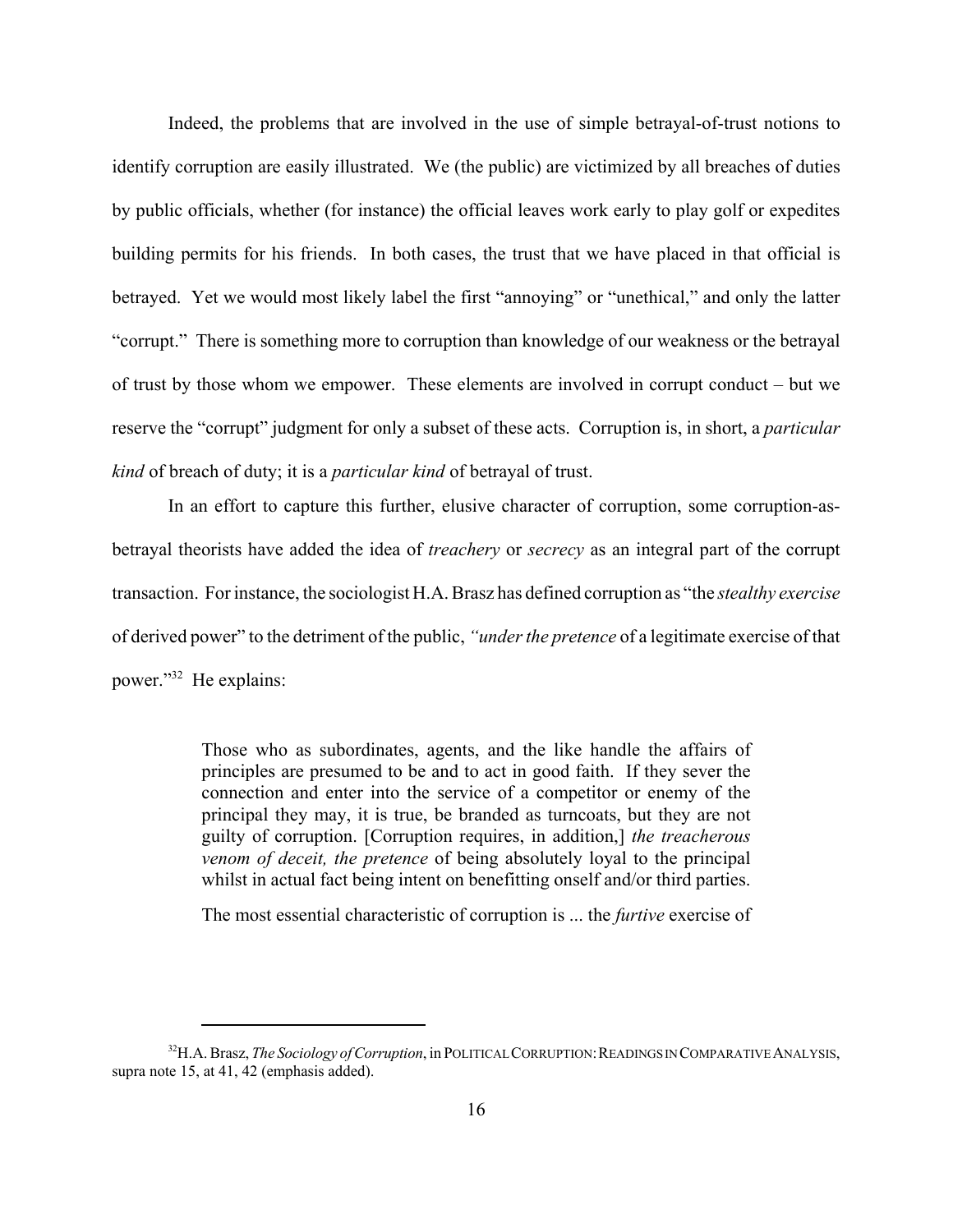formal authority and power under the pretence of legality.<sup>33</sup>

Indeed, this element of secrecy seems to figure prominently in our images of corrupt acts. As one commentator has observed, the practical difference between campaign contributions and bribes may be that in the former, "parties openly espouse the ends which ... contributors hope to achieve as a result of their largesse."34 In one informal study, participants were confronted with a situation in which an industry announces that its most important goal is the defeat of a pending bill, and that it will support legislators if and only if they vote against it. When asked if this would be a bribe, many opined that it would not – presumably, at least in part, because of the seeming incongruity in finding corruption in open, above-board acts.<sup>35</sup> Similarly, a public official who openly announces his intention to deviate from his sworn duties may be condemned as a renegade or lawbreaker – but it is unlikely that he will be called corrupt.

Thus, corruption and secrecy seem to be intuitively linked. However, upon deeper reflection, it is obvious that secrecy cannot be what identifies the corrupt act. On the one hand, an otherwise innocent transaction, done in secret for privacy or other reasons, is not transformed – by reason of its secrecy – into a "corrupt" one. Conversely, as Daniel Lowenstein has observed, ""[i]t would be anomalous [indeed] to conclude that an official with enough chutzpah to take bribes openly should thereby [be] ... exempt from prosecution."36 A breach of duty or betrayal of trust, done in secret, is

<sup>&</sup>lt;sup>33</sup>Id. at 42, 43 (emphasis added). See also ALATAS, supra note 30, at 3 (the essence of corruption is "stealing through deception in a situation which betrays a trust"); John Warburton, *Corruption as a Social Process: From Dyads to Networks*, in CORRUPTION AND ANTI-CORRUPTION 221, 224-25 (Peter Larmour & Nick Wolanin eds., 2001) (describing the secrecy of corrupt transactions).

<sup>&</sup>lt;sup>34</sup>VLADIMER ORLANDO KEY, JR., THE TECHNIQUES OF POLITICAL GRAFT IN THE UNITED STATES 387 n.1 (1936).

<sup>35</sup>See Lowenstein, supra note 25, at 829-30.

 $36$ Id. at 830.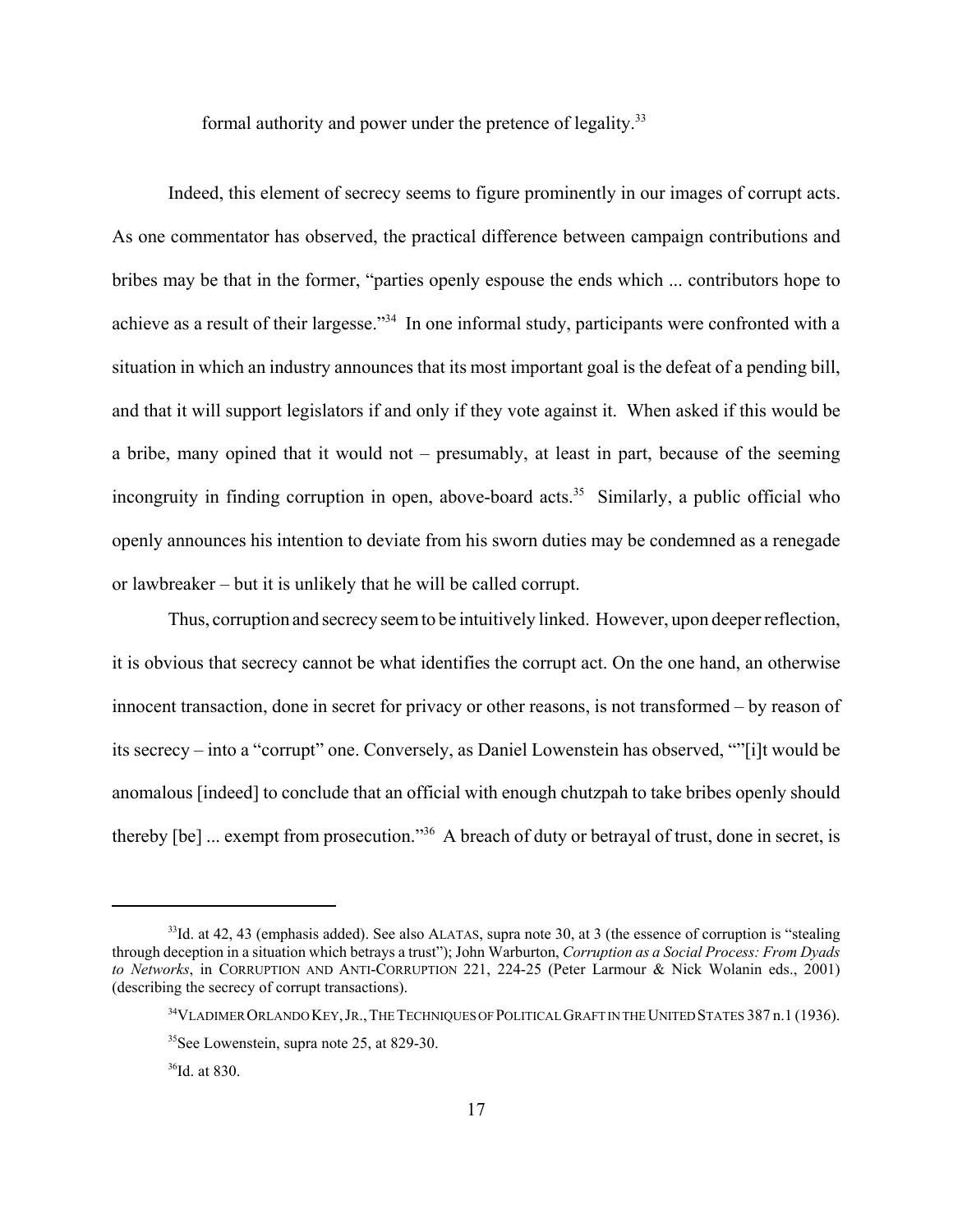(perhaps) quite likely to be corrupt. But although that setting may increase the odds that we are looking at a corrupt transaction, it is not in the idea of secrecy that we locate its evil.

# (2) Corruption as inequality

A more sophisticated take on the role of secrecy in public corruption is presented by theorists who see the problem of secrecy (and corruption generally) in democratic-governance terms. Under this substantive theory, it is not secrecy *qua* secrecy that is the problem with corrupt acts; it is that secrecy is incompatible with the way that we expect democratic government to be conducted. In this view, "[t]ransactions between citizens and politicians [for example] can be judged corrupt when they subvert or circumvent a democratic process and its associated values of openness, equality, equity and accountability."<sup>37</sup> Secrecy, in this understanding, is important as an instrumental matter: it is important because it allows the subversion of the ideals of democratic governance, particularly, the *equal treatment of all citizens*.

The idea that inequality lies at the heart of corrupt public conduct has become increasingly prominent in recent years.<sup>38</sup> Under this approach, a hallmark of a liberal democratic system is the idea that all citizens are equal before the law. Corruption – whether bribery, extortion, kickbacks on public contracts, nepotism, or other acts – quintessentially involves the denial of this principle. The unifying core of corrupt conduct is that some citizens are afforded special access, deals, processes, or contracts – or, in the case of extortion, the justice or other civil benefit guaranteed by

<sup>&</sup>lt;sup>37</sup>Robert Williams, *Corruption: New Concepts for Old?*, in 20 THIRD WORLD QUARTERLY 503, 510 (1999).

 $38$ See, e.g., FRIEDRICH, supra note 17, at 31 (the idea of equality before the law "provides the setting for the modern and specific sense of corruption"); Denis Osborne, *Corruption as Counter-culture: Attitudes to Bribery in Local* and Global Society, in CORRUPTION: THE ENEMY WITHIN, supra note 19, at 9, 28 ("Bribes create inequalities. A corrupt system is unfair."); Shihata, supra note 19, at 260 (corruption involves the "grant[ing] [of] special favours [which] undermines the general obligation to apply public rules without discrimination").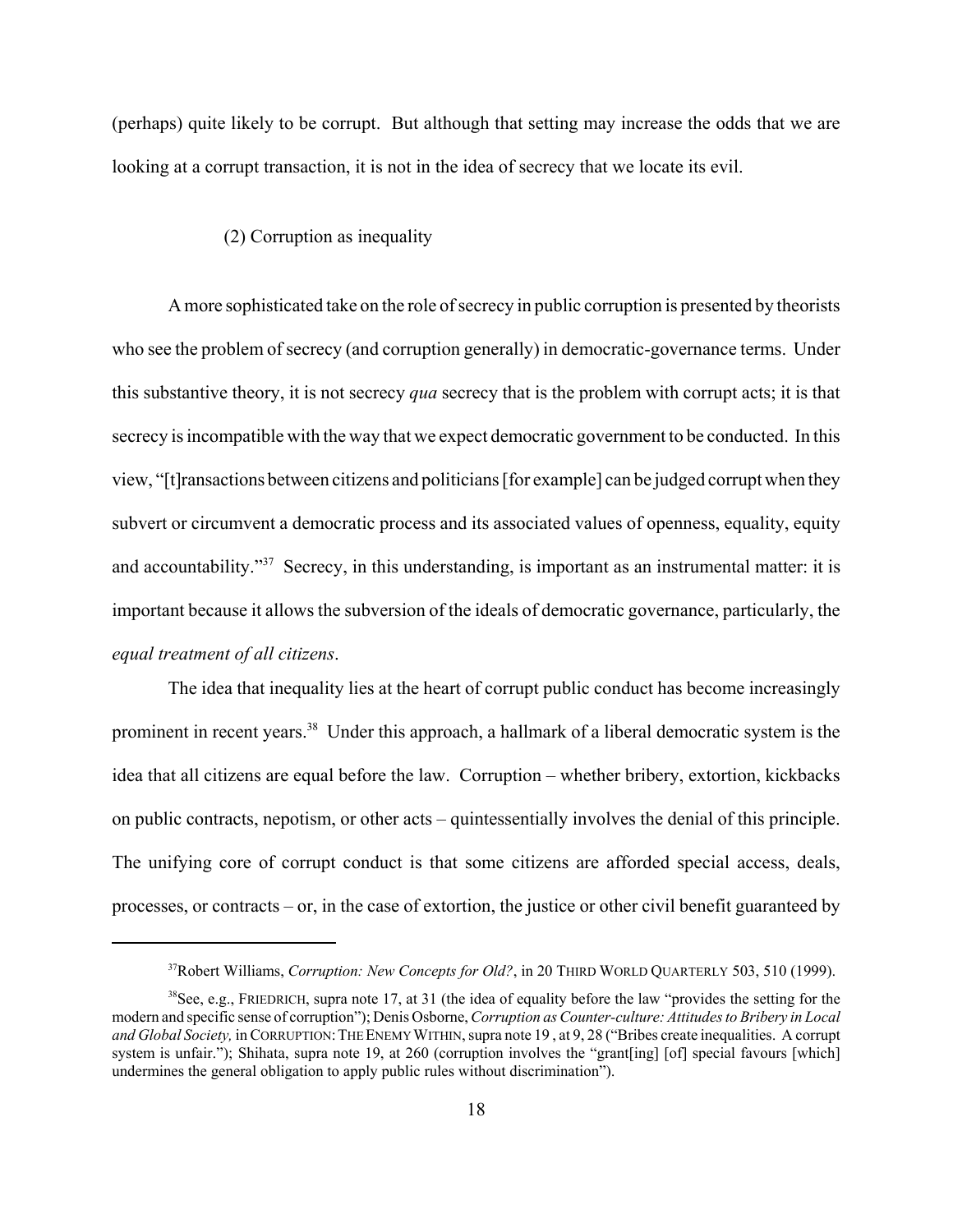law – for a price. Whether the corrupt act enables the citizen to obtain better than fair treatment, or simply fair treatment, the bottom line is that the principle of equality of all before the law has been deliberately violated. As Tina Rosenberg has described it, "[t]he doors of the bureaucracy close in the face of the poor; judges never rule against the wealthy and powerful; new entrepreneurs find it almost impossible to navigate huge bureaucracies and compete in a world of crony-dominated commerce."39

 The observation that corrupt acts often involve a denial of equality seems to be a true one. Does this, however, successfully identify the core characteristic of corruption?

When we consider this question, several problems emerge. First, it is apparent that the idea of simple equality – or equal treatment of similarly situated persons – is inadequate, itself, to distinguish corrupt from non-corrupt decisions or acts. In the political sphere, for instance, similarly situated persons are often not treated equally, for reasons that we accept. We do not demand that a legislator weigh every constituent's interest equally, or that every hiring decision for public employment employ no discretionary elements. Although there are settings in which we maintain the ideal that all similarly situated individuals receive scrupulously equal treatment before the law (for instance, in the meting out of criminal punishments), in most areas of political or public life we are considerably more tolerant.

Indeed, these examples expose a fundamental question that haunts this theory: *equality of what*? When we speak of equal sentences for equal crimes, the idea of equality might be fairly straightforward. However, when we consider the more complex settings for corruption in government decisionmaking, the simplicity and clarity of this idea rapidly disintegrates. For instance, equality in the political process might mean:

<sup>&</sup>lt;sup>39</sup>Tina Rosenberg, *Latin America's Magical Liberalism*, THE WILSON QUARTERLY, Autumn, 1992, at 62.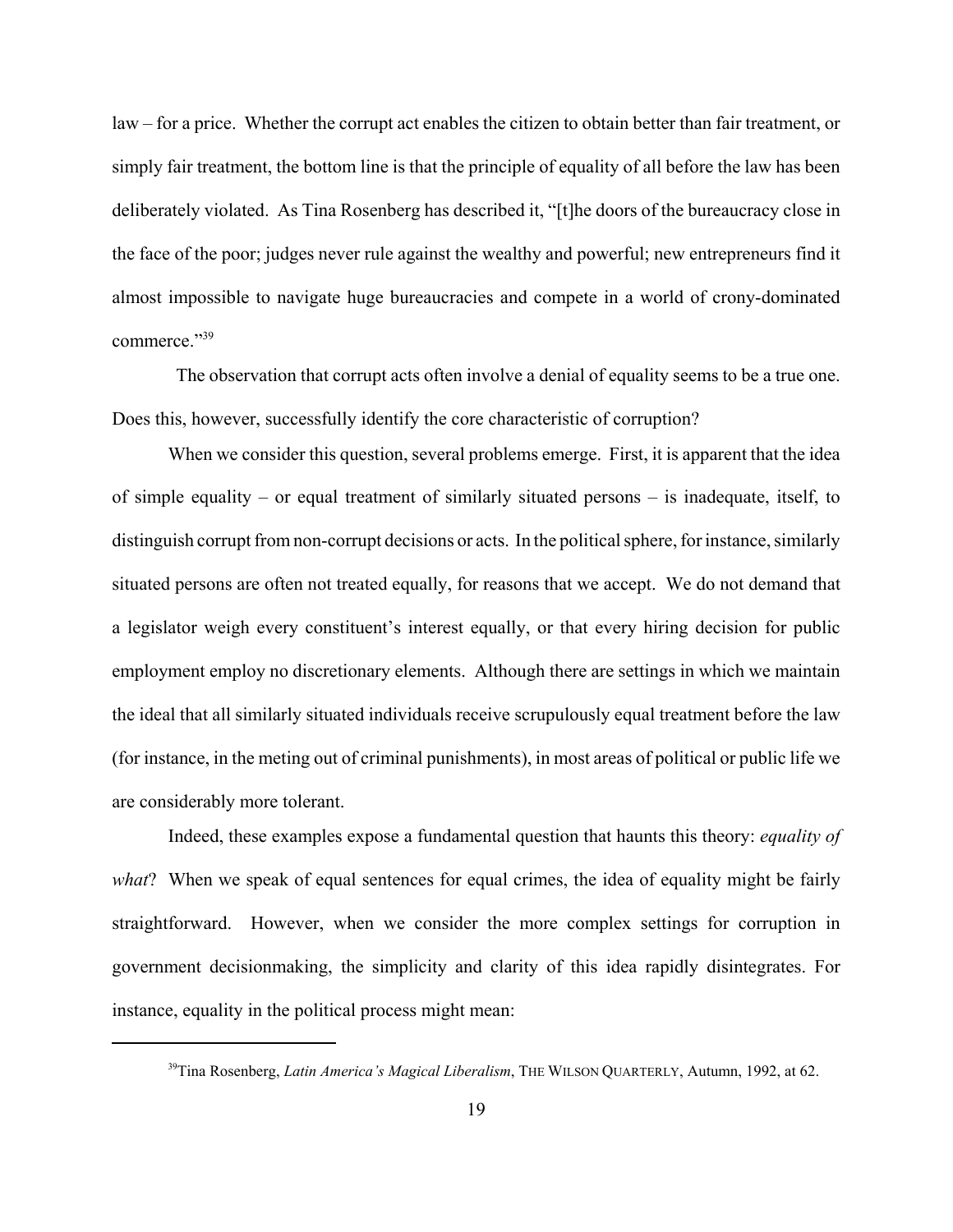- *equal opportunity* to make one's case at crucial times and places;<sup>40</sup>
- *equal voice*, in the sense of the ability to be heard or the ability to influence, in the making of public policy; $41$  or
- *equal outcomes*, in the sense of equal benefit from official policies.

Let us consider these possibilities. The first – *equal opportunity* to make one's case at crucial times and places – is the least demanding. Under this idea, a kind of "equal process" is required: citizens must be able to present their arguments, objections, and desires to government decisionmakers on equal terms. It draws heavily on the idea of corruption-as-secrecy: secret avenues and channels, available to some and not to others, are corrupt. The ability to petition government and to be heard must be freely, openly, and (thus) equally available to all.

Superficially, the idea of equal opportunity to make one's case seems unassailable. Indeed, we often enshrine this right, in the form of a guaranteed right to petition government, in constitutional or other foundational documents.<sup>42</sup> However, our inquiry here is not about the robustness of this democratic idea, but whether it usefully distinguishes corrupt from non-corrupt conduct. When we consider this question, we find that the idea of equal opportunity falls far short. Despite the power of this ideal, we do not expect legislators, mayors, or other officials to spend equal time listening (in person) to each citizen or considering equally each citizen's written request. Nor do we expect all conversations that officials have with citizens to be public events, with open access to all. If an official has lunch with a particular constituent, or a private phone conversation with her, we might *suspect* that something corrupt is going on, but it is not the inequality in access

<sup>40</sup>See ROBERT S. GETZ, CONGRESSIONAL ETHICS: THE CONFLICT OF INTEREST ISSUE 67 (1966).

<sup>41</sup>*See, e.g.,* Edgar Lane, *Group Politics and the Disclosure Idea*, 17 WESTERN POLITICAL QUARTERLY 203, 205 (1964); Cass R. Sunstein, *Political Equality and Unintended Consequences*, 94 COLUM. L. REV. 1390, 1392 (1994).

<sup>42</sup>See, e.g., U.S. CONST. amend. I.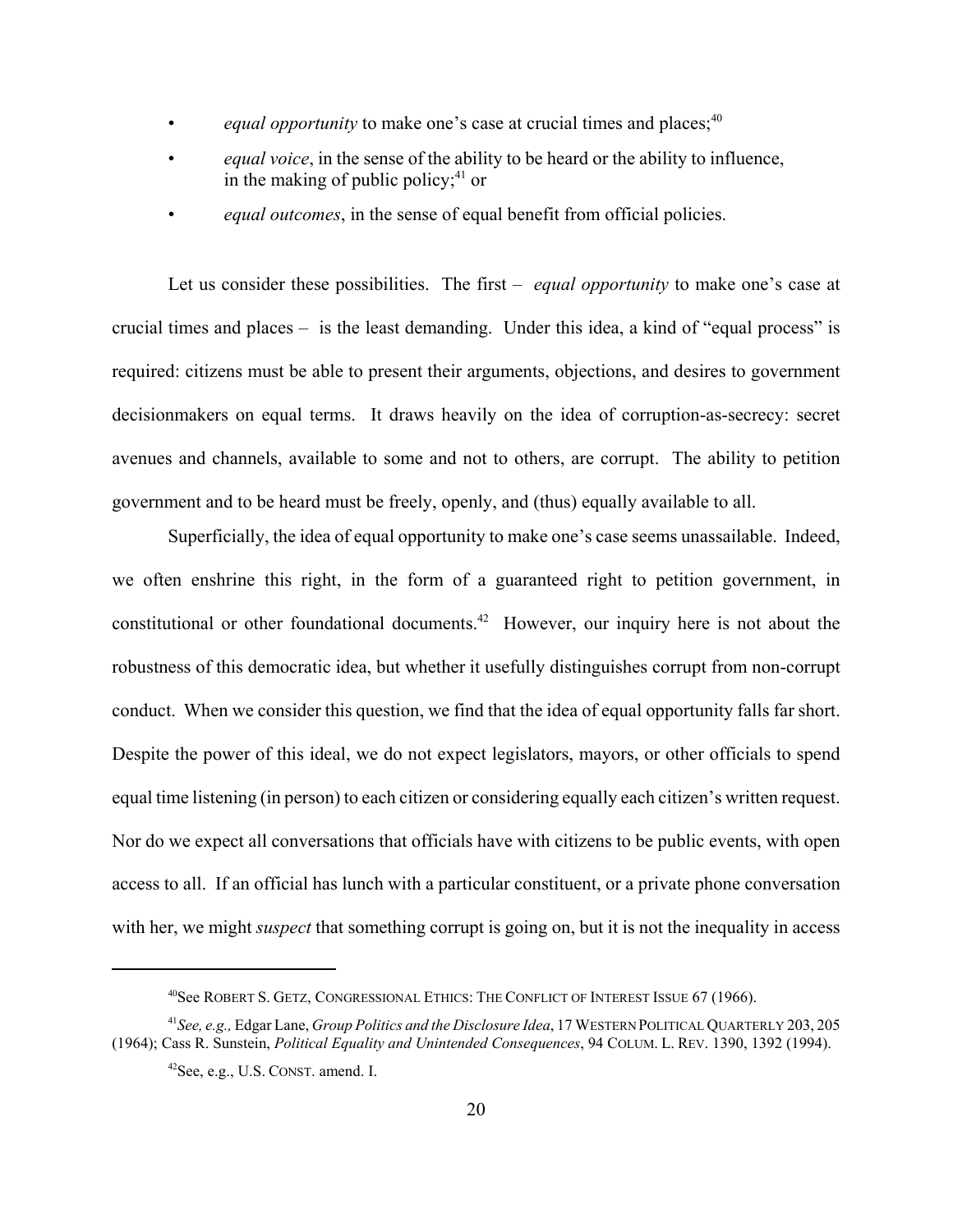or the secrecy of the communication that is, *itself*, the corruption. It is, perhaps, a fertile setting for a corrupt act; but that corrupt act is something else.

The second possibility listed above – that of *equal voice*, in the sense of the ability to be heard or the ability to influence, in the making of public policy – is more demanding. Here we are saying that officials must not only afford citizens equal access – they must afford citizens *equal influence*. This principle would seem to underlie the common belief (for instance) that disproportionate influence of "special interests" is corrupt.

Although equal voice might be an ideal which is defensible in certain circumstances (for instance, "one man – one vote"), it is quickly apparent that this cannot be a general test for acceptable political decisionmaking or for distinguishing corrupt and non-corrupt conduct. For many reasons, citizens will have differing abilities to influence government policy – reasons that range from their personal stake in the matter, to the intelligence of their views, to the numbers of citizens who share their positions.

The final possibility above – that of *equal outcomes*, in the sense of equal benefits from political policies – is an even more extreme demand, and suffers from similar objections. The achievement of equal outcomes for all citizens as the result of government policies is not something that government can possibly guarantee. Nor is its absence a reliable test for the presence of corruption. Just as we would hesitate to label a politician's failure to give all constituents equal influence "a corrupt act," we would clearly not label a political process that produces unequal benefit "a corrupt public policy."43

What is missing in all of these equality theories is an underlying understanding of what

<sup>&</sup>lt;sup>43</sup>See, e.g., Gardiner, supra note 5, at 28 (most would "probably feel uncomfortable using the term corruption in all situations where the political process produces policies which do not benefit everyone equally").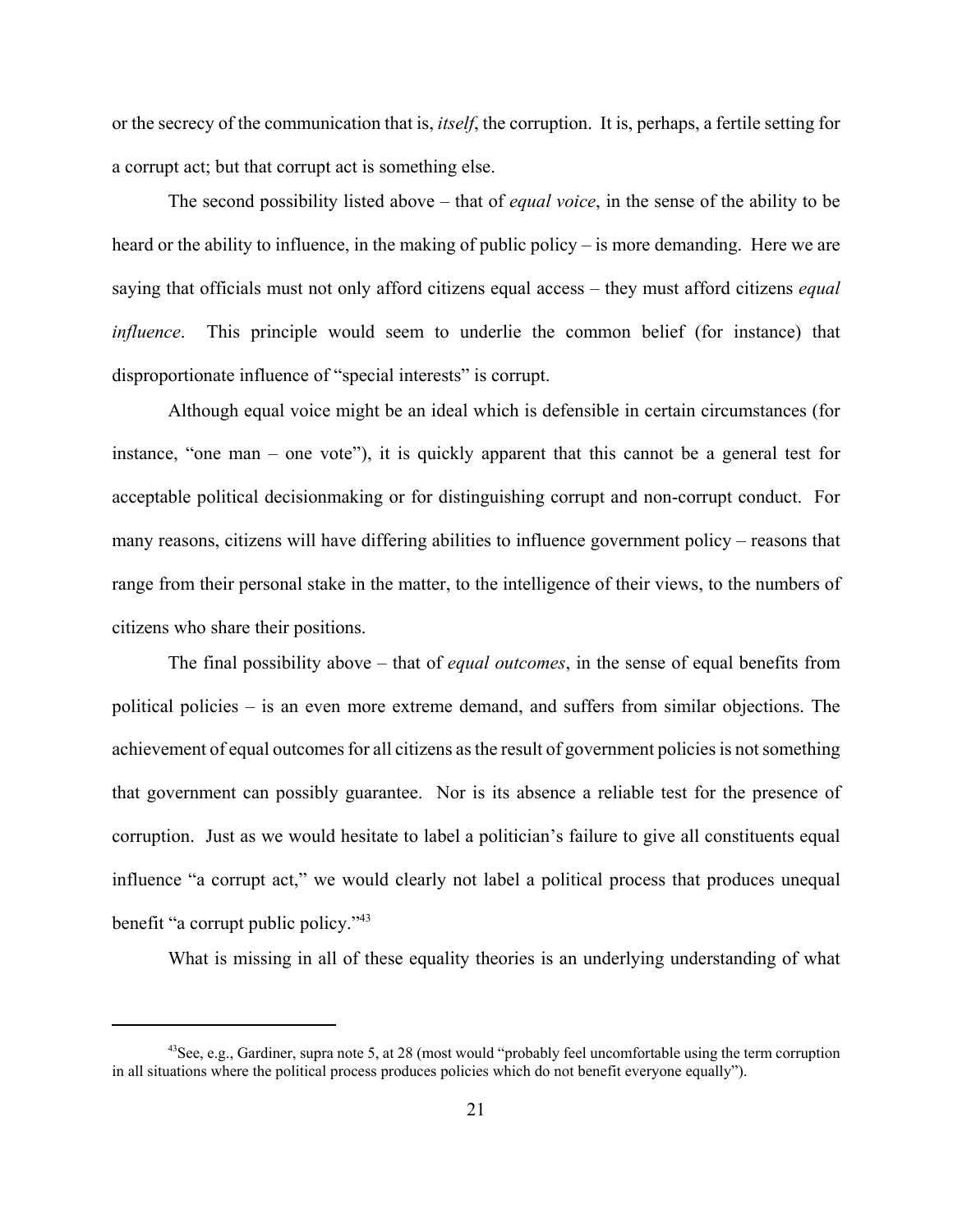democratic or representative government *substantively* guarantees. As Robert Williams has written, determining corrupt conduct "forces us to say something about the character of politics" – something about "our general sense of what is politically legitimate."<sup>44</sup> Whether we view unequal opportunity, voice, or outcomes as corrupt or non-corrupt will depend upon complicated questions of political theory, such as whether we see legislators as simple implementers of constituents' desires or as trustees bound to exercise independent judgment for the broader public good.<sup>45</sup> Corruption, under equality theories, is the subversion of the political process. We must know what the political process guarantees before we can begin to determine what corrupt acts are. The simple notion of equality does not answer such questions.

All of this is complicated by the fact that although we tend to endorse "equality" in the political process, we tolerate – indeed, celebrate – the existence of material inequality, which (in turn) exacerbates the political inequality which we condemn. Greater wealth means greater opportunities for financial support of candidates and causes, more social, political, and economic connections, and other ability to broker power in the halls of government – leading inevitably to inequality in opportunity, voice, and outcomes. If equality is our test, why is influence "corrupt," in one context, and acceptable in the other? Why is access to power obtained through wealth (payments to officials) "corrupt," and access to power obtained through wealth (economic or social influence) seen as the legitimate reward for economic success? Again, "equality" provides no answer.

Before we leave equality theories, one more argument in their favor must be considered.

<sup>44</sup>See Williams, supra note 37, at 509.

<sup>45</sup>See, e.g., Thomas Burke, *Corruption Concepts and Federal Campaign Finance Law*, in POLITICAL CORRUPTION: CONCEPTS AND CONTEXTS, supra note 13, at 645, 659 ("All standards of [political] corruption rest on some notion of what constitutes an ideal political community.").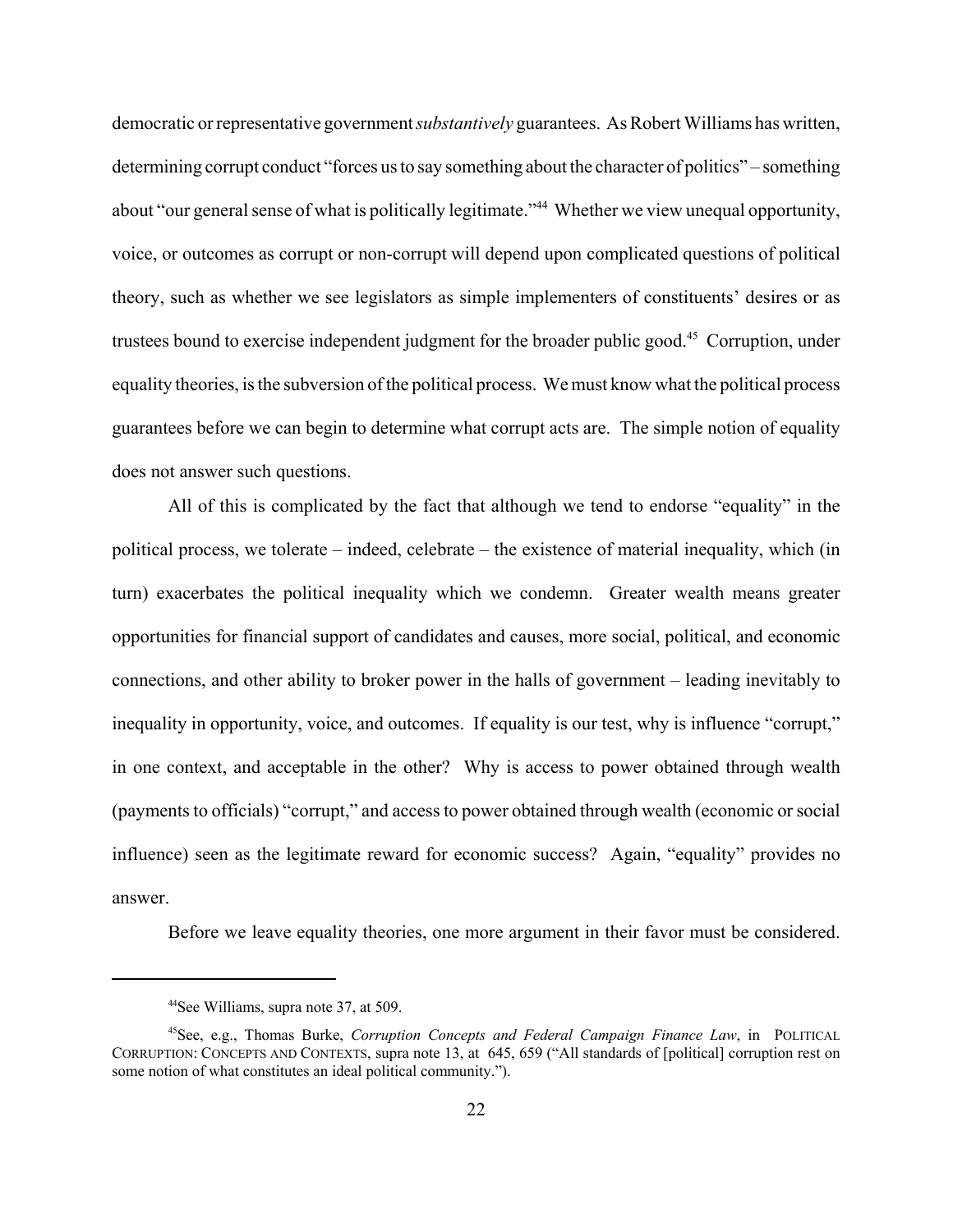Although the idea of corruption-as-inequality might be hopelessly simplistic in policymaking contexts, perhaps it is more useful when simple, administrative acts by public officials are involved. If the official's duty is simply to administer or enforce an existing law, there is less room for deliberate, disparate treatment of similarly situated individuals. For instance, we might know, in the case of bureaucratic corruption, what the "rules" are and, as a consequence, when illegitimate, unequal treatment has certainly occurred.<sup>46</sup> In other words, when the ideal of equality is considered, favoritism by the import-duties collector must be distinguished from favoritism by national legislators.47

Before we become too enthusiastic about this proposition, we must first acknowledge that the distinction between administering the law and creating the law is a notoriously difficult one. Arguably, few bureaucratic acts involve the mechanical application of the law to facts, with no discretionary or interpretive elements. Although not "lawmaking" in a formal sense, the argument for citizen "input" and influence in many bureaucratic decisions might be every bit as strong as in the traditional legislative arena.

Still, we can surely identify *some* acts, in the administrative arena, to which individuals are entitled on an equal basis. For instance, the processing of a foreign visitor's visa should not depend upon political influence or the payment of "speed money" to the consular official involved. Our instinctive outrage at such corruption of the administrative process is illustrated by the recent scandal involving David Blunkett, Britain's former top law enforcement officer. Blunkett resigned

 $46$ See Williams, supra note 37, at 508 (in the bureaucratic context, "rule following is anticipated"; bureaucratic organizations "characteristically operate on the basis of clear lines of authority and accountability", making it possible, in principle, to distinguish proper and improper actions).

<sup>47</sup>See, e.g., Arnold J. Heidenheimer, *The Analysis of Electoral and Legislative Corruption*, in POLITICAL CORRUPTION: READINGS IN COMPARATIVE ANALYSIS, supra note 15, at 361, 368.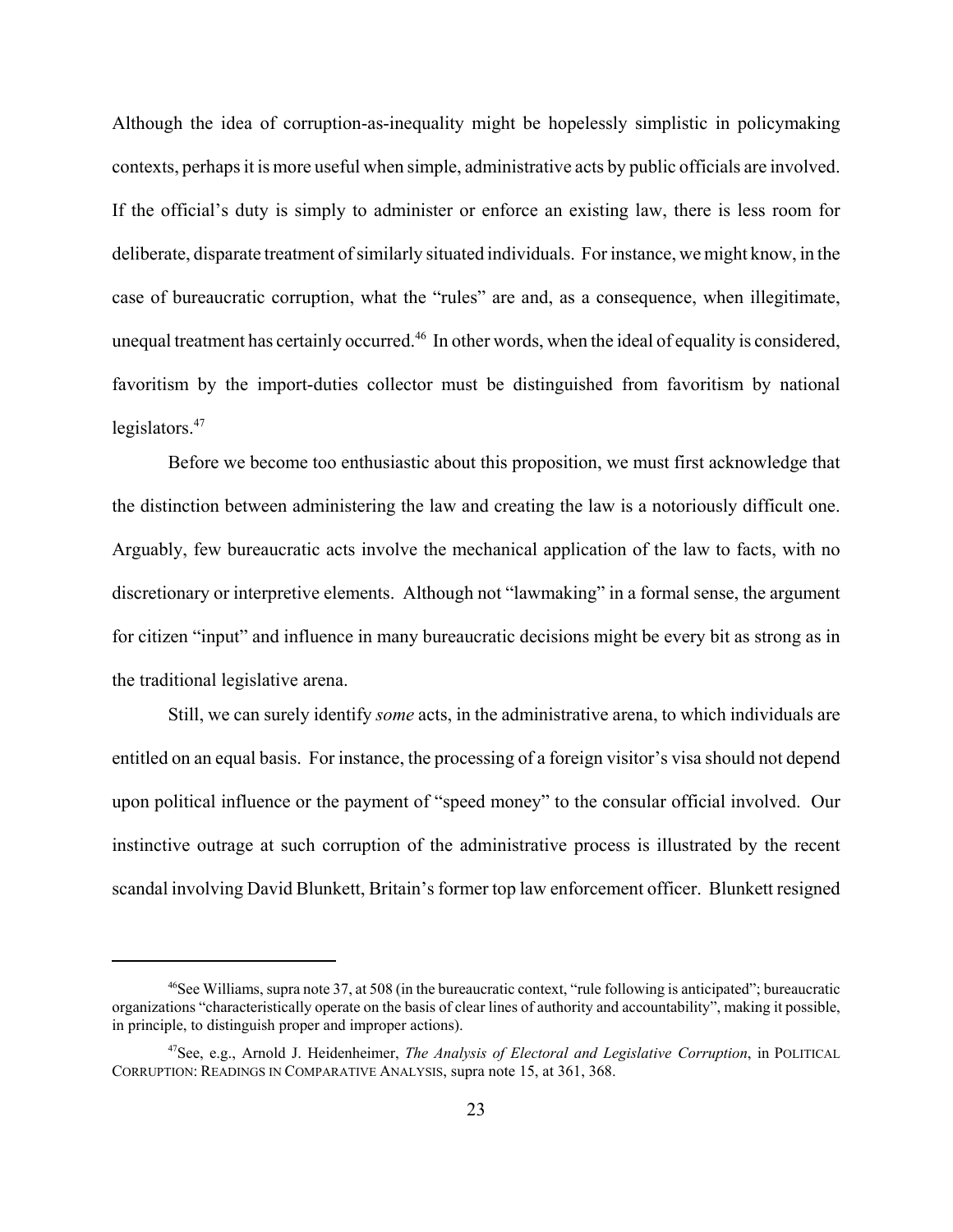after acknowledging that his department had fast-tracked a residence visa for a Filipina nanny employed by his former lover, American magazine publisher Kimberly Clark. Although his personal role in the administrative action was unclear, Blunkett resigned, stating that "[a]ny perception of this application being speeded up requires me to take responsibility."48

Press accounts of the affair were harsh. For example, one commentator wrote:

Until now, ... most people in this country ... believed the [visa] process was generally objective and fair. Now we know different. ...<br>
[T]his is, or rather was, the Home Secretary of a country which rightly prides

itself on the low level of corruption in public life ... .<br>... Think ... of a Britain in which you had to place a pounds 20 note in your

passport before negotiating the green channel at customs, a Britain in which your neighbor could buy passports ..., a Britain where every entitlement was actually a favour with a price.<sup>49</sup>

Thus, in the realm of visa processing, at least, the notion of equal treatment by government

seems very straightforward. Consider, however, the following colloquy, as recently reported on

National Public Radio:

Melissa Block, host: Heightened security since 2001 has made it harder for foreigners to visit the United States. Musicians are especially hard-hit because they have to get a new visa every time they tour the U.S. They say the visa bureaucracy has become burdensome and expensive. NPR's Martin Kaste reports from Rio de Janeiro.

Martin Kaste, reporting: Standing outside the Sao Palo Airport, Brazilian artistic manager Ana Buono is in a panic. ...

Bad weather has delayed the flight of her 68-year-old client, internationally known jazz musician Hermeto Pasqual. Now that he's finally here, they have

<sup>48</sup>James Blitz, *Blow to Blair as Blunkett Goes*, FINANCIAL TIMES (LONDON), Dec. 16, 2004, at 1.

<sup>49</sup>Mary Dejevsky, *Don't Be Fooled: Blunkett is Guilty of a Serious Offence*, THE INDEPENDENT (London), Dec. 22, 2004, at 25.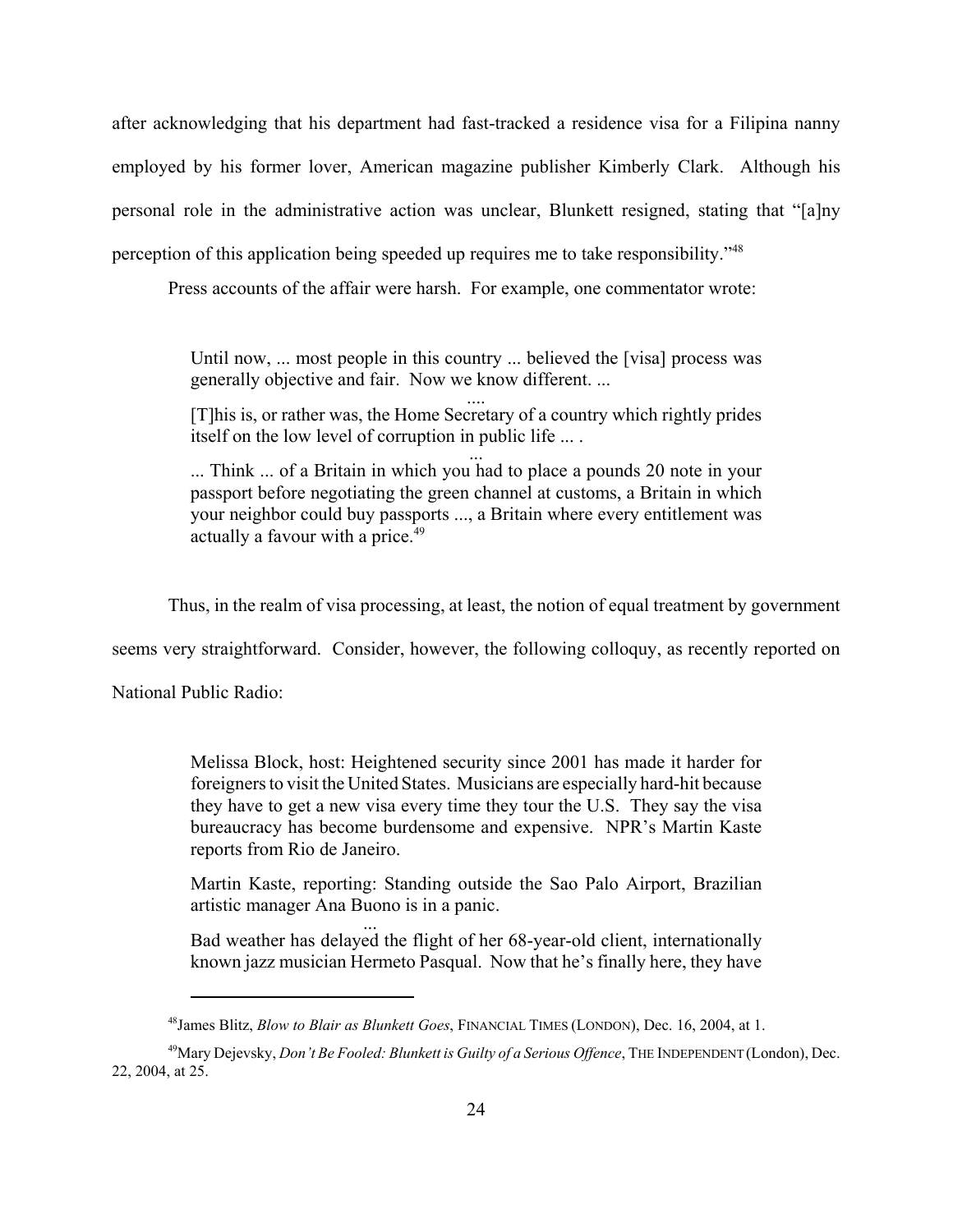to race to get to the US consulate in time for their visa appointment. ...

As their cab breaks multiple traffic laws, Buono and Pasqual go over the paperwork one last time. If he and the other band members miss their appointment, they'll also miss their concert date at Lincoln Center in three days. Ana says that the visas often come through at the last possible minute. Her booking agent in California, Bill Smith, says he can never be sure the visas will be ready in time for a concert ... . ... The [Department of Homeland Security] refuses to take phone calls about visa petitions, even from a desperate booking agent. Smith says when he has a big concert planned, the only way to get some peace of mind is to write a check.

Smith: You've got to use the defense mechanism of spending a thousand dollars to ensure that you'll get an answer within 15 days so that the tour can happen.

Kaste: The thousand dollars is the so-called premium processing fee which moves a visa into a special fast track. ... Back in Brazil, manager Ana Buono says she found this shocking.

Buono (through translator): I said, "Wow, I thought it was just here in Brazil where you have to pay people under the table to get things done."<sup>50</sup>

The payment of "speed money" for the performance of bureaucratic tasks is as roundly condemned as corrupt in the United States as it is in Britain. No one in the United States would expect to slip a \$100 bill with court papers to be filed, or slip a \$1,000 check with visa papers to speed up their processing. Yet, in this case, preferential treatment for those who pay is not only tolerated, as non-corrupt – it is entrenched and formalized in law. The idea that unequal treatment of similarly situated individuals is the essential core of corruption is confounded by this case.

One could attempt to rationalize the situation by refining one's idea of equality; perhaps the operative idea is not equality of *treatment* (outcome) but rather equality of *opportunity*. Because the option to pay "speed money" is provided by law, the democratic principle of equal treatment by government is preserved: anyone who seeks special treatment, and is willing to pay for it, is entitled

<sup>50</sup>National Public Radio broadcast, December 7, 2004. Transcript available at http.//nl.newsbank.com/nlsearch/we/Archives (visited December 9, 2004).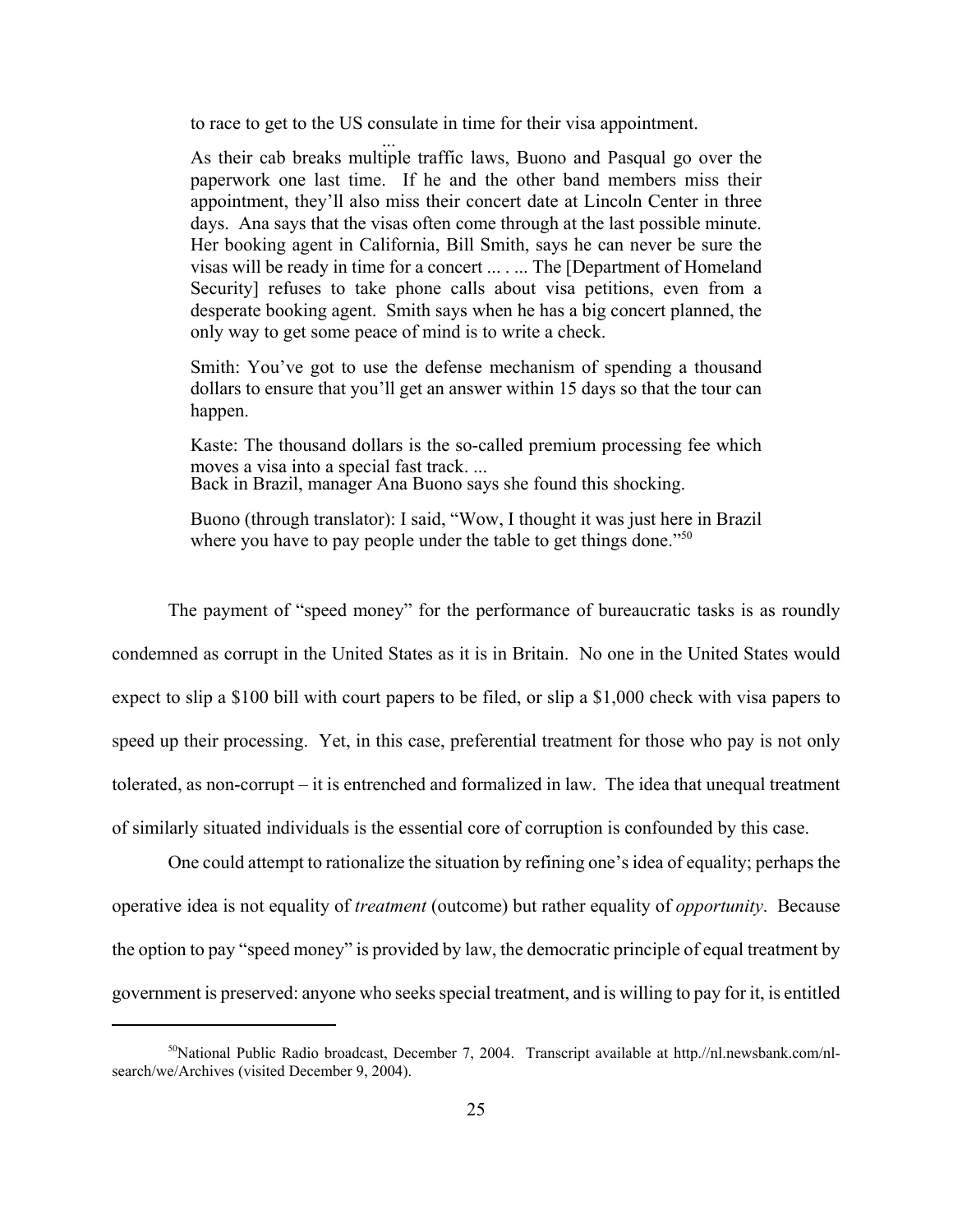to it.

Is this the kind of "equality" that the theory of corruption-as-inequality envisions? Is the concern with "inequality," which corruption evokes, assuaged if there is equal opportunity to seek special favors, pay "speed money," and the like? It may be, if the special treatment is relatively easily obtainable by anyone – for instance, if anyone who asks is granted special dispensation, or if the amount of "speed money" required is small enough to be within the reach of just about anyone. However, if – instead – the published criteria for special favors specify personal (otherwise irrelevant) characteristics, or the amount of "speed money" (such as \$1,000 for an expedited visa) is clearly beyond a nominal gesture, it is difficult to see how equality, in any meaningful sense, is afforded. Indeed, if "equal opportunity" (regardless of individuals' available resources) is the criterion for non-corrupt conduct, there is no ground for condemning bribery, which is the most universally condemned corrupt act of all. As one commentator has written, "[i]n a strict sense, bribery is a quid-pro-quo on comparatively free and equal (if illicit) terms."51 All individuals are (presumably) equally able to offer a bribe and obtain the benefits that the bribee has to offer. If denial of equal opportunity is the essence of corrupt conduct, there is no reason to indict the briberous system or the briberous act.

Thus, we are left in a conundrum. The idea of inequality seems to be associated clearly with the idea of corruption. It seems to be particularly important in the identification of the deficiencies in the governmental system – unequal treatment, access, influence – that corrupt acts by public servants so often involve. However, inequality – whether in opportunity, voice, or outcomes – does not accurately or unerringly identify corrupt conduct. We do not condemn, *as corrupt,* all unequal

<sup>51</sup>Michael Johnston, *Measuring the New Corruption Rankings: Implications for Analysis and Reform,* in POLITICAL CORRUPTION: CONCEPTS AND CONTEXTS, supra note 13, at 865, 875.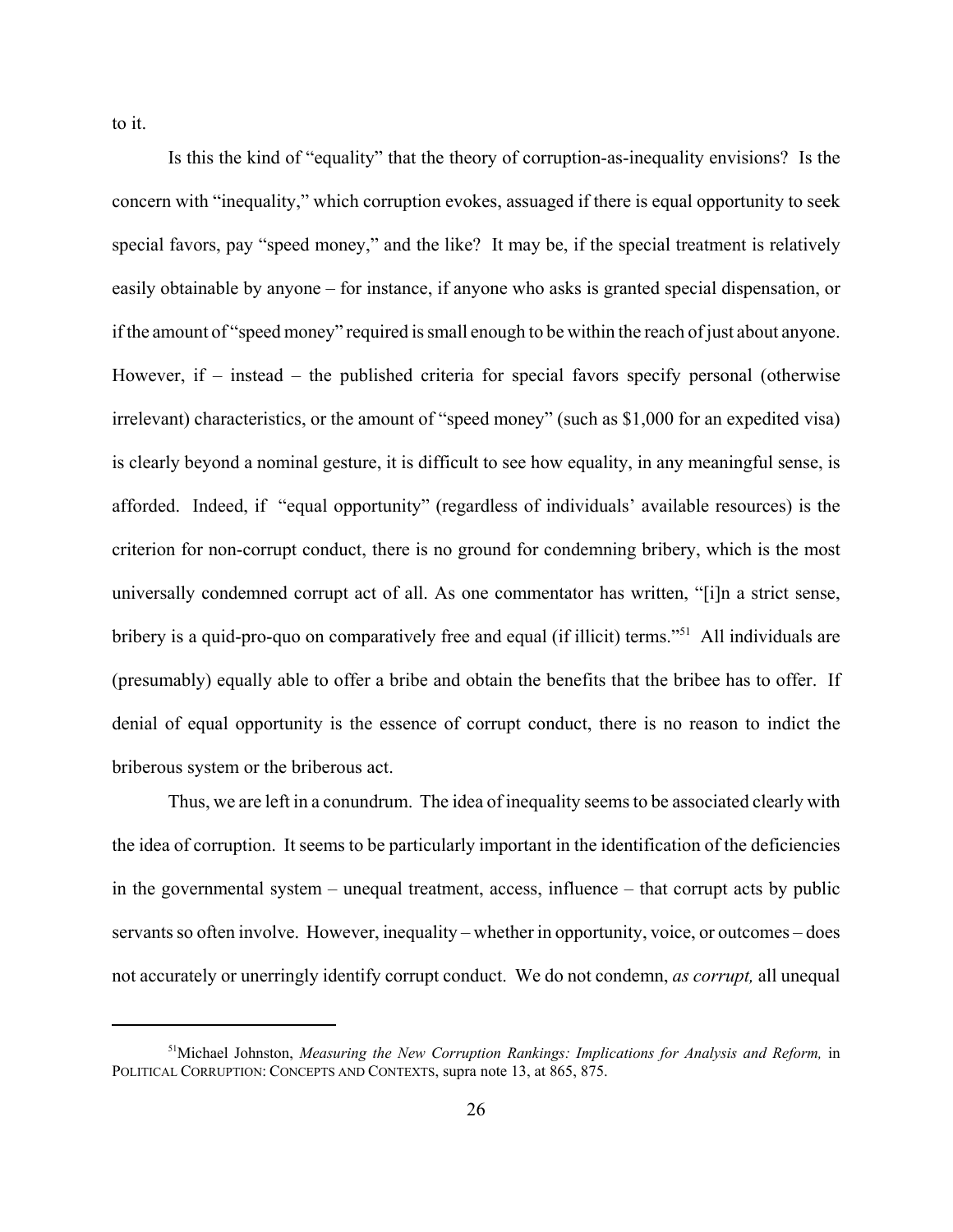opportunities to make one's case, or all unequal voice in the making of public policy, or all unequal outcomes in the sense of benefits from official policies. Nor do we applaud, *as non-corrupt*, all situations in which equal opportunity to obtain bureaucratic services or influence government decisionmaking is afforded. Although we might say that inequality is often *the result* of much of what we believe to be corrupt conduct, it is not the idea of inequality or equality, itself, that identifies the corrupt or non-corrupt core.

## (3) Public interest theories

The problems with other substantive theories – particularly, the absence of adequate grappling with the normative ideas that associate betrayal, secrecy, or inequality with corruption – have led some theorists to advocate an understanding of corruption that is both substantive and boldly normative. This approach "explicit<sup>[1</sup>y] and simply assert<sup>[5]</sup> that corruption involves the subversion of the public interest."<sup>52</sup> The core notion here is that there is a public or citizenry which has distinct interests, and that those interests are damaged by private-regarding (corrupt) conduct. Self-seeking behavior, under this approach, may have personal or factional goals;<sup>53</sup> the important idea is that the public interest is sacrificed in favor of the personal interests of the corrupt actor or others of his choice.

Public interest theories of corruption are attractive. They seem to drive closer to the central

<sup>52</sup>Williams, supra note 37, at 505. See also Robert C. Brooks, *Apologies for Political Corruption*, in POLITICAL CORRUPTION: READINGS IN COMPARATIVE ANALYSIS, supra note 15, at 501, 507 ("The very essence of corruption is selfinterest regardless of public interest."); Carl J. Friedrich, *Political Pathology,* 37 POLITICAL QUARTERLY 70, 74 (1966) (corruption exists when a power-holder is induced by monetary or other rewards "to take actions which favour whoever provides the reward and thereby does damage to the public and its interests").

<sup>&</sup>lt;sup>53</sup>See, e.g., Barry Hindress, Good Government and Corruption, in CORRUPTION AND ANTI-CORRUPTION, supra note 33, at 1, 5 (a government that "pursues factional interests rather than the common interests of the community ... [is] corrupt.").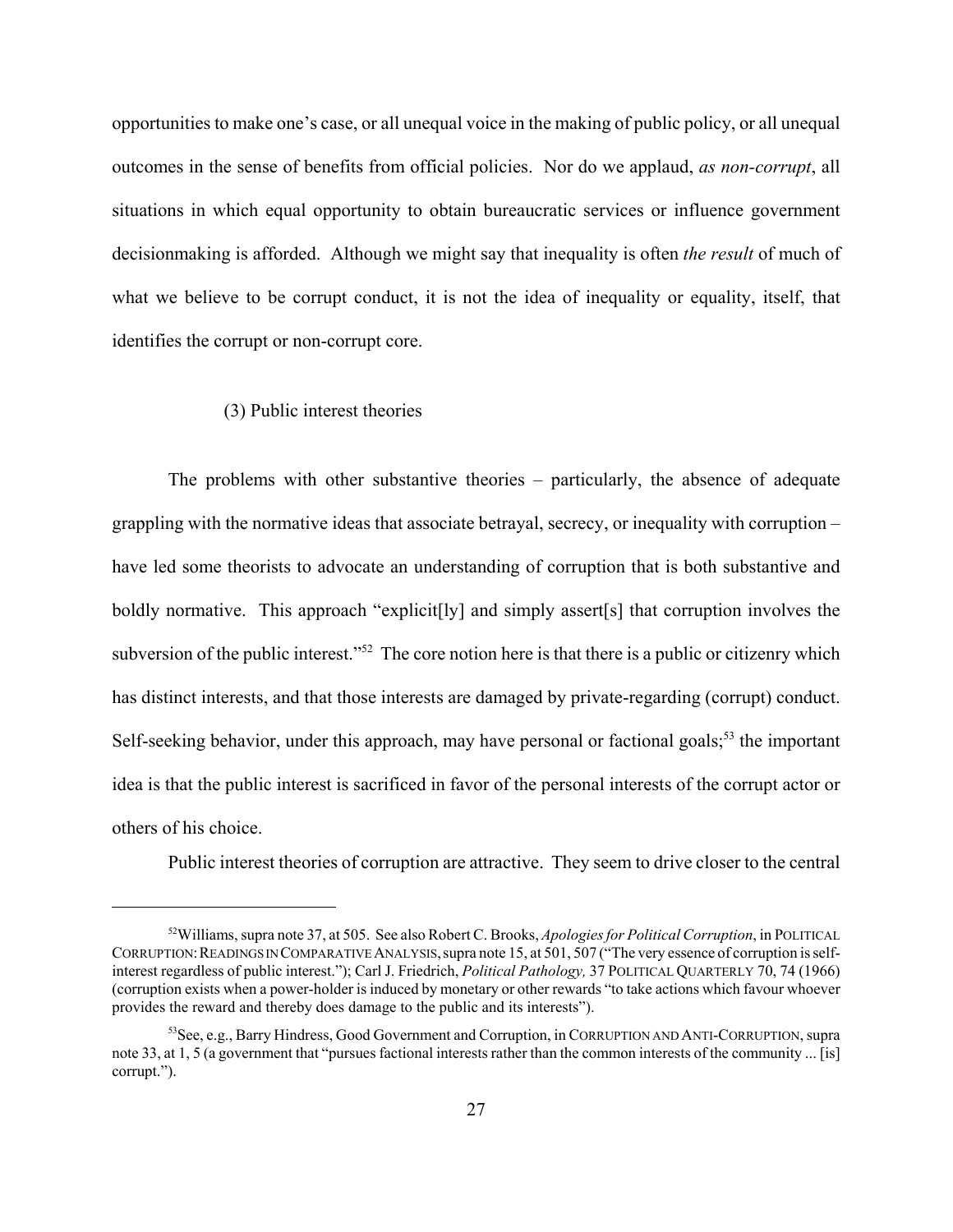issue: that corruption involves "bad conduct" in a deeply evaluative sense. However, do these theories truly serve this function?

Let us begin with the most obvious issue that public interest theories present. That is: *what is* the public interest? More particularly, "*whose evaluation* of the public interest is to be operationalized?"54 There is no guarantee that members of a governing elite, let alone all government actors or all citizens, will share a particular view of the public interest in any given situation. Indeed, substantial arguments can be (and have been) made that the public interest may sometimes *require* practices that are generally believed to be corrupt. For instance, bribes and other pay-offs might be the justified means for assimilating new groups into the existing political system,<sup>55</sup> or the way to circumvent bureaucracy in the service of economic entrepreneurs.<sup>56</sup>

The uncertainties involved in the articulation of the public interest lead us to another flaw in public-interest corruption theories. Our goal, through these theories, is to identify the deeper, normative ideal that corruption intuitively transgresses, and that prior theories fail to identify. If the public interest is simply viewed as an *interest*, "develop[ed] pragmatically from the conflict among contending ... interests,"57 then the public-interest theory has advanced us little. As so imagined, the public interest has no necessary grounding in or congruence with any moral notion. If, instead, we understand the "public interest" to be some kind of transcendent notion,<sup>58</sup> then the problem of

<sup>&</sup>lt;sup>54</sup>Heidenheimer, supra note 16, at 6.

<sup>&</sup>lt;sup>55</sup>See Huntington, supra note 17, at 61.

<sup>56</sup>See, e.g., Bayley, supra note 15, at 528, 529; Nathaniel H. Leff, *Economic Development through Bureaucratic Corruption*, in POLITICAL CORRUPTION: READINGS IN COMPARATIVE ANALYSIS, supra note 15, at 510, 516 ("entrepreneurs and corrupted officials ... [may] produc[e] a more effective [economic] policy than the government").

<sup>57</sup>Heidenheimer, supra note 47, at 369.

<sup>58</sup>See, e.g., Frank J. Sorauf, *The Conceptual Muddle*, in NOMOS V: THE PUBLIC INTEREST 183, 184 (Carl J. Friedrich ed.,1962) (discussing whether the public interest is to be viewed "as an ethical imperative ..., some superior standard of rational and 'right' political wisdom, or the goals or consensus of a large portion of the electorate").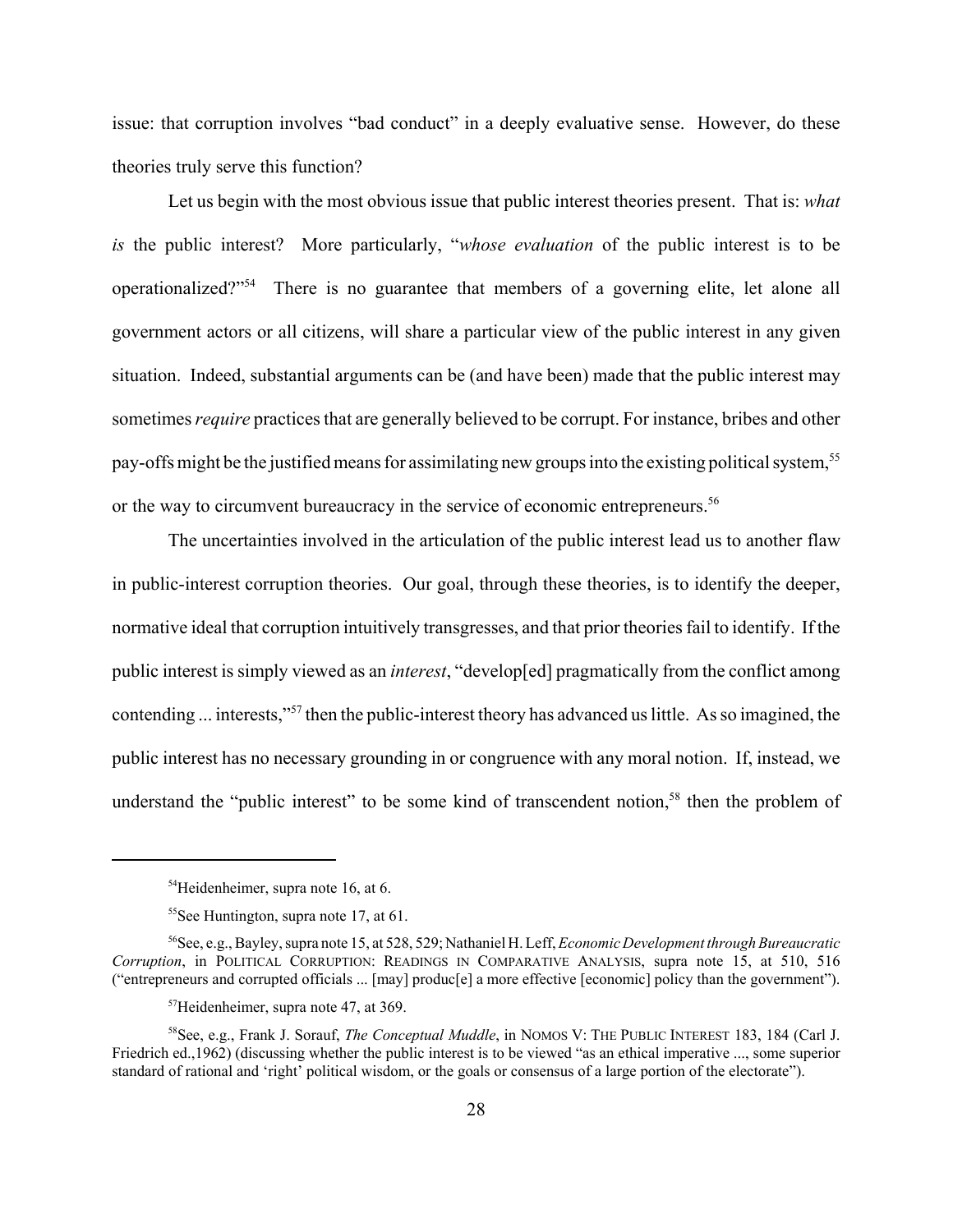subjectivity is solved, but we are left with another. How are we to determine the "public interest" under this understanding? Is the payment of "speed money," or the circumvention of bureaucratic red tape, in the "public interest" in this sense? These theories themselves give no indication of what this idea of the public interest is, or from what it is derived. Without resort to other theories (of government, economics, morality, equality, and the like), we are left with little clue as to how to analyze such questions.

Finally, public-interest corruption theories suffer from the same problem as legally-based theories, trust-based theories, and the like: they capture *more* than corrupt conduct in some cases, and *less* than corrupt conduct in others. As James Scott has observed, "we can imagine many acts we would commonly call corrupt – e.g., placing destitute immigrants illegally on the city payroll – that could be considered in the public interest, just as we can imagine acts against the public interest – e.g., the legislative creation of tax loopholes for the very rich – which, however much they smack of favoritism, are not commonly seen as corrupt."59 Although – once again – violation of the public interest seems to be involved in corruption, it does not identify its core.

#### **C. Economic Theories**

In recent years, some commentators have turned to the use of economic theories as a way to understand corruption. Economic theories generally fall into two categories, as described below.

# (1) Corruption as the rectification of market failure, or as the reallocation of undesirable power arrangements

<sup>59</sup>SCOTT, supra note 3, at 3.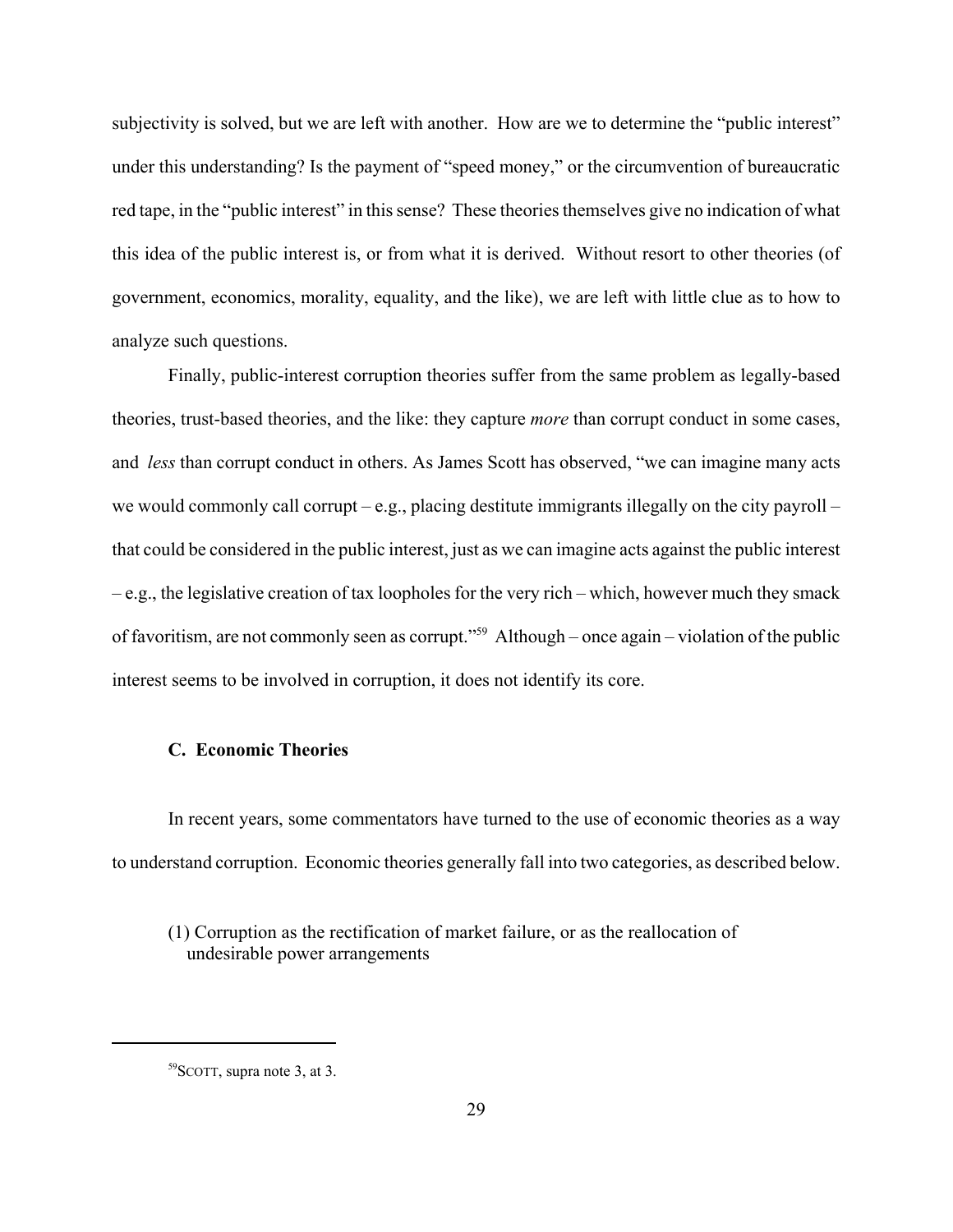Under one set of economic theories, "corrupt acts" are identified in explicitly value-neutral and market-oriented terms. Under this model, public and private (including "corrupt") interests are simply conflicting claims which are mediated through legal and nonlegal market mechanisms. When legal schemes fail to reflect market pressures and realities, non-legal ("corrupt") transactions serve to reestablish the appropriate market equilibrium.<sup>60</sup>

A classic example of this approach can be found in the work of Bruce Benson and John Baden. Governments, they argue, operate by assigning, reassigning, modifying, or attenuating property rights.<sup>61</sup> When individuals are confronted by the property rights scheme that government has created, they can respond in one of four ways. They can "accept the given structure of rights as defined by the public sector and thereafter acquire and dispose of resources through voluntary transfers."<sup>62</sup> They can lobby government "in an effort to influence ... [the alteration of] the rights."<sup>63</sup> They can "resort to theft." <sup>64</sup> Or they can "obtain<sup>[]</sup> a rights modification that, in a sense, combines theft and government influence: a rights modification can be purchased from a corrupt government official who is endowed with appropriate discretionary control."65

Thus corruption, under this model, is a kind of "underground" or "black" market which arises "when the institutional structure precludes private owners from allocating their resources in a competitive [way]."66 As Robert Tilman observes, modern bureaucracies often implement what

<sup>60</sup>See, e.g., Bruce L. Benson, *A Note on Corruption by Public Officials: The Black Market for Property Rights,* J. LIBERTARIAN STUD. 305 (Summer 1981); Bruce L. Benson & John Baden, *The Political Economy of Governmental Corruption: The Logic of Underground Government*, 14 J. OF LEGAL STUD. 391 (1985).

 $61$ See Benson & Baden, supra note 60, at 392; Benson, supra note 60, at 306.

 $^{62}$ Benson & Baden, supra note 60, at 392-93.

<sup>63</sup>Id. at 393.

 $64$ Id

 $^{65}$ Id.

<sup>66</sup>Id. at 391, 191.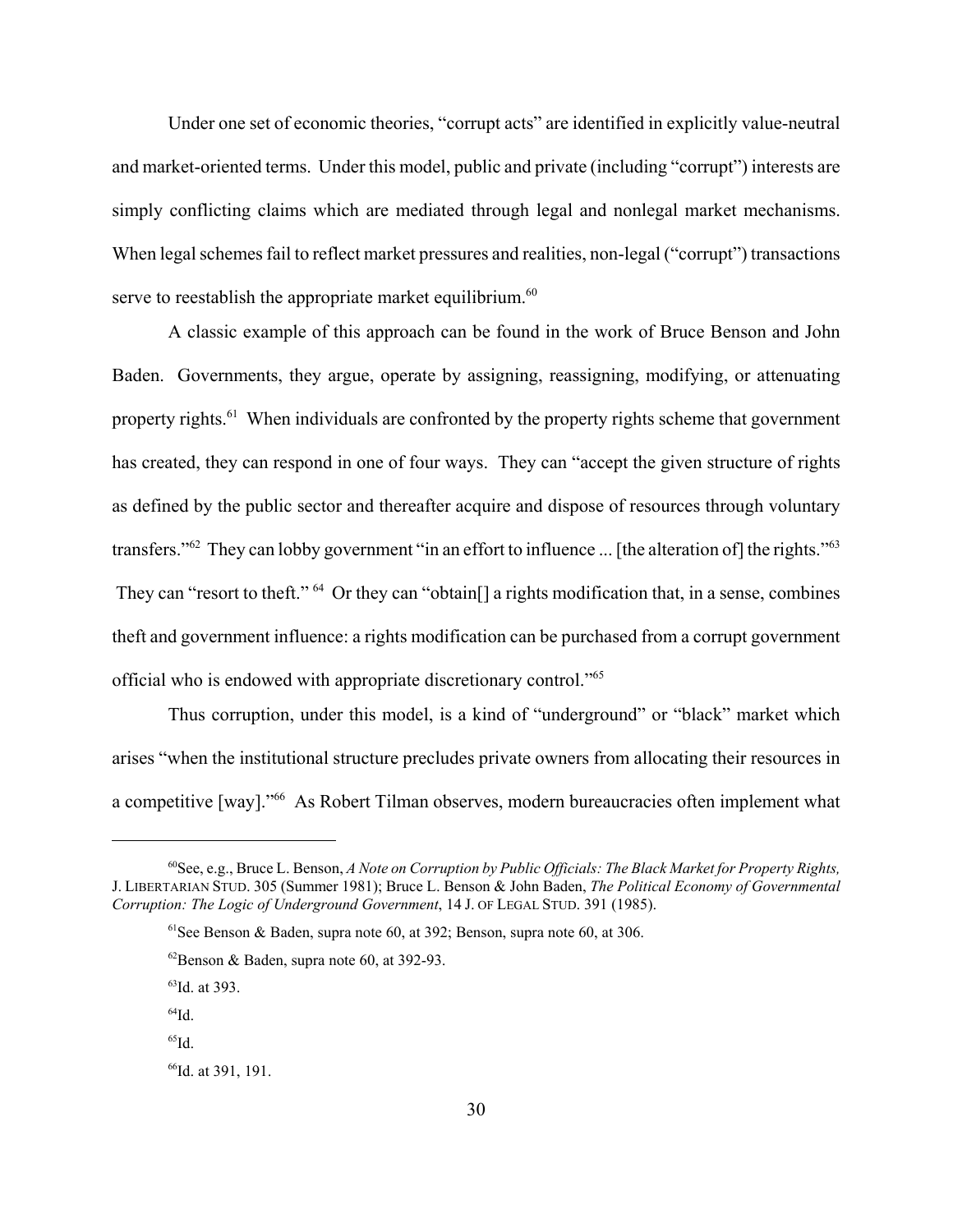is, in effect, a form of the mandatory pricing model of market economics.<sup>67</sup> When there is a serious disequilibrium between the supply (of bureaucratic goods) and demand, the centralized allocative mechanism, which is the ideal of modern bureaucracy, may break down. That breakdown is corruption.<sup>68</sup>

Interestingly, the shell theory of corruption-as-illegality is crucial here: the acts that are deemed to be "corrupt" under this model are those that are not permitted by the governing legal structure.<sup>69</sup> However, illegality is given no operational or normative significance beyond that simple statement. There is nothing which makes the legally sanctioned system of rights superior, in any moral or normative sense, to any other.<sup>70</sup> Corrupt acts, *qua* corrupt acts, are neither good nor bad; they are simply the manifestation of interests, which are equal – in any normative sense – to any other interests in the competitive sea. As National Leff (a famous proponent of this view) writes, "[c]orruption is an extra-legal institution used by individuals or groups to gain influence over the ... bureaucracy. As such, the existence of corruption per sé indicates only that these groups participate in the decision-making process to a greater extent than would otherwise be the case."<sup>71</sup> Indeed, it is *because* of the undesirability of the legally-sanctioned system – i.e., its inefficiency – that a system of underground "rights modification" (corruption) has arisen.<sup>72</sup>

The fundamental theoretical contribution of this theory – that corruption may, in fact, have

<sup>67</sup>Robert O. Tilman, *Black Market Bureaucracy*, in POLITICAL CORRUPTION: READINGS IN COMPARATIVE ANALYSIS, supra note 15, at 62, 62.

 $^{68}$ Id.

<sup>69</sup>See Benson & Baden, supra note 60, at 393-95.

<sup>70</sup>See id. at 392-93.

<sup>&</sup>lt;sup>71</sup>Leff, supra note 56, at 510.

<sup>&</sup>lt;sup>72</sup>See Benson & Baden, supra note 60, at 392-93. The observations of David Bayley are typical of this view. Although corruption has costs, "it is not necessarily antipathetic to the development of modern economic and social systems". "Governments have no monopoly upon correct solutions ... ." "Corruption may serve as a means for impelling better choices, even in terms of government's expressed goals." Bayley, supra note 15, at 521, 528.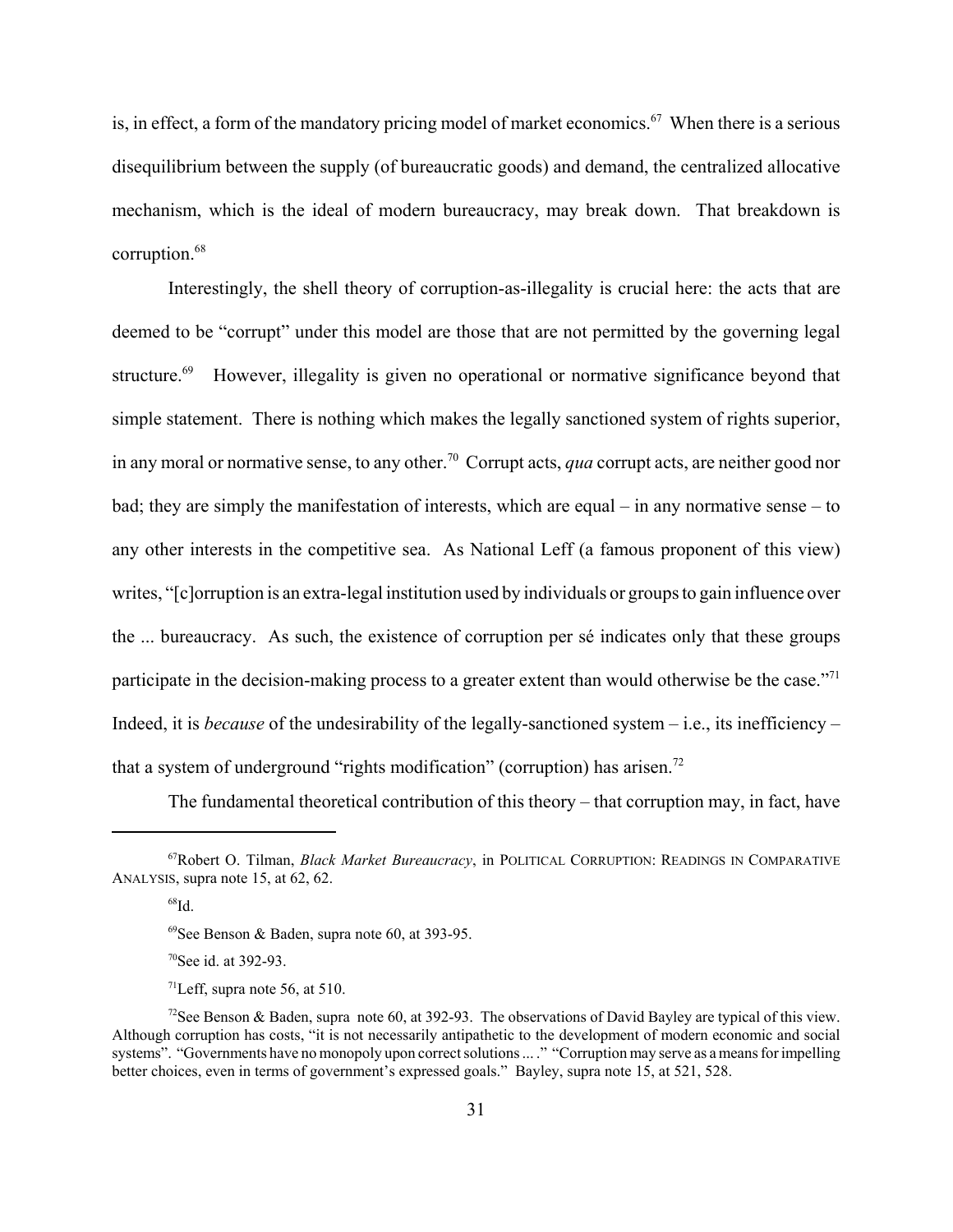positive economic, social, or political outcomes – was a revolutionary insight in its time, even if controversial and now largely discredited.<sup>73</sup> For the purposes of our inquiry, however, this theory adds little. The *idea of corruption* expressed in this theory is simply a restatement of the idea of corruption-as-illegality or corruption-as-breach-of-duty, theories whose deficiencies were exposed above. The uniqueness of this theory lies not in its unique definition of corruption, but in its unique understandings of the consequences of the corrupt act. Indeed, this economic theory is – if anything – *less* congruent with the general understanding of corruption that we are exploring, since any notion of moral opprobrium (as the result of illegality or breach of duty) is, under these theories, disassociated with the corrupt act. As a matter of empirical fact, corruption might well be seen as simply "illegal" acts, which (positively) rectify market failure and otherwise circumvent undesirable laws. However, this model captures none of the essential moral outrage that we associate with corrupt acts.

# (2) Normative economic theories

Other theorists employ economic ideas to develop distinctly normative understandings of corruption. Under these theories, the first step is the identification of corruption with rent seeking. For instance, Jacob van Klaveren writes:

[C]orruption means that a civil servant abuses his authority in order to obtain

 $^{73}$ Most contemporary scholars agree that these theories seriously underestimate corruption's other costs – particularly, the costs involved in damage to the accountability and transparency of government. See, e.g., Prouab Bardhan, *Corruption and Development: A Review of the Issues*, 35 J. OF ECON.LITERATURE 1320, 1327-30 (1997); Paolo Mauro, *The Effects of Corruption on Growth and Public Expenditure*, in POLITICAL CORRUPTION: CONCEPTS & CONTEXTS,supra note 13, at 339; Paul D. Hutchcroft, *The Politics of Privilege: Rents and Corruption in Asia,* in id. at 489, 493-95; Jean-Francois Medard, *Corruption in the Neo-Patrimonial States of Sub-Saharan Africa,* in id. at 379, 444- 47.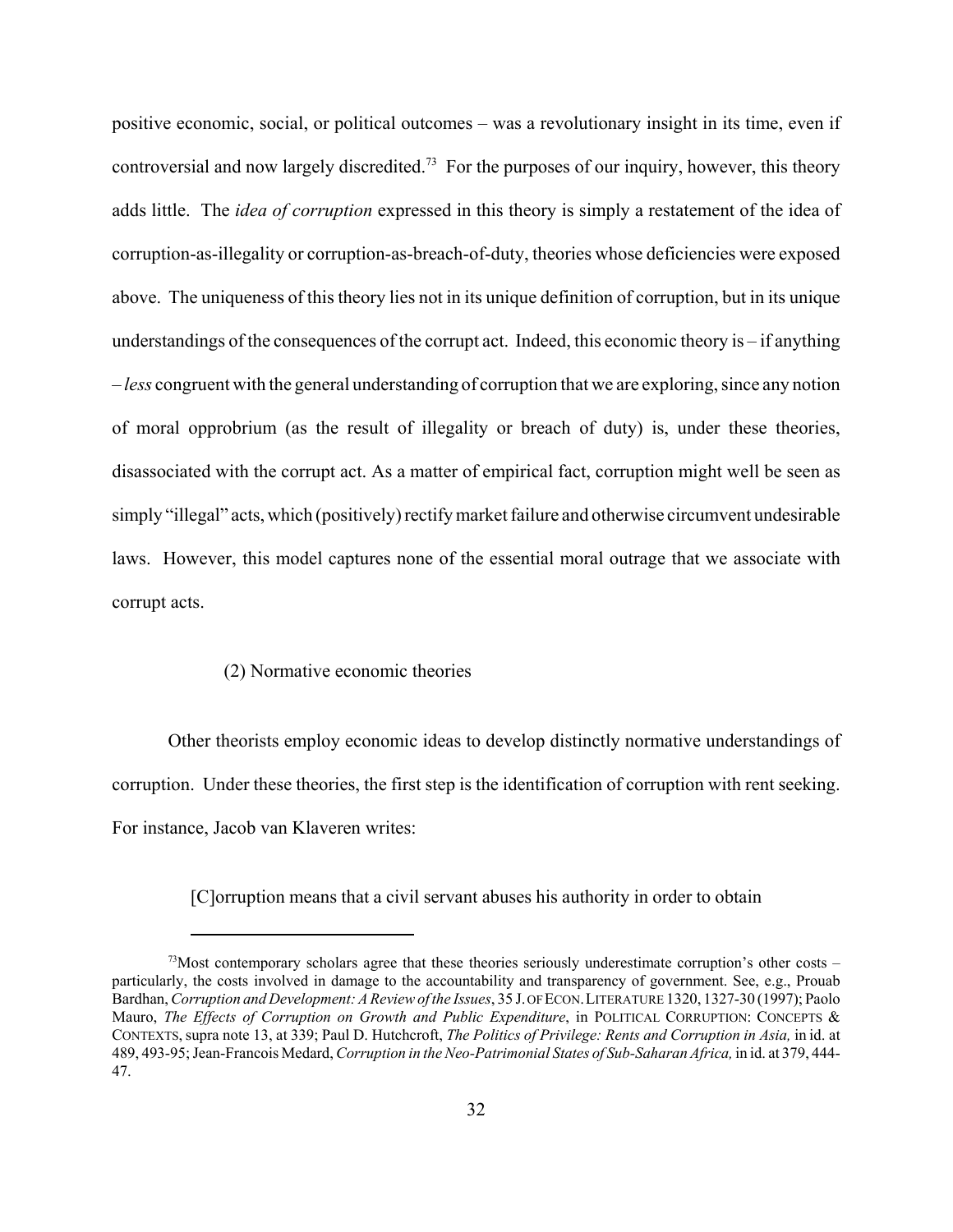an extra income from the public. ... Thus we will conceive of corruption in terms of a civil servant who regards his office as a business, the income of which he will ... seek to maximize. The office then becomes a "maximizing" unit." $74$ 

 Corruption, thus, is defined as personal rent-seeking by government officials in derogation of their duties to their principals (higher officials, the public) as established by law.75 Such theorists acknowledge that rent-seeking might be a positive or useful phenomenon in this context, since it may allow productive activities that existing laws or other pubic duties do not allow.<sup>76</sup> However, these theories carry a distinctly normative imprint. From an economic point of view, rent-seeking or corruption inevitably "introduce[s] costs and distortions. ... [I]t encourages excessive public infrastructure investment ... [and] discourages legitimate business investment."77 It addition, these theorists accept the idea that the rule of law is, itself, of great societal value, and that the delegitimation of government rules that corruption involves carries its own overwhelming costs.<sup>78</sup>

Do these normative economic theories capture the essence of corruption, in a way that other theories miss? They definitely recognize the opprobrious or loathsome nature of corruption, as it is generally understood. This brings them closer to the corrupt idea in a way that (for instance) corruption-as rectification of market failure does not. However, in what is this idea of the

<sup>74</sup>Jacob van Klaveren, *The Concept of Corruption*, in POLITICAL CORRUPTION:AHANDBOOK 25, 25-26 (Arnold J. Heidenheimer et al. eds, 1989).

<sup>&</sup>lt;sup>75</sup>See, e.g., ROSE-ACKERMAN, supra note 7, at 2-5, 14; KLITGAARD, supra note 4, at 19-23; MICHAEL BEENSTOCK, ECONOMICS OF CORRUPTION (1977).

<sup>&</sup>lt;sup>76</sup>See, e.g., ROSE-ACKERMAN, supra note 7, at 2, 9 (distinguishing between productive and nonproductive rentseeking (or corrupt) activity). For instance, "[b]ribes [may] clear the market." "Bribes [may] act as incentive bonuses." "Bribes [may] lower costs.").

 $77$ Id. at 3. For instance, "[t]he official seeks to maximize his or her gains, not the optimal level of services. ... If several officials have authority over the allocation of scarce benefits, the problems can multiply as each tries to extract a share of the gain." Id. at 14.

<sup>78</sup>See id. at 22-23.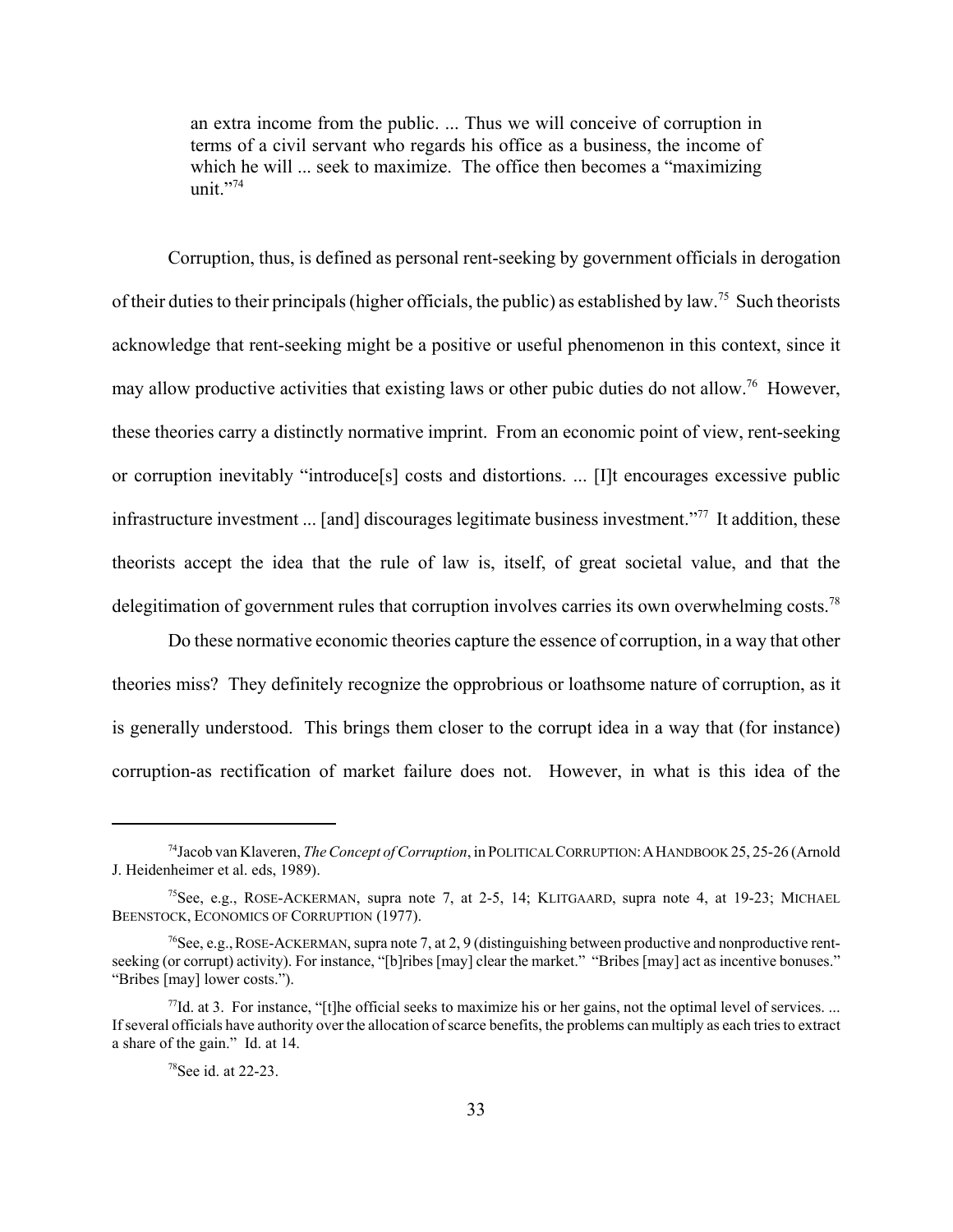opprobrious or loathsome nature of corruption rooted? Do these theories successfully identify the nature of the corrupt core?

To the extent that these theories rely upon illegality, itself, as the idea of corruption, they add little that is new. When individuals disobey the law, there are clearly costs to those legal rules and to the government that implements them. We might even believe that disobedience is "bad," in a moral sense, if our moral scheme demands it. However, the "bad" that is associated with general law breaking is not at all necessarily congruent with the "bad" associated with corruption. As we established above, not all law breaking is corrupt, and not all corruption involves law breaking. Although the idea of costs to government veers more closely to interests that are the essence of corruption,79 it is not *illegality* that identifies the corrupt core.

Let us consider, in the alternative, the economic bases on which these theories rest. The idea that individuals pursue their own interests – that they are driven by the desire to maximize their own interests – obviously does not distinguish corrupt from non-corrupt behavior. Under normative economic theories, self-interest motivates all human behavior, corrupt and non-corrupt alike. Not all self-interested actions are "bad" or "inefficient," let alone corrupt. Rather, corrupt actions involve a failure to channel self-interest toward "appropriate" or "productive" ends.<sup>80</sup>

How, then, do we determine whether particular exercises of self-interest are appropriate or productive? Normative economic theorists suggest that it is the efficiency of those actions that is the crucial criterion. For instance, Susan Rose-Ackerman acknowledges that identifying corruption is difficult – "[o]ne person's bribe is another person's gift."<sup>81</sup> Her aim is not to set a universal

<sup>79</sup>See Part IV, infra.

<sup>80</sup>ROSE-ACKERMAN, supra note 7, at 22.

 $^{81}$ Id. at 5.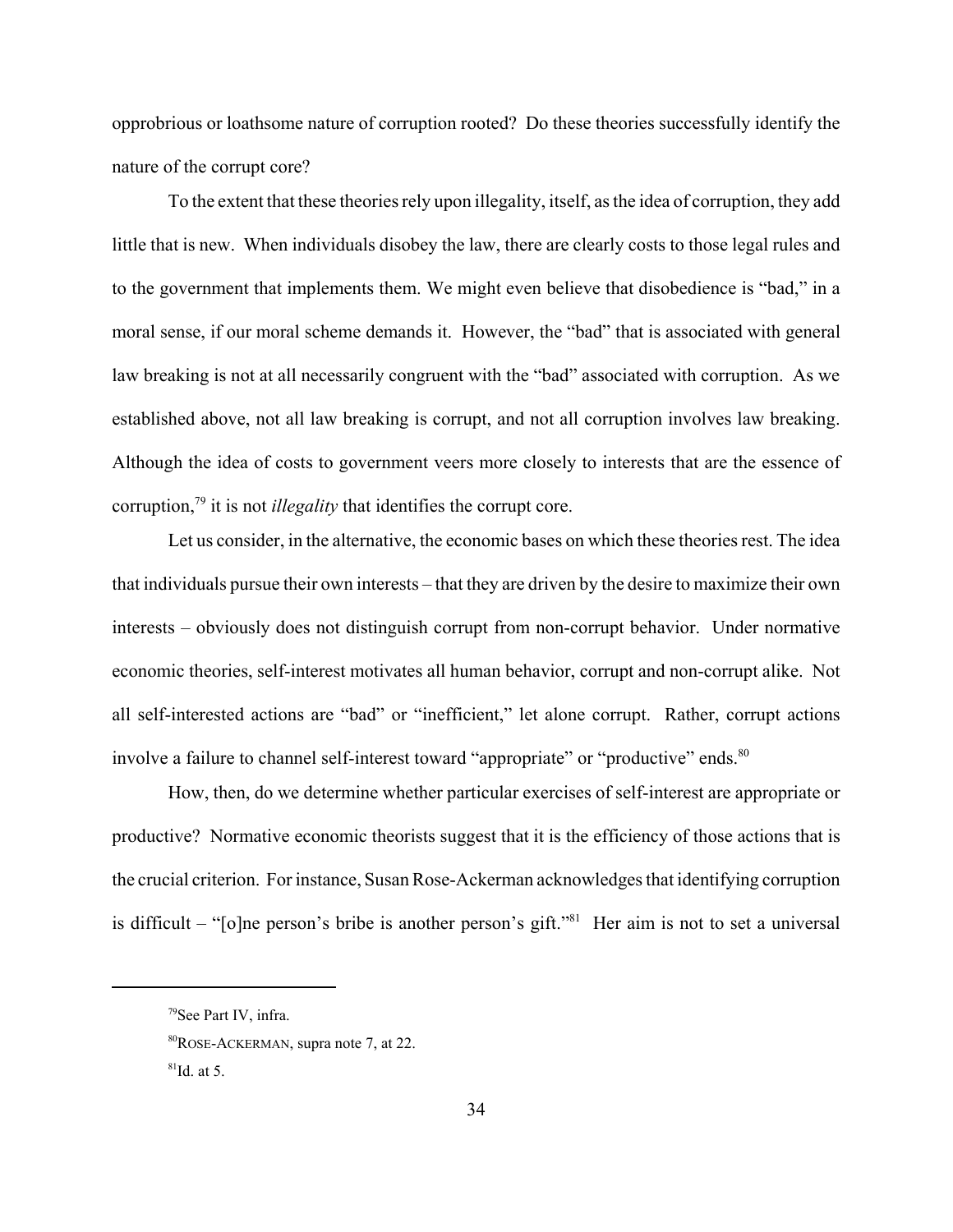standard for where to draw the legal line between praiseworthy gifts and illegal and unethical bribes.<sup>82</sup> However, she does aspire to identify – through the lens of economic efficiency – "the factors that should go into the choice."<sup>83</sup>

The idea that the efficiency of corrupt acts should be considered in policymaking is an obviously useful one. However, is the efficiency or inefficiency of particular acts truly useful in identifying their corrupt or non-corrupt nature? After even cursory reflection, it is apparent that this idea falls short. Certainly all inefficient actions are not corrupt, as "corruption" is generally understood. Actions by government actors can be incompetent, wasteful, market-thwarting, or otherwise inefficient, and not be necessarily corrupt. By the same token, corrupt actions are not *necessarily* undertaken for financial gain,<sup>84</sup> or *necessarily* inefficient.<sup>85</sup> An official could break the law and grant a special favor to his brother, with 1) no economic payoff for that official and 2) the achievement of greater "efficiency" for other, specified government ends. In short, although financial distortions and inefficiency may characterize many corrupt acts, and although they may be reasons why we condemn corrupt acts, we cannot capture the root idea of corruption in purely economic terms.

For those economic theories that retain the idea of "corrupt" acts as a meaningful one, something is needed beyond the ideas of self-interest and efficiency, ideas with which economic analysis is generally concerned. Neither self-interest nor inefficiency engenders the outrage or

 ${}^{82}$ Id.

<sup>83</sup>Id.

 ${}^{84}$ See, e.g., Hindess, supra note 53, at 4 ( "non-economic corruption" includes situations in which "[a] government puts pressure on police and [the] judiciary to protects its friends and to friends and to penalise its opponents"; "[a] ruling party appoints judges ... and uses the courts to destroy the political opposition"; "[a] government uses its powers to discriminate systematically in favor of some sections of the population and against others"; and so on).

 ${}^{85}$ See, e.g., ROSE-ACKERMAN, supra note 7, at 25 (acknowledging that individual bribes "sometimes not only benefit the payer and the recipient but also enhance overall efficiency or fairness.").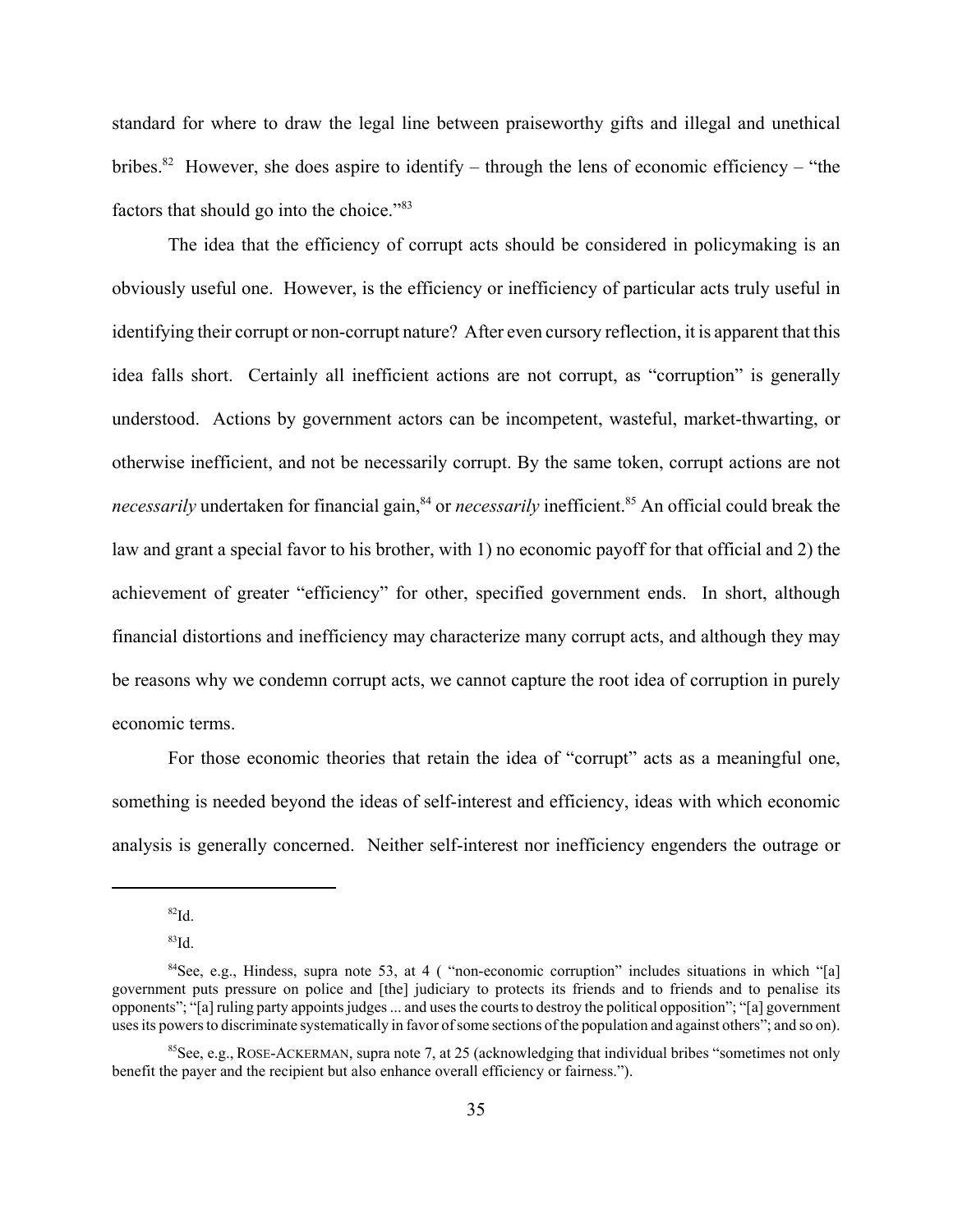destructive power that corruption charges involve. There must be some other normative ideal that corrupt, self-interested, inefficient actions violate (and that non-corrupt, self-interested, and inefficient actions do not). For some economic-corruption theorists, this normative baseline is provided by "illegality";<sup>86</sup> for others, it is provided by "breach of duty."<sup>87</sup> However, in every case, "[t]o be able to point to those cases of interest/income maximizing which are also politically corrupt, one has to appeal to constructions of public office and the public-interest which draw on norms and values which are external to the market model."<sup>88</sup>

Economics is, in short, a powerful tool for the analysis of corruption. Economic theories are a way to explain the incidence and effects of corruption; but they do not -- of themselves -- provide any new or unique way to identify the corrupt act. To the extent that economic theories retain the idea of corruption as a distinct social, political, or moral phenomenon, they presume the existence of other, unrelated norms that corrupt acts transgress. As a result, economic theories – while interesting – do not get us closer to understanding what corruption, as an essential idea, is.

#### **D. Combination Theories**

We have found that none of the traditional understandings of corruption – whether shell theories, substantive theories, or economic theories – captures the idea of corruption as it is generally understood. Although violation of law, breach of duty, betrayal of trust, secrecy, inequality, and inefficiency are often characteristics of corrupt acts, none of these theories

<sup>86</sup>Id. at 9 (defining corruption as payments "*illegally* made to public agents with the goal of obtaining a benefit or avoiding a cost") (emphasis added).

<sup>87</sup>See KLITGAARD, supra note 4 , at 24; Flavio M. Menezes, *The Microeconomics of Corruption*, inCORRUPTION AND ANTI-CORRUPTION, supra note 33, at 119, 119.

<sup>88</sup>Philp supra note 13, at 50.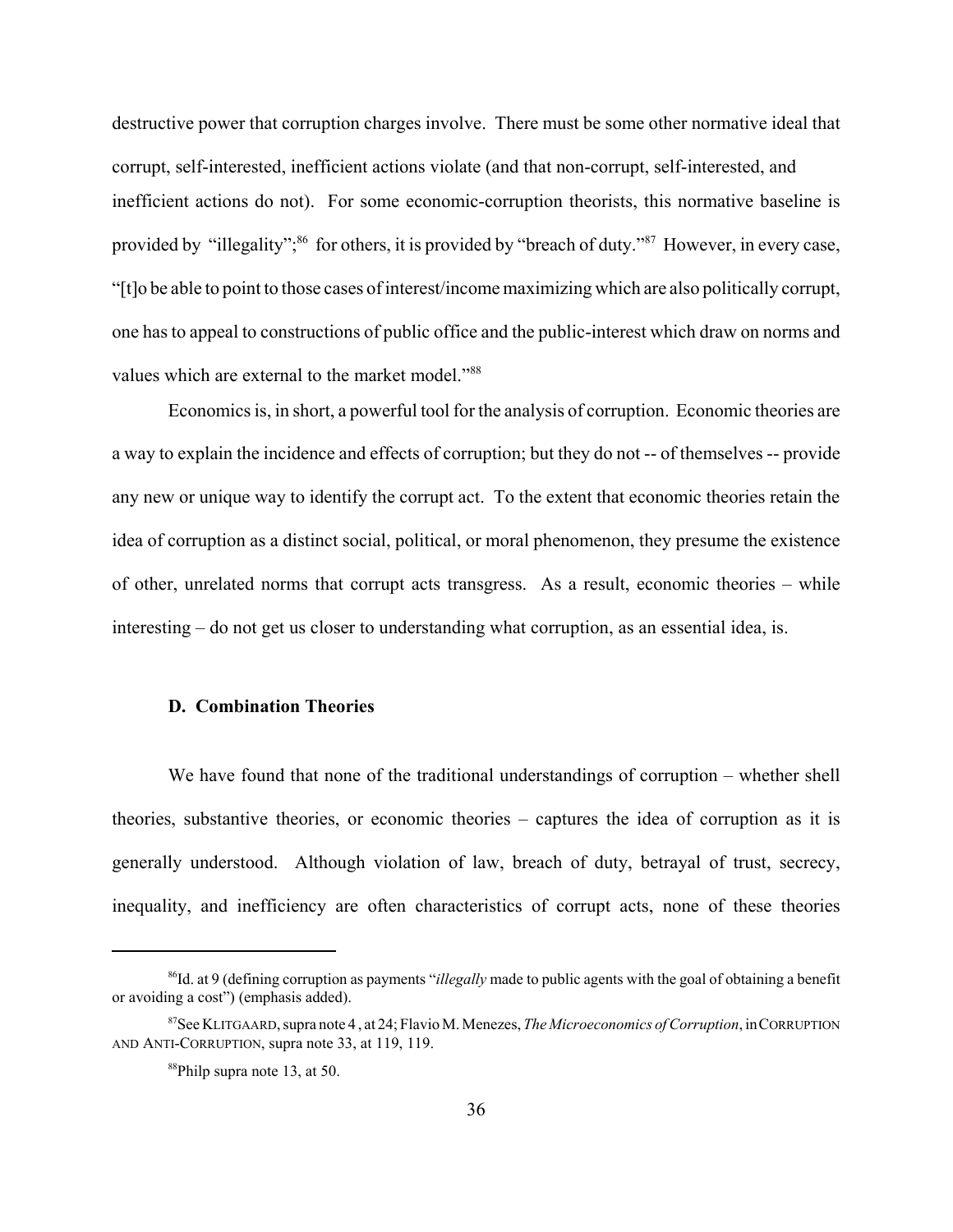successfully distinguishes corrupt acts from non-corrupt ones. Many acts that involve violations of law, breaches of duty, betrayal, secrecy, inequality, or inefficiency are not, in fact, corrupt. And whichever theory we choose, we can think of corrupt acts that fail to have that characteristic.

Before we leave traditional theories, there is another possibility to be considered. Perhaps these theories would successfully capture the idea of corruption if they were considered in combination, rather than singly. For instance, Mark Philp has offered what might be called a "combination theory." He states:

We can recognise political corruption when:

- 1. a public official (A)
- 2. in violation of the *trust* placed in him by the public (B)
- 3. and in a manner which harms the *public interest*, knowingly engages in conduct which *exploits* the office for clear  *personal and private gain* in a way which runs contrary to the *accepted rules and standards* for the conduct of public office within the political culture,
- 5. so as to benefit a third party (C) by providing C with access to a good or service C would not otherwise obtain  $89$

Another, more elaborate combination theory is offered by Syed Alatas. In his book, he argues that corruption has the following characteristics:

- (a) a *betrayal* of trust;
- (b) *deception* of a public body, private institution, or society at large;
- (c) deliberate *subordination of common interests* to *specific interests*;
- (d) *secrecy* of execution ...;

<sup>89</sup>Id. at 42 (emphases added). Philp specifies that "the core of [the] fourth condition is the *intention* to act for private gain (one is not less corrupt for being unsuccessful)." Id. at 42 n.1.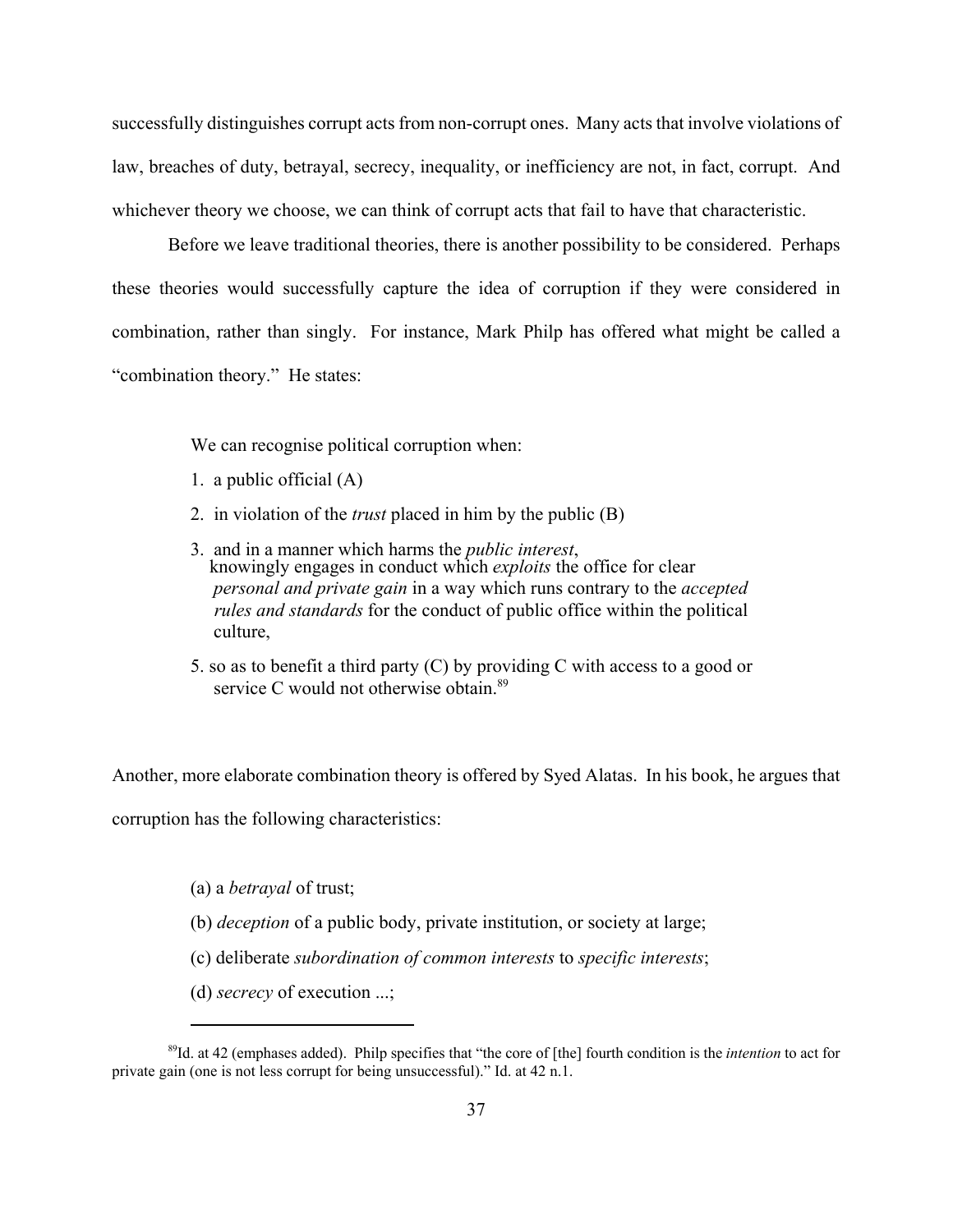- (e) the involvement of more than one person or party;
- (f) the presence of mutual obligations and benefits, in pecuniary or other form;
- (g) the focusing of attention on those who want definite decisions and those who can *influence* them;
- (h) the attempt to *camouflage* the corrupt act by some form of lawful justification; and

(i) the expression of *contradictory dual functions* by those committing the acts.<sup>90</sup>

These theories combine betrayal of trust, secrecy, subordination of the public interest, illegality, and breach of duty. All of these must be present before an act is "corrupt." Do these elements, in combination, successfully capture the idea of corruption?

When we consider the problem of the over-inclusivity of traditional theories, the layering of requirements in this way is helpful. We do not mean, by corruption, the violation of any law, or the breach of any duty, or the subversion of any public interest; we mean only those violations, breaches, or subversions that involve (for instance) secrecy, betrayal, and self-dealing. Since all of these characteristics are associated with corrupt conduct, requiring their simultaneous fulfillment will obviously, and helpfully, narrow the scope of acts within our net.

However, do such combination theories eliminate the problem? Although we have presumably reduced the number of acts identified by these overlapping requirements, we still lack a way to distinguish – within that universe – corrupt from non-corrupt conduct. For instance (to use Philp's theory) there are certainly fewer acts that violate the law or other public "rules and standards," harm the public interest, and involve a breach of trust, for personal gain, than that simply

<sup>90</sup>ALATAS, supra note 30, at 2 (emphases added). Alatas states that "[t]he last mentioned is important to distinguish corruption from other types of criminal behavior. For example, an official is bribed to issue a business license. He acts as the issuer (one capacity) and acquires the bribe (second and contradictory capacity). This characteristic distinguishes corruption from theft, burglary, and embezzlement." Id.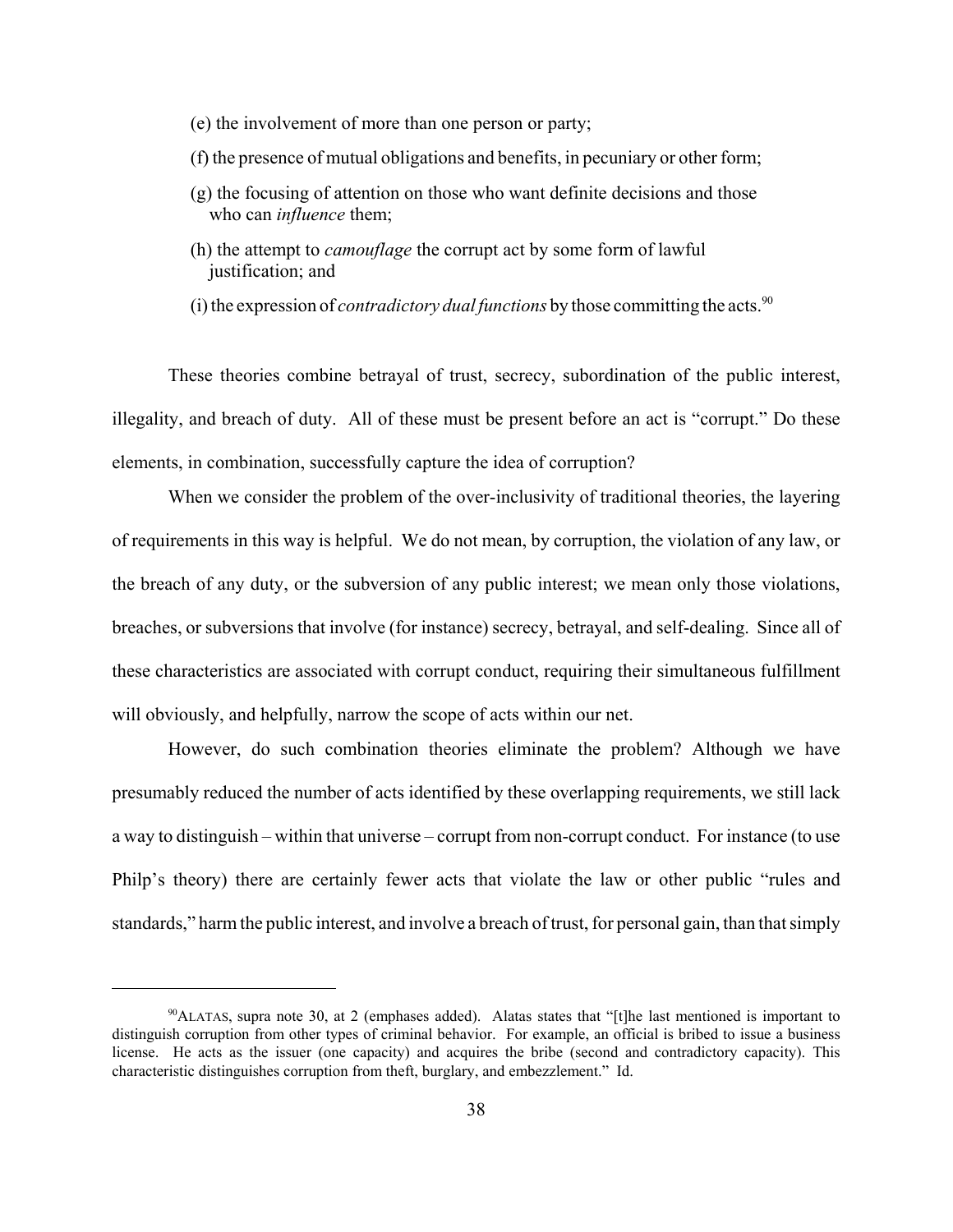have one of these characteristics alone. Yet, all acts that share these characteristics are not corrupt. To paraphrase a previous example, a healthy government employee could call in sick or feign disability, and thereby violate applicable rules and standards, harm the public interest, and breach the public trust, all for personal gain – but we would not, in the absence of other conduct, consider the action to be "corrupt."

We could add other elements to this combination theory to make it more robust: for instance, we could additionally require that the act involve secrecy, inequality (of some kind), and/or inefficiency. However, for all of those cases where these elements will help to narrow the field, and target (what we believe to be) corrupt acts, they will, in other cases, create problems of *under*inclusivity, by excluding acts (such as overt bribes, "equal" bribing opportunities, and "efficient" bribes) that we nonetheless believe to be corrupt.

The bottom line is this. Combination theories can be seen, in a sense, as kaleidoscope presentations of traditional theories: the elements can be combined and recombined in complex combinations that are far richer or more exacting than those elements alone. The fundamental problem, however, remains. Corruption is more than illegality, breach of duty, betrayal, secrecy, inequality, the subversion of the public interest, and inefficiency, whether these elements are considered alone or together. Traditional theories, whether shell or substantive, alone or in combination, fail to account for significant and substantial aspects of prevailing beliefs and intuitions about what the idea of corruption is. Put another way, although all of these theories identify elements that are often important characteristics of corrupt acts, they are not *the essence* of corruption – they are not, alone or in combination, what comprises the corrupt core.

More is needed to understand this powerful idea. It is to the identification of that "more" that we now turn.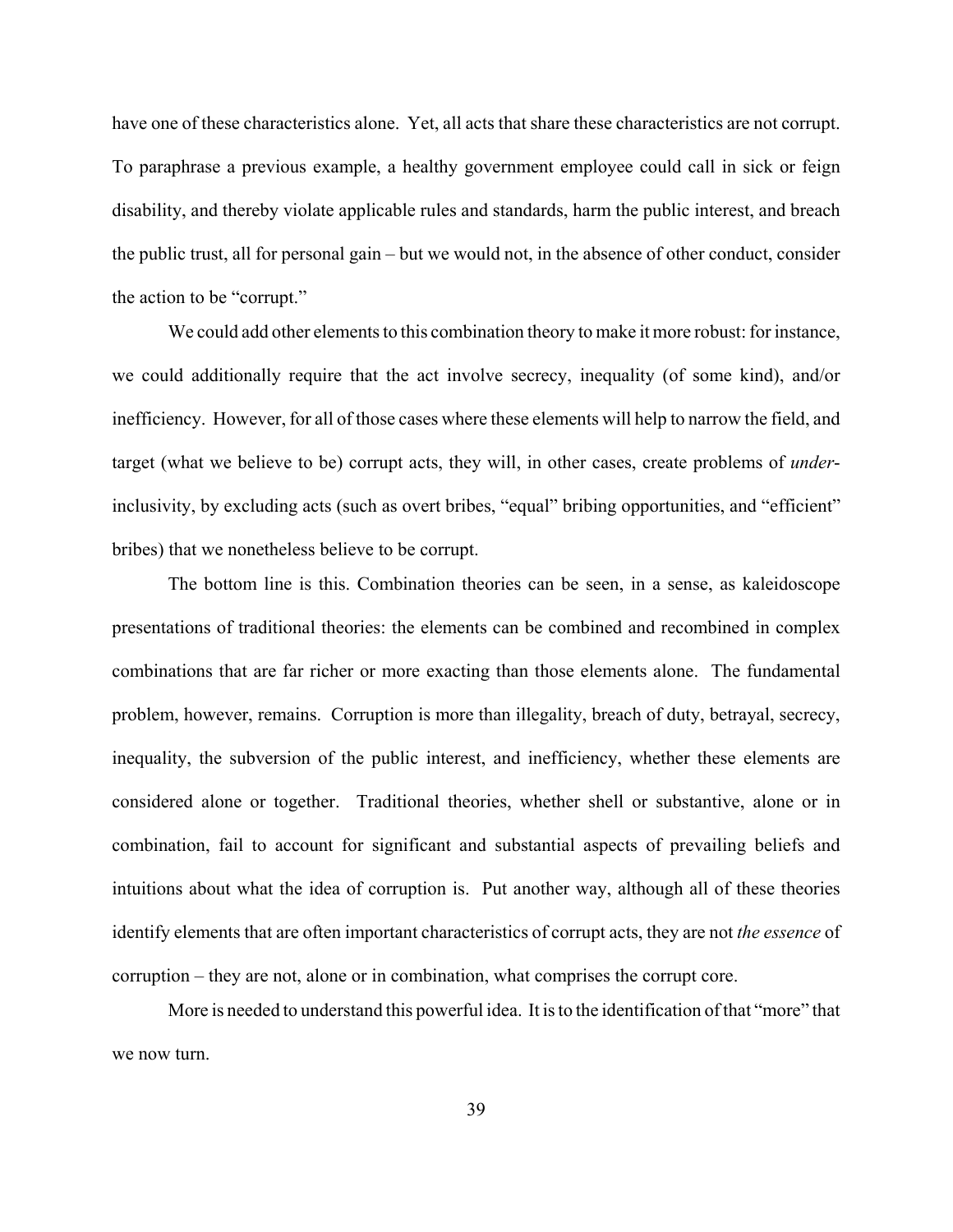#### **III. THE IDEA OF CORRUPTION: TOWARD A DEEPER UNDERSTANDING**

In this Part, I shall argue that our operative understanding of corruption is, in fact, far deeper and more complex than traditional understandings of corruption acknowledge. Furthermore, it is this deeper and more complex idea of corruption that silently motivates and shapes our treatment of public corruption in law.

This more complex character of corruption can be established through a series of propositions. First:

• *Corruption is an explicitly moral notion.*

Traditional theories, whether shell theories or substantive theories, labor to avoid the obvious: that corruption is an explicitly moral notion which serves, in its general understanding, to condemn conduct on moral grounds. Looking for the essence of corruption in the violation of law, breach of duty, betrayal of trust, poor economic outcomes, and the like, will always feel viscerally unsatisfactory if, in the end, the explicitly moral core of corruption is not recognized. Corruption is not simply the breach of some politically chosen standard; it expresses the transgression of some deeply held and assertedly universal moral norm.

Take, for instance, the bribery of public officials. Bribery is universally condemned. "Not a country in the world ... does not treat bribery as criminal on its law books."91 No one admits to it; "[n]ot merely the criminal law – for the transaction could have happened long ago – but an innate fear of being considered disgusting restrains briber and bribee from parading their exchange."92 The

<sup>91</sup>JOHN T. NOONAN, BRIBES 702 (1984).

<sup>92</sup>Id. at 702-03.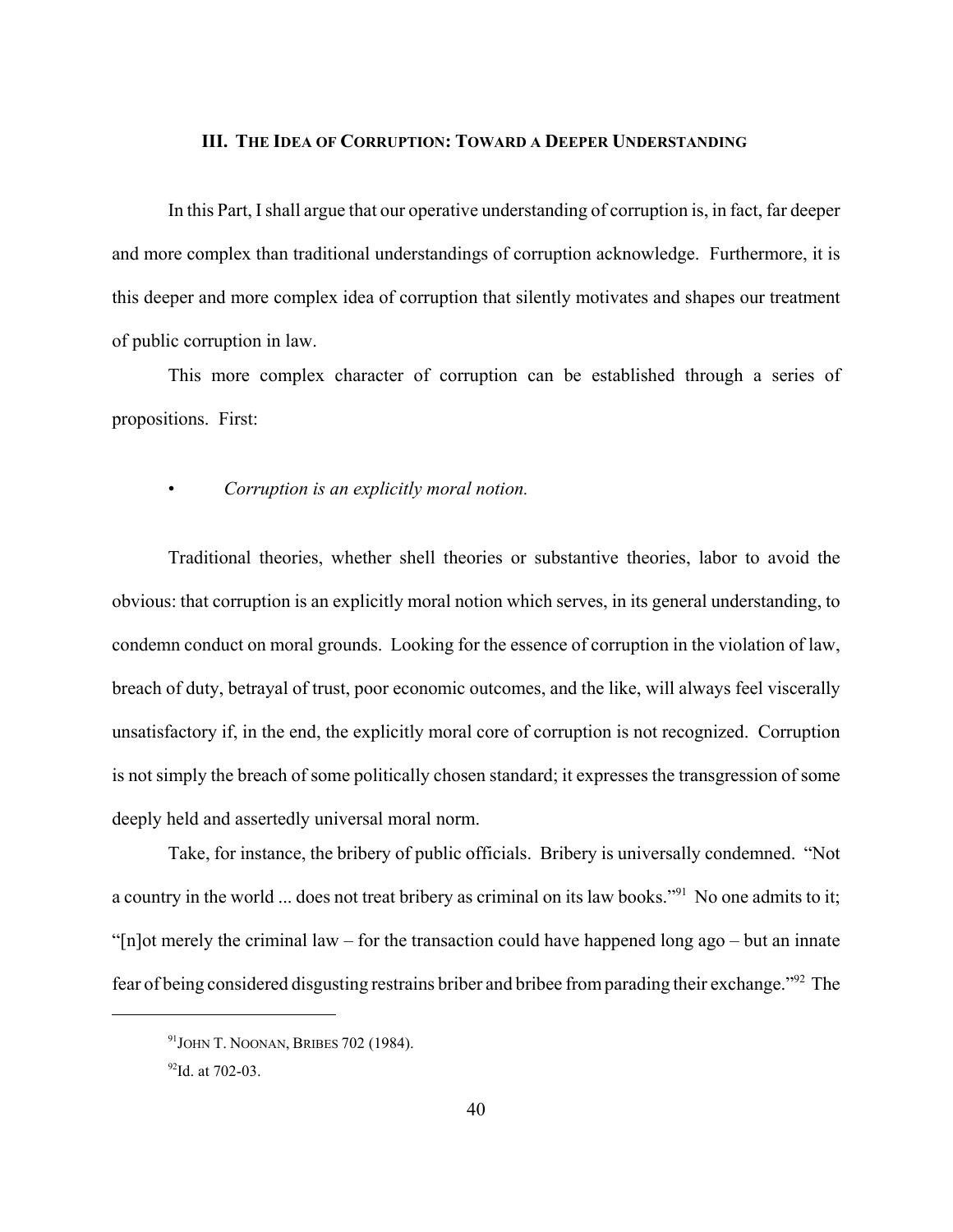shame associated with bribery is so strong that it goes beyond the merely illegal. Rather, it points to the deeply moral nature of the crime.<sup>93</sup> When Vice President Spiro T. Agnew resigned in 1973, he pleaded nolo contendre to tax evasion. "Agnew demonstrated that socially and politically, bribery was a far more damaging crime to be thought guilty of than tax evasion, felony though it was. As a tax evader he could try to hold his head up. As a bribetaker he was lost."<sup>94</sup>

The idea of bribery and other public corruption as morally depraved or "evil" has a long historical pedigree. "'[M]oral opprobrium toward bribery is nothing new. It goes back some 4,000 years, with prohibitions found on Babylonian tablets.'"95 The idea of political or public corruption as a deeply moral notion can be found in both Platonic and Aristotelian notions of democratic government, its maintenance, and its decline.<sup>96</sup> Scholars of the mediaeval and early modern periods have found the fusion of ideas of corruption and evil throughout the writings of these periods in England and in France.97 In *Le dictionnaire de l'Academie françoise*, published in 1694, corruption is described as "concerning all moral deprivations and especially those with regard to justice ... ."<sup>98</sup> In his famous dictionary penned in the eighteenth century, Samuel Johnson defined corruption as "[w]ickedness; perversion of principles."99 In this view, "[t]o say corruption is wrong is rather like

<sup>93</sup>Id. See also KLITGAARD, supra note 4, at 11.

<sup>&</sup>lt;sup>94</sup>NOONAN, supra note 91, at 582.

<sup>95</sup>Wilmer Parker III, *Every Person Has a Price?*, in CORRUPTION: THE ENEMY WITHIN, supra note 19, at 87 (quoting John T. Noonan).

<sup>96</sup>See, e.g., FRIEDRICH, supra note 17, at 130-31; J. Peter Euben, *Corruption*, in POLITICAL INNOVATION AND CONCEPTUAL CHANGE 220, 223042 (Terence Ball et al. eds., 1989).

<sup>97</sup>See, e.g. FRIEDRICH, supra note 17, at 127-41; Maryvonne Génaux, *Early Modern Corruption in English and French Fields of Vision,* in POLITICAL CORRUPTION: CONCEPTS & CONTEXTS, supra note 13, at 107, 107-117.

<sup>&</sup>lt;sup>98</sup>DICTIONNAIRE DE L'ACADÉMIE FRANÇOISE DÉDIÉ AU ROI, (Genève, 1981), (reproduction of the 1<sup>st</sup> ed., Paris, 1694), vol. 1 (s.v. corruption: "figurément, de toute dépravation dans les moeurs, et principalement de celles qui regardent la justice ...").

 $99$ [cite TK]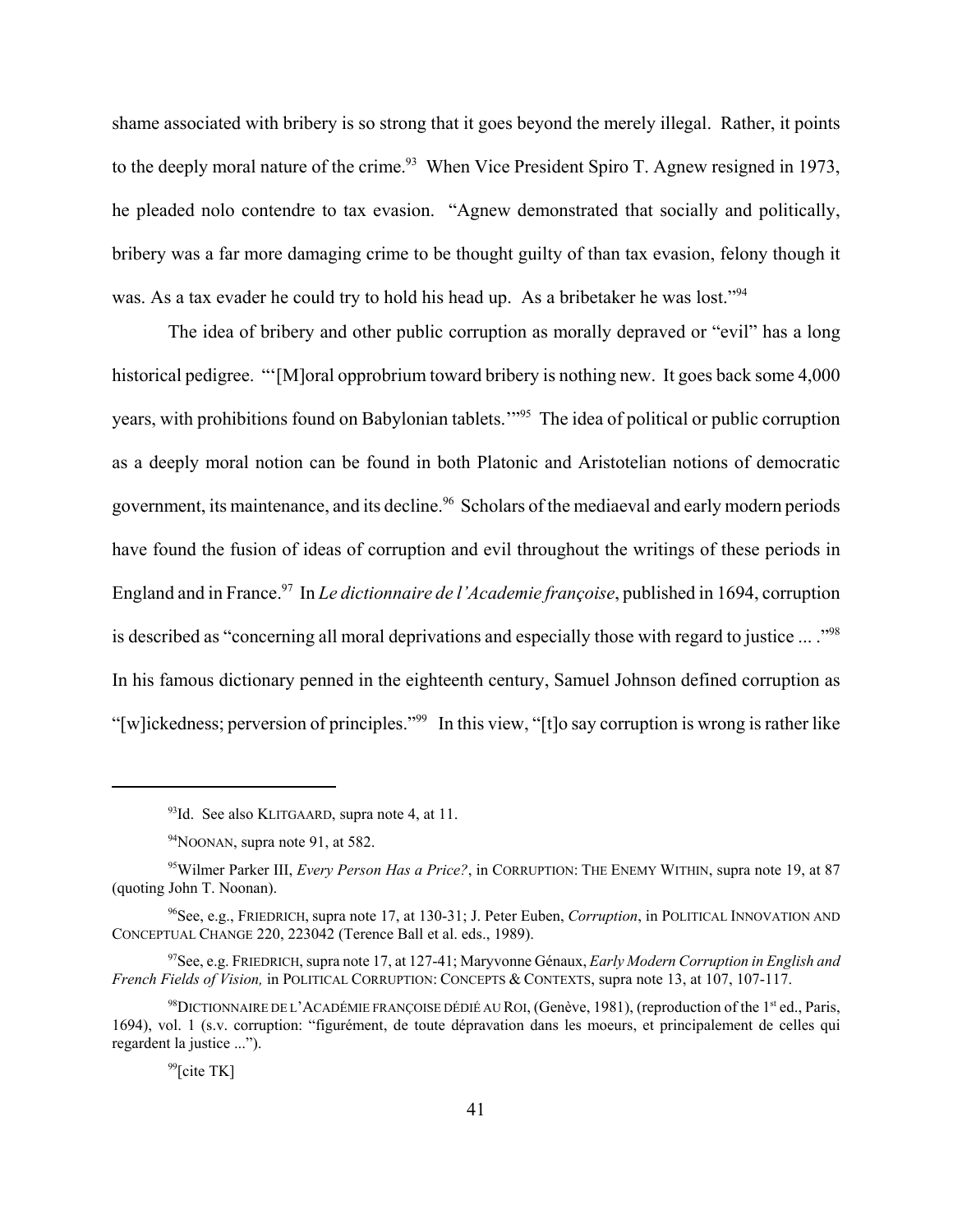saying that murder is wrong. Both statements express what is, in effect, a conceptual truth or grammatical necessity."100

The idea of political corruption as involving a raw, moral notion is acknowledged by some contemporary theorists. Arnold Heidenheimer observes that "[t]he present usage of the term *corruption* in political contexts has obviously been colored by the meaning [of corruption] in the 'moral' category," namely, as involving "depravity," "moral deterioration," and "decay."101 Some analysts of political corruption embrace the idea of its moral content as an obvious truth. For instance, Wilmer Parker states that political corruption "is marked by immorality and perversion; [the corrupt person is] depraved; venal; dishonest.<sup>"102</sup> Robert Brooks describes political corruption as an "evil," corrupt transactions as "sins," and the engaging in corruption as the manifestation of "moral weakness."103 In their book, Ronald Wraith and Edgar Simpkins state that "[c]orruption is above all a moral problem, immeasurable and imponderable."104

Indeed, the idea of corruption as a moral concept is so powerful that it seeps into the work of those who champion traditional theories, even as they take pains to exclude it from their definitions of the word. Although Robert Klitgaard describes his theory of corruption as a breachof-duty model, he acknowledges that "'corrupt' invokes a range of images of evil ... . There is a moral tone to the word."<sup>105</sup> Colin Leys, who criticizes what he calls a "moralising approach" to corruption,<sup>106</sup> nonetheless describes corruption in terms of the "strength of the rules of private"

<sup>100</sup>Williams, supra note 37, at 504.

<sup>&</sup>lt;sup>101</sup>Heidenheimer, supra note 16, at 4.

<sup>102</sup>Parker, supra note 95, at 87.

<sup>&</sup>lt;sup>103</sup>Brooks, supra note 95, at 505, 506. See also Brooks, note 21 supra, at 58.

<sup>&</sup>lt;sup>104</sup>RONALD WRAITH & EDGAR SIMPKINS, CORRUPTION IN DEVELOPING COUNTRIES 17 (1963).

<sup>105</sup>KLITGAARD, supra note 4, at 23.

<sup>&</sup>lt;sup>106</sup>See Leys, supra note 26, at 216.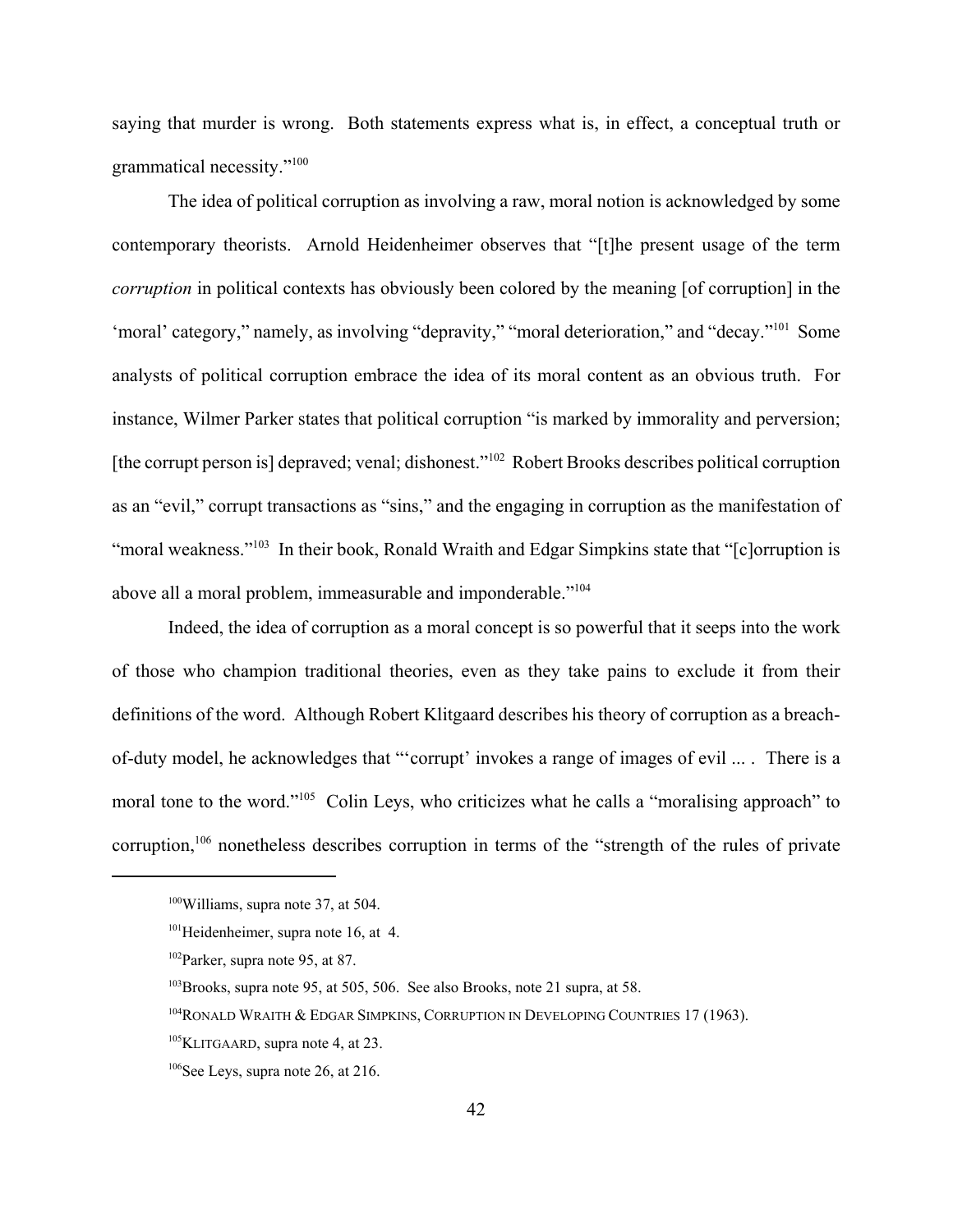morality" and assaults on "moral rules."<sup>107</sup> Bayless Manning, although not a "moralist" himself, acknowledges the explicitly moral nature of the idea of corruption as commonly understood. He states flatly that "the American looks upon his politics as a Morality Play," and "to his elected officials for moral affirmation[]."108 This "elevated moral vision of [the United States] and its officials,"109 he argues, has driven Americans to continually expand the range of corrupt offenses to new (and, to his mind, unnecessary) lengths. $110$ 

What is this moral evil, that corruption represents? It is self-involvement, self-indulgence, the loosening and discard of the restraint of social bonds. It is, thus, associated with public and personal luxuriousness, indolence, excess, and decadence.111 For instance, Sayed Alatas describes the case of Gaius Verres (115-43 BC), a Roman ruler who was notable for the "rapaciousness and the extent of his corruption" – including "extortion, plunder, bribery, rape, sexual exploitation of other men's wives, treachery, murder, looting works of art, selling public offices, money-lending at usurious rates, [and] embezzling [from the estates] ... of the deceased."112 In Verres's case, the "lack of restraint" that characterizes the corrupt ruler "manifested itself in ... sexual relations, political intrigues, economic manipulations, and ... social behavior."113 Today's corruption, Alatas argues, is rooted in the same "materialism, impersonalism, status-seeking, greed for money and

<sup>&</sup>lt;sup>107</sup>Colin Leys, *New States and the Concept of Corruption*, in POLITICAL CORRUPTION: READINGS IN COMPARATIVE ANALYSIS, supra note 15, at 341, 341.

<sup>108</sup>Bayless Manning, *The Purity Potlatch: Conflict of Interests and Moral Escalation*, in POLITICAL CORRUPTION: READINGS IN COMPARATIVE ANALYSIS, supra note 15, at 307, 307, 308.

<sup>&</sup>lt;sup>109</sup>Id. at 308.

 $110$ Id. at 308-312.

 $111$ See, e.g., Burke, supra note 45, at 646; Euben, supra note 96, at 222.

<sup>112</sup>ALATAS, supra note 30, at 17.

 $113$ Id. at 29.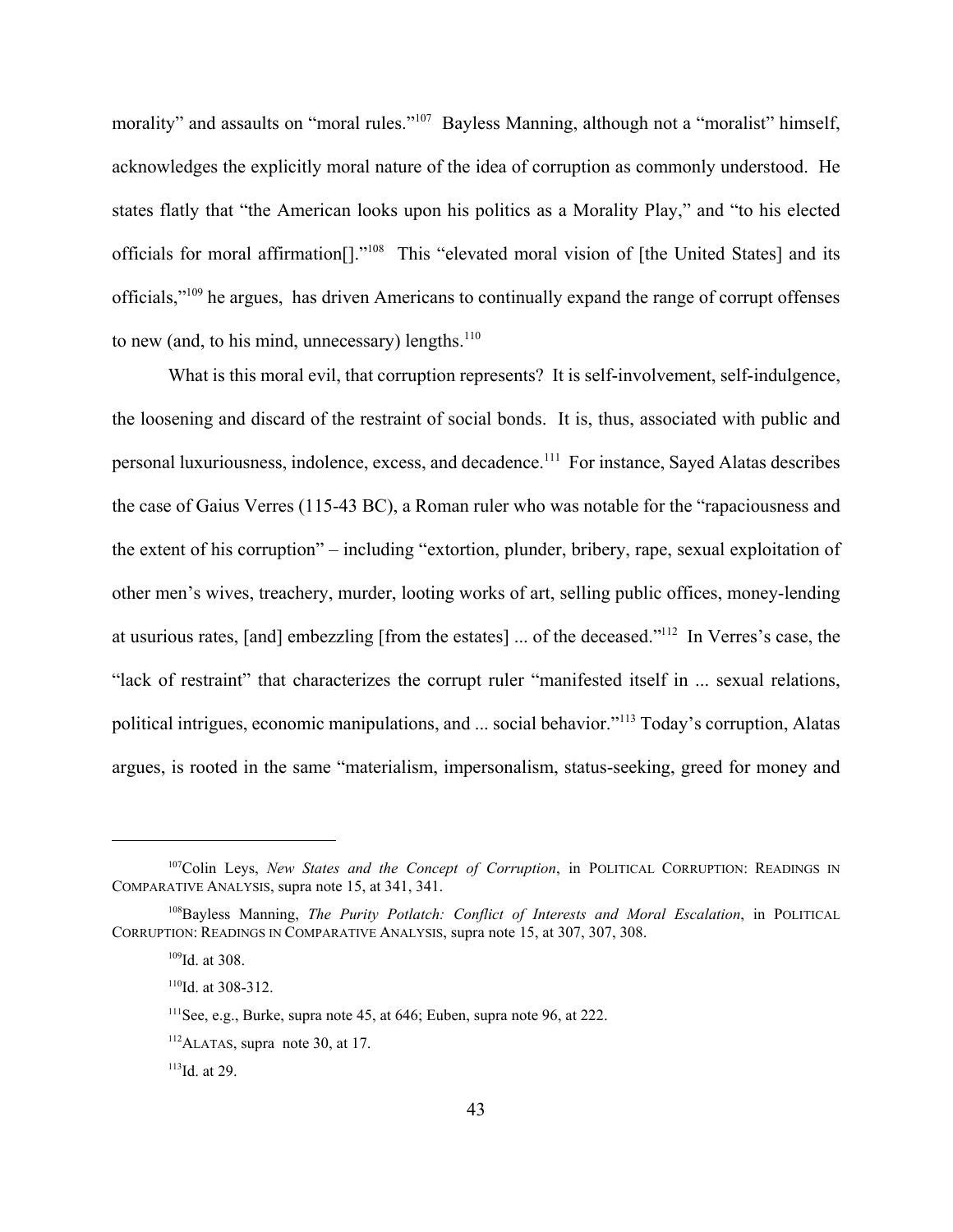power, and an unwillingness to adhere to moral values."114 Another contemporary writer observes that corruption involves "luxuriousness and indolence."115 Yet another states that "whenever and wherever there is duty to be shirked or improperly performed ..., evil of this sort may enter in. This is the case within the church, the family, with educational associations, clubs, and so on throughout the whole list of social organizations ... ."<sup>116</sup>

Indeed, contemporary associations of political corruption with general moral decadence and evil can be found in virtually any major city newspaper's account of a recent corruption scandal. Some colorful examples:

- The Vice-Mayor of Beijing, Wang Baosen, committed suicide in 1996 after having been presented with evidence implicating him and his staff in "systemic corruption." "Wang was guilty of squandering public funds, acquiring expensive real estate, and booking hotel suites for 'pleasureseeking', according to officials. 'He was morally degenerate and lived a rotten life', the Xinhua news agency said." Of another implicated official, Chen Xitong, it is observed that he amassed a personal fortune, engaged in nepotism, and "kept a mistress for six years."<sup>117</sup>
- In a story about a New York City detective convicted on corruption charges, it is noted that on one occasion, "one of his criminal friends orchestrated a bachelor party at a downtown hotel. The party became so raucous that everyone was thrown out, and the festivities resumed at a nearby brothel."118
- In the fall of former Brazilian President Farnando Collor de Mello to corruption charges, it is noted that "proceeds from the influence-trafficking ring had been spent on building an elaborate garden at his ranch house ..., with eight artificial waterfalls and a swimming pool." He "drove around in a Mercedes convertible and maintained a luxury apartment in Paris, where

 $114$ Id. at 71.

 $115$ Burke, supra note 45, at 646.

<sup>116</sup>Brooks, supra note 21, at 58.

<sup>117</sup>Stephen Hutcheon, *Eighteen to Face Court Charges Over \$3 Billion Beijing Fraud,* SYDNEY MORNING HERALD, April 4, 1996, at 10.

<sup>118</sup>N. R. Kleinfield, *Chinatown Officers Said to Forge A Partnership of Vice and Greed,* N. Y.TIMES, June 19, 1995 at A1.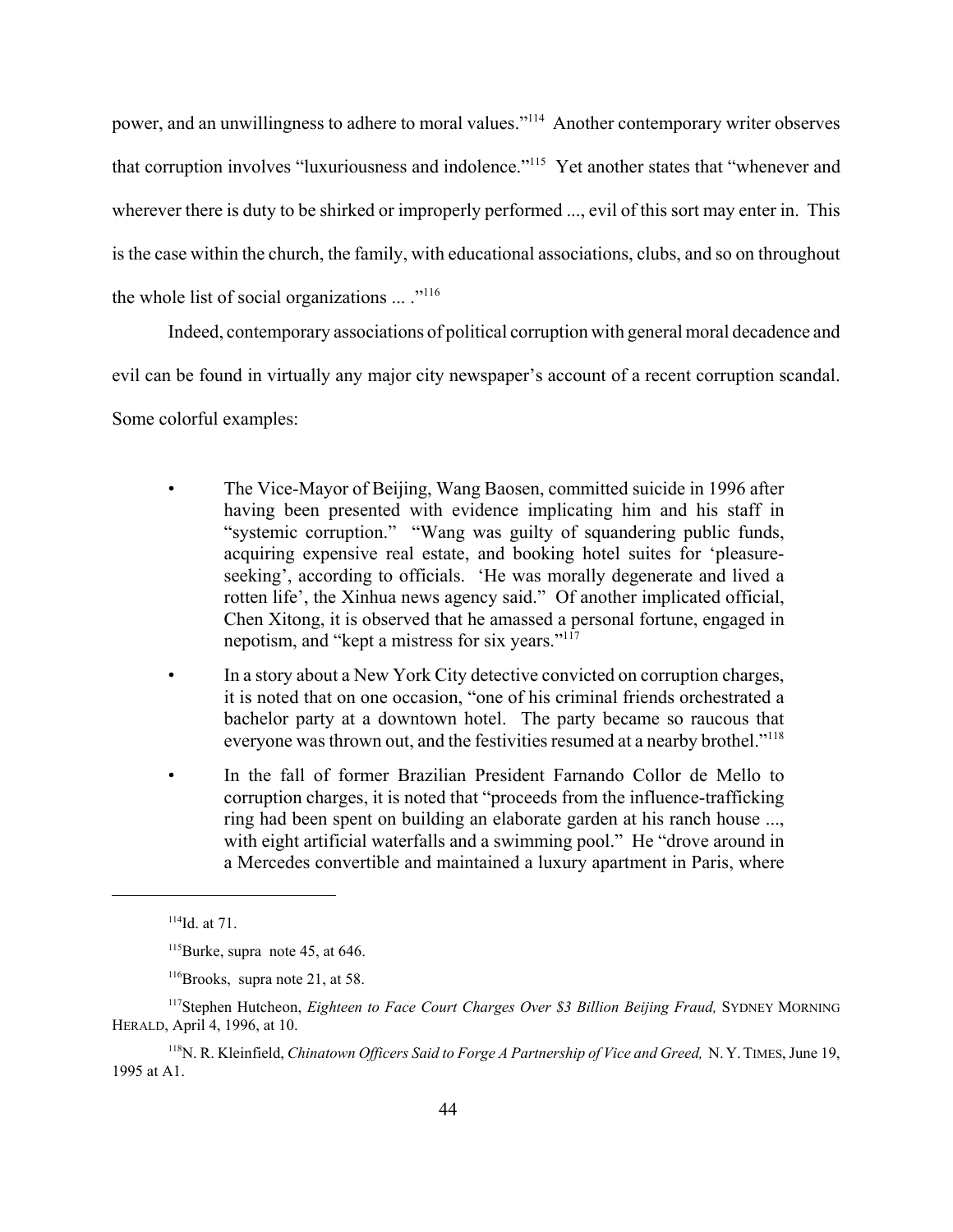it was rumored that he would live in exile." In the end, his downfall was brought about by his brother, because he (Collor de Mello) "tried to seduce his [brother's] wife."<sup>119</sup>

• In an article about rampant public corruption in India, a former Attorney General of the country is quoted as saying that "'[i]t's spread like a cancer.'" "It's reached a terminal state. There is a complete breakdown of [moral] values.'" The question, the story continued, is "whether the country's very soul has been irredeemably warped."<sup>120</sup>

From these portrayals, it is apparent that corruption is not simply something that is undesirable or "bad" in an ordinary sense; rather, it is seen as a powerful, all-consuming evil, with what often appear to be religious roots. One contemporary analysis of political corruption discusses the "scarlet thread of bribery and corruption" their "jungle of nepotism and temptation."121 Another informs us that the statement that "all power corrupts, and absolute power corrupts absolutely" has "a religious root, which is typically Western and Christian." It "harks back to the notion of the two kingdoms ... , the earthly and the heavenly city", and the susceptibility of humans to the power of moral depravity and moral decay.<sup>122</sup> As one commentator breezily observes:

> Corruption is something that we have all had to live with since Eve took the first bite of the serpents' apple, [and] ... that we will have to live with ... to the end of time. ... Lucifer, in his many names, was cast from the portals of heaven for the corruption that he bred, at least according to Milton [and others] ... . [T] he temptation to corrupt and to succumb is part of our estate  $\dots$ <sup>123</sup> Ì

at A1.

<sup>119</sup>Nathaniel C. Nash, *Brazilian Leader Quits As His Trial Starts in Senate*, N. Y. TIMES, Dec. 30, 1992, at A1.

<sup>120</sup>Edward A. Gargan, *Corruption's Many Tentacles Are Choking India's Growth,*N. Y.TIMES,Nov. 10, 1992,

<sup>121</sup>See WRAITH & SIMPKINS**,** supra note 104, at 12-13, 172.

<sup>&</sup>lt;sup>122</sup>FRIEDRICH, supra note 17, at 128.

<sup>123</sup>Barry A.K. Rider, *Introduction,* in CORRUPTION: THE ENEMY WITHIN, supra note 19, at 1, 1.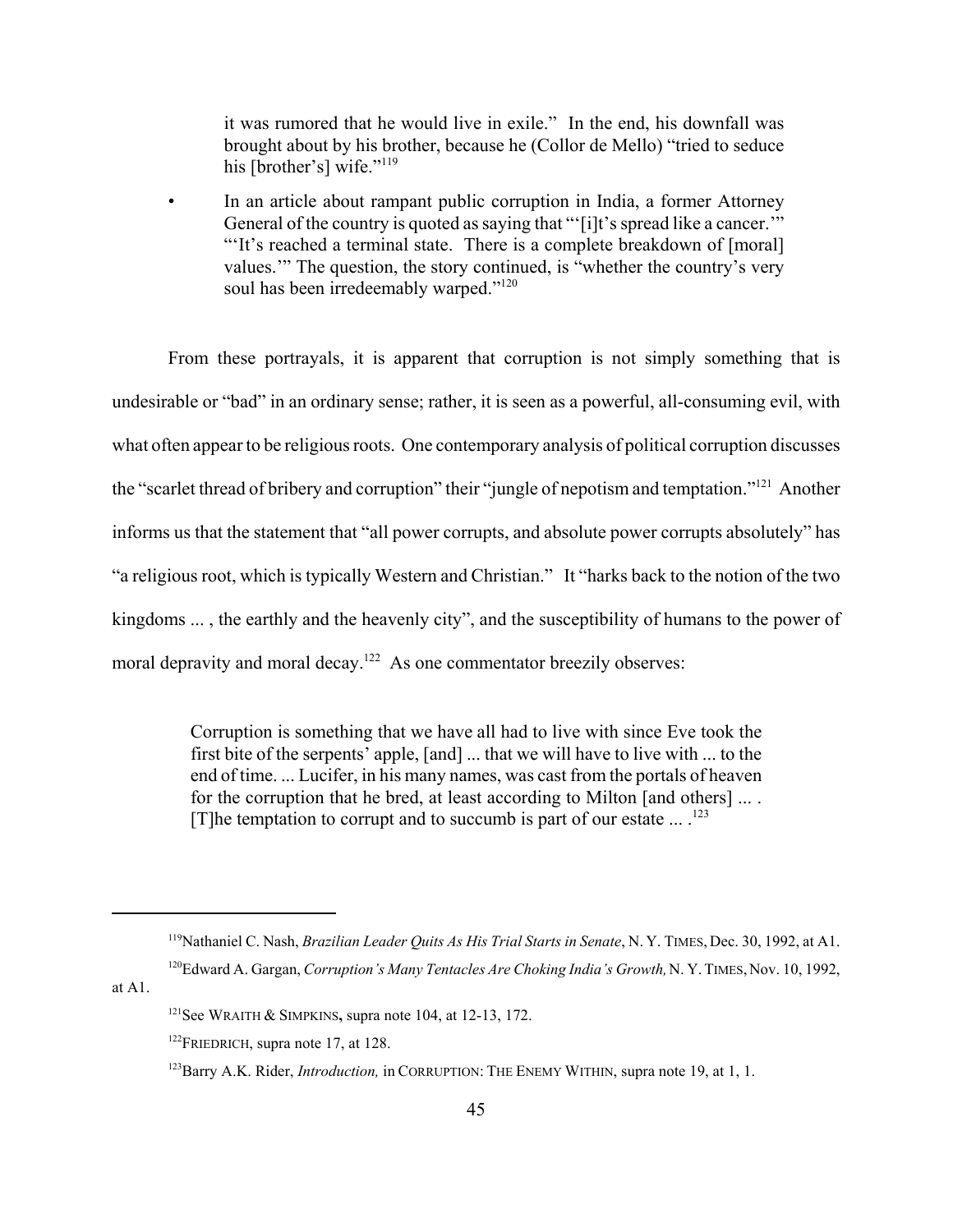In the same vein, a former prosecutor ends his commentary on a corrupt politician with a flourish: "every person will at some point in [his life] and at some level hear the seductive siren song of the corrupt temptress summoning us to, in Dante's words, enter ... the gates of Hell ... ."124

 The idea of corruption as involving a temptation toward decadence to which an individual succumbs, and which – in turn – destroys that individual,<sup>125</sup> has tremendous resonance in our understanding of this concept. Indeed, this brings us to our second proposition:

## *• Corruption is an external force, to which we, as human beings, are innately susceptible.*

In contemporary treatments of the subject of corruption, even those who would resist the idea of corruption's religious roots often lapse into the same images of the corrupting process. In these characterizations, corruption is an *external* evil, which attacks and undermines better human impulses. It is, furthermore – because of our weakness – something to which we are all susceptible.

For some writers, this external force takes human form: the victim falls to the "corruptor"<sup>126</sup> or "tempter"127 whose influence he cannot resist. For instance, Joseph Borkin's study of corrupt judges<sup>128</sup> is one of the most searing indictments of judicial corruption to be found. Yet, he is still

127See, e.g., H.A. Brasz, *Administrative Corruption in Theory and Dutch Practice*, in POLITICAL CORRUPTION: READINGS IN COMPARATIVE ANALYSIS, supra note 15, at 243, 244; Rider, supra note 123, at 1.

 $124$ Parker, supra note 95, at 102-03.

 $125$ See, e.g., Euben, supra note 96, at 222-223.

 $126$ See, e.g., FRIEDRICH, supra note 17, at 138-39 ("The common understanding is that an official is corrupt when he accepts monetary or other reward ... for something he should or should not do anyway, or exercises the discretion entrusted to him so as to favor his *corruptor*.") (emphasis added); Susan Taylor, *Taking the Profit Out of Corruption: A UK Perspective*, in CORRUPTION:THE ENEMY WITHIN, supra note 19, at 1 ("[T]he *corrupted* obtains the benefit of the bribe, [and] the *corruptor* obtains a preference or advantage over the other. This advantage often leads to significant profit made by the *corruptor* ... .") (emphasis added).

<sup>&</sup>lt;sup>128</sup>JOSEPH BORKIN, THE CORRUPT JUDGE: AN INQUIRY INTO BRIBERY AND OTHER HIGH CRIMES AND MISDEMEANORS IN THE FEDERAL COURTS (1962)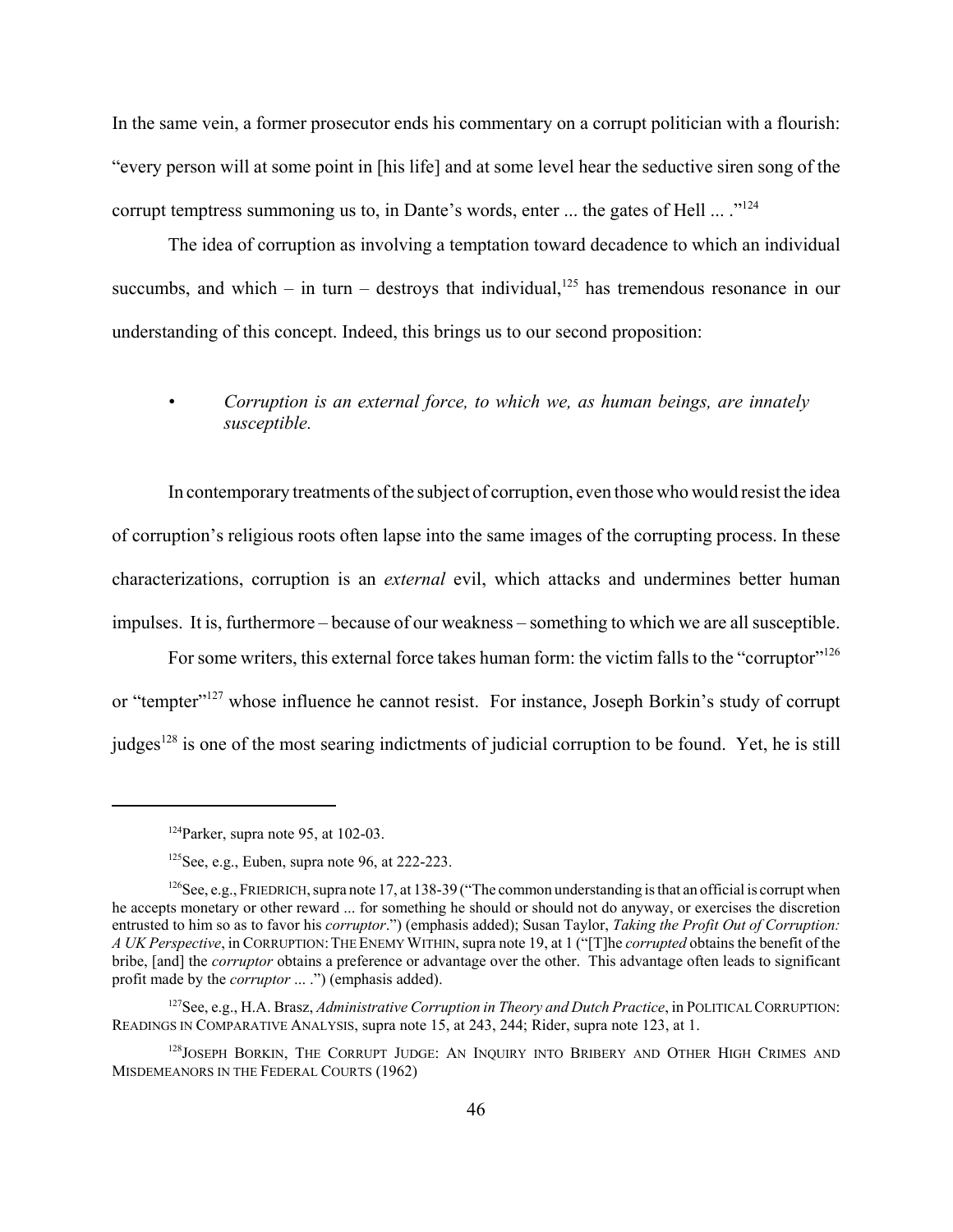hesitant to place complete responsibility for their acts on the corrupt judges themselves. "A judge," he writes, "cannot be corrupt alone. For every judge studied, there were the inevitable *corruptors*. They consisted most frequently of lawyers and clients, trustees and receivers, clerks and assistants, *rapacious* 'finders' and *predatory* 'intermediaries'."129 In this picture, the individual who pays the bribe is not simply a participant in the scheme; rather, he is a "corruptor" who induces the (passive) "corrupted" person's downfall.

Others describe the external, corrupting force in pathogenic terms. Corruption, in this view, "is not only the absence of an element or principle; it ... involve[s] the presence of some foreign element that debases or undermines the whole."130 Discussions of corruption are rife with images of corruption as a "virus,"131 "disease,"132 or "pathology."133 It is "insatiable."134 In a typical statement, a commentator opines that "[o]nce corruption finds its way into a certain place or sector, like a virus, it tends to spread out to other areas and sectors."<sup>135</sup> The passage of the Foreign Corrupt

 $134$ Brooks, supra note 21, at 57, 59.

 $129$ Id. at 15 (emphasis added). Borkin notes, furthermore, that "[a]s a rule, the corruptors fared better than the corrupted judge in material reward." Id.

<sup>130</sup>Euben, supra note 96, at 222.

<sup>131</sup>See, e.g., Yufan Hao and Michael Johnston, *Corruption and the Future of Economic Reform in China*, in POLITICAL CORRUPTION: CONCEPTS & CONTEXTS, supra note 13, at 583, 584 ("Corruption 'is like a virus invading the body of the party and the state.'") (quoting former Chinese Communist party chief Jiang Zemin).

<sup>&</sup>lt;sup>132</sup>See, e.g., Lippmann, supra note 25, at 296 (corruption is a "disease .. [of] the body politic"); FRIEDRICH, supra note , at 131-32 (same). Alatas describes public corruption as an "infection," an "infestation." See ALATAS, supra note 30, at 5, 72.

<sup>133</sup>See, e.g., FRIEDRICH, supra note 17, at 135 (corruption is a "particular form of political pathology"); Martin Shapiro, *Corruption, Freedom and Equality in Campaign Financing,* 18 HOFSTRA L. REV. 385, 393 (1989) (excessive political influence by the rich has been characterized as a "pathology" to be "excised").

<sup>135</sup>Shihata, supra note 19, at 262. As a former Secretary-General of the Council of Europe stated: "'[n]one of our countries is immune from the disease of corruption. This disease is spreading in countries which regard or regarded themselves as old and firmly established democracies ... . The disease is spreading in the new democracies and those countries of Central and Eastern Europe where democracy is still being built.'" Peter Csonka, *Corruption: The Council of Europe's Approach*, in CORRUPTION: THE ENEMY WITHIN, supra note 19, at 343, 345 (quoting GMC (95) 9, *Conclusions and Resolutions of the 19th Conference of European Ministers of Justice,* Valletta, Malta, June 14-15, 1994).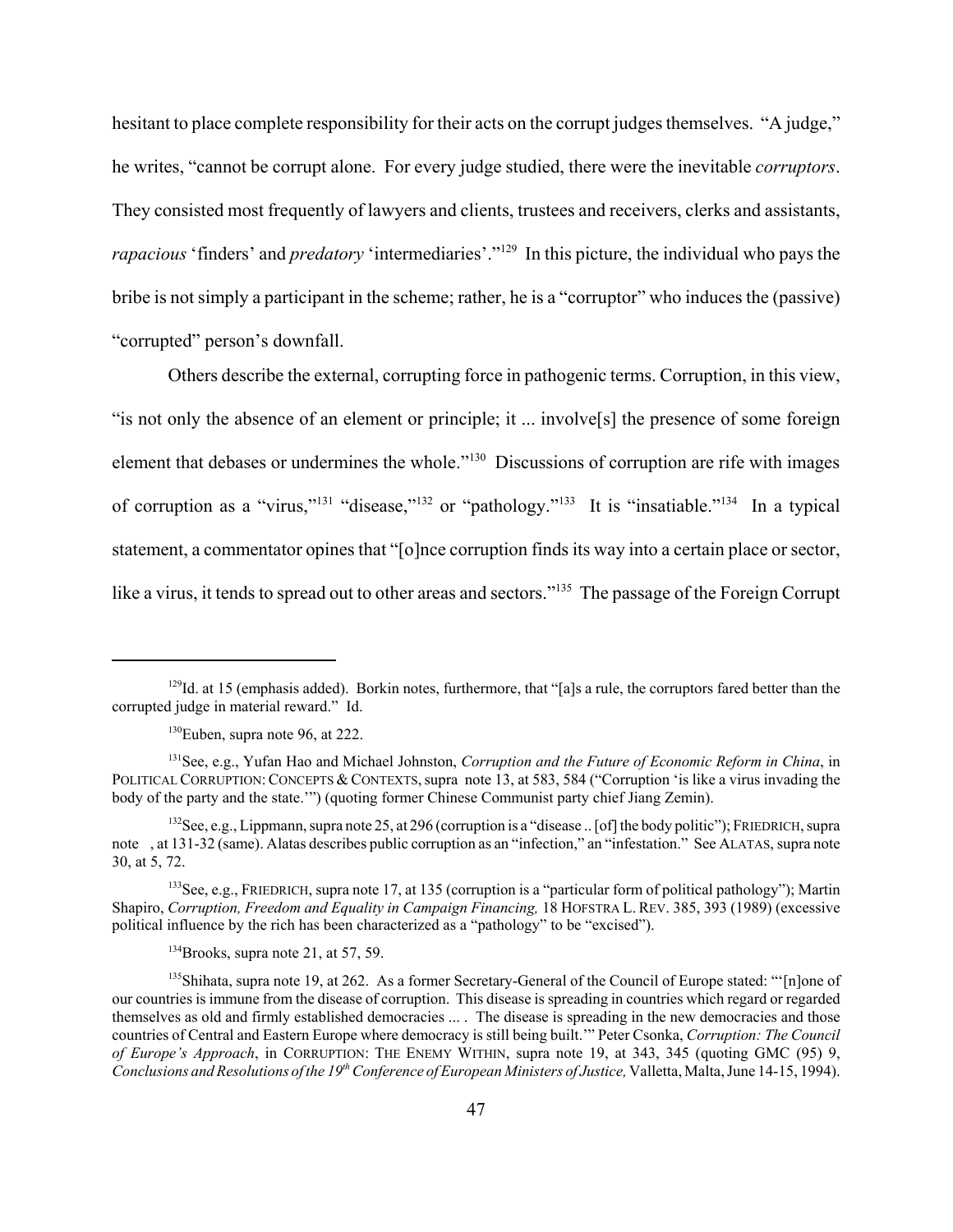Practices Act<sup>136</sup> is described by another commentator as having been "partially motivated by an endemic, expressed American fear that the contagion of corruption, ... caught abroad, would emigrate to the United States, corrupting otherwise law-abiding domestic business." The Act "was conceived as a vigorous inoculation against this disease."137 Yet another commentator observes that once the contagion of corruption is embedded, the only solution is to "cut away the diseased tissue."<sup>138</sup>

 Indeed, references to the organic nature of corruption – as warping, corroding, perverting, or degrading the afflicted individual – can be found throughout the sociological and legal treatments of the subject. Corruption is described as a loss of purity and purpose,139 or the "decomposition of the body politic through moral decay."140 As one commentator has observed, "the word corruption, used with reference to social phenomena, [is frequently juxtaposed] with such words as slime, filth, sewage, stench, tainted, rottenness, gangrene, [and] pollution ... ."141 Another states that "corruption and nepotism rot good intentions and retard progressive policies."<sup>142</sup>

Under all of these accounts corruption is powerful, and human beings are weak. Susceptibility to corruption is believed to be "within us all, like the potential for violence, deceit, and no doubt lust."<sup>143</sup> The idea of corruption as involving an external evil, to which a human being

142K.T. Young, *New Politics in New States*, 39 FOREIGN AFFAIRS 498 (April, 1961).

<sup>136</sup>Pub. L. No. 95-213, 91 Stat. 1494 (1977), codified as 15 U.S.C.§§ 78m(b), 78 dd-1, 78dd-2, 78ff.

<sup>137</sup>Henry H. Rossbacher & Tracy W. Young, *The Foreign Corrupt Practices Act: An American Response to Corruption*, in CORRUPTION: THE ENEMY WITHIN, supra note 19, at 209, 224-25.

<sup>&</sup>lt;sup>138</sup>Lippmann, supra note 25, at 296.

<sup>&</sup>lt;sup>139</sup>See Arnold J. Heidenheimer, *Introduction*, in POLITICAL CORRUPTION: CONCEPTS & CONTEXTS, supra note 13, at 1, 6-7.

<sup>&</sup>lt;sup>140</sup>FRIEDRICH, supra note 17, at 128. See also Euben, supra note 96, at 222.

 $141$ Brooks, supra note 21, at 57.

<sup>&</sup>lt;sup>143</sup>Rider, supra note 123, at 1. "[E]very person will at some point ... and at some level hear the seductive siren song of the corrupt temptress summoning us to, in Dante's words, enter ... the gates of Hell." Parker, supra note 95, at 102-03.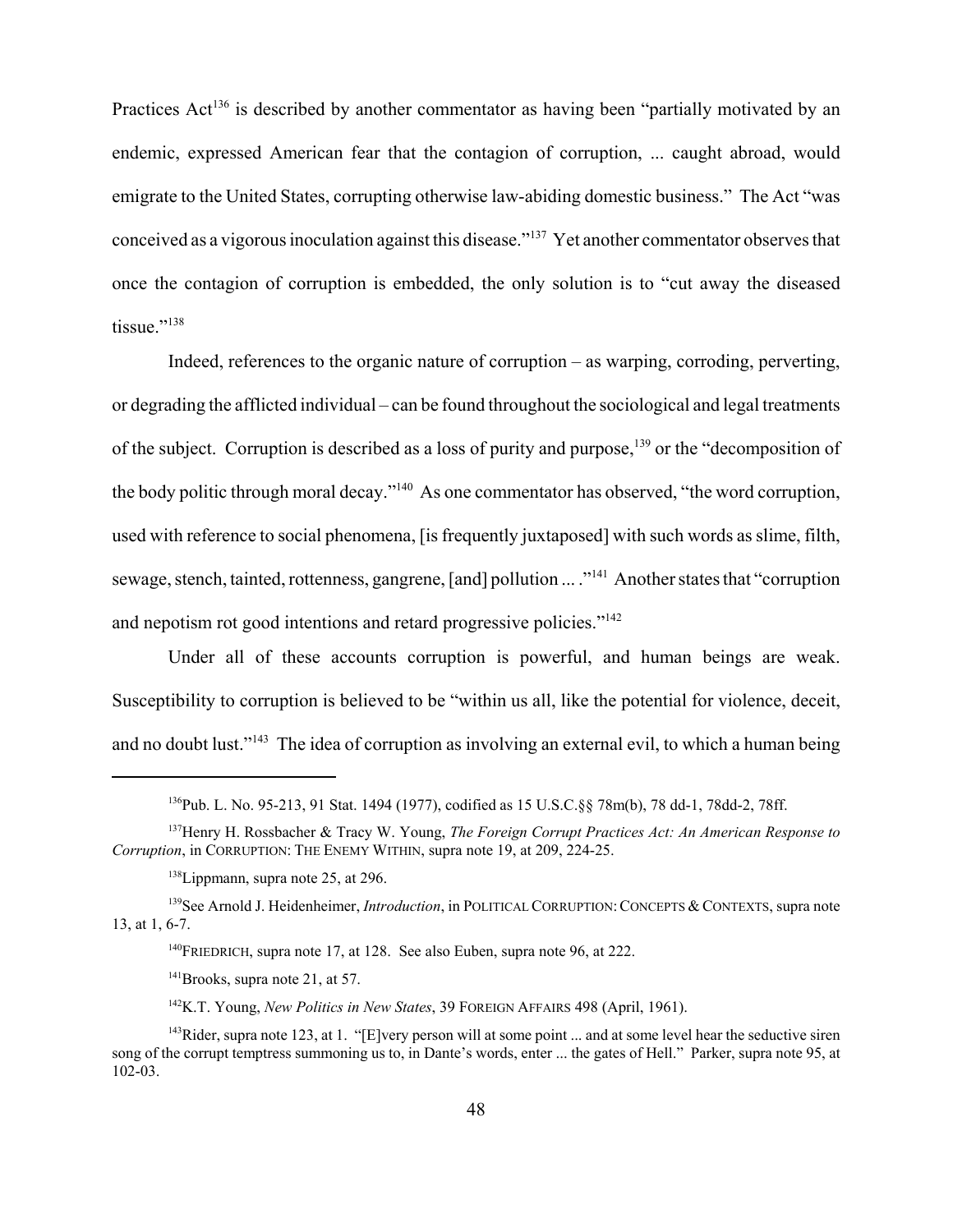succumbs and which – in turn – destroys that person, leads us to the third and final proposition:

*• Corruption does not describe an act, or a series of acts. It describes the capture of a human being by evil.*

All of the traditional theories of corruption that we considered above – corruption as illegality, breach of duty, betrayal, secrecy, inequality, subversion of the public interest, and so on – assume that corruption is *an act*, *or series of acts*, that we identify (through the chosen theory). In fact, this assumption is fundamentally misconceived. What we mean by corruption cannot be captured by *conduct*, no matter how identified. It is – as our first two propositions suggest – far more. It is *the capture of a human being by evil.*

Consider, again, the following statements:

- A has broken the law *and*:
- A is corrupt.

In discussing these statements above, we noted that they may have little congruence: an act can violate the law, but not be corrupt, and vice-versa. Now we can make a deeper and bolder assertion of difference. Corruption is different from simple law-breaking in the following, fundamental way. In the case of law-breaking, it is *an act* that we condemn. In the case of corruption, it is *a person* whom we condemn.

Corruption is, in short, *a status*. A person, when corrupt, has changed. Evil has captured her being, her essence, her soul.

The extent to which contemporary accounts use this model, and yet fail to recognize its usage, is stunning. All of the following examples were taken from academic or judicial writings that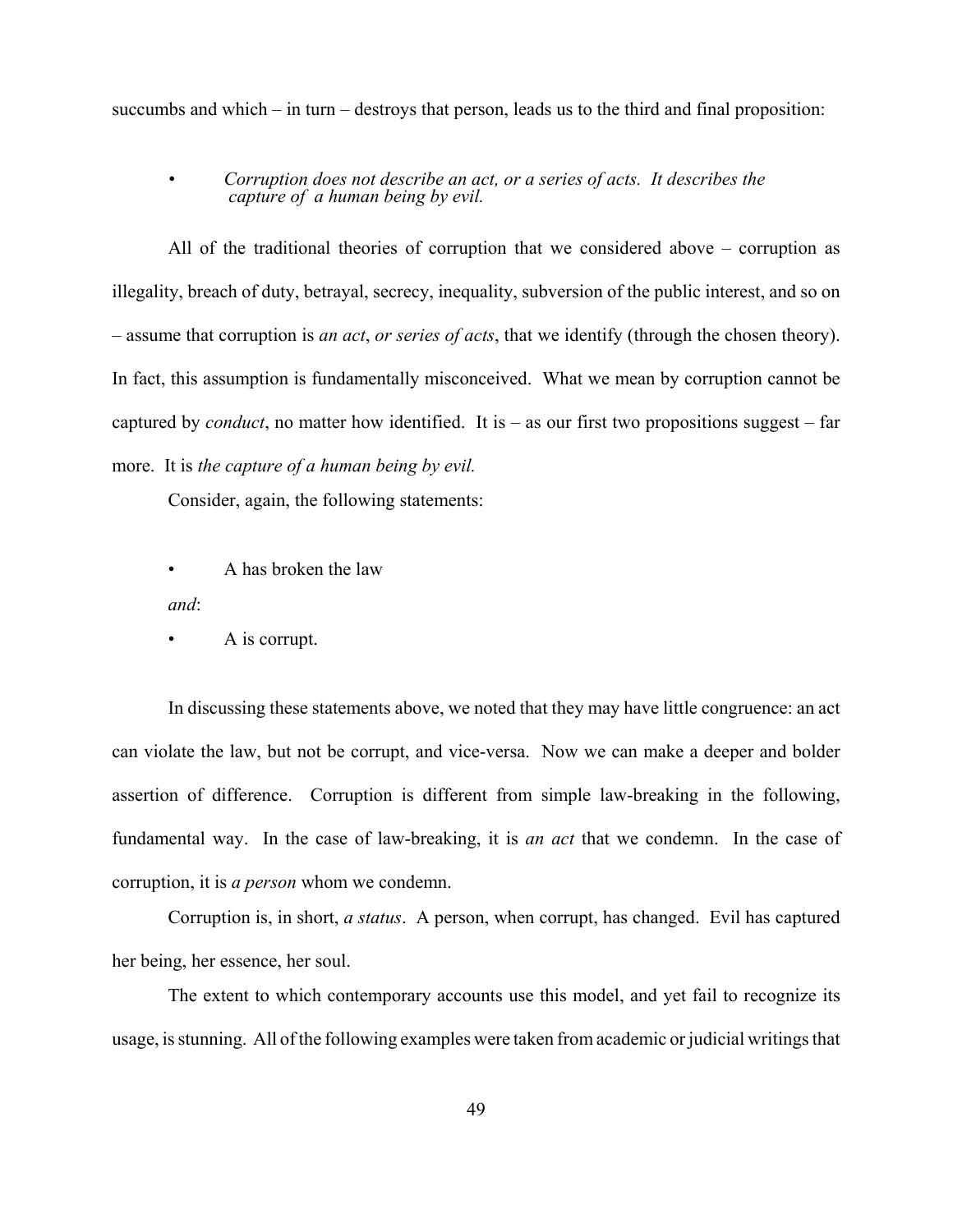assume that corruption is an act that we condemn on legal, public-duty, public-interest, or other

grounds. Yet, consider the following images of "capture":

- Individuals who commit corrupt acts are described by status: "corrupt insiders," "corrupt bidders," "corrupt officials," "corrupt leaders."144
- Corruption offenses are cumulatively described as "through-going corruption,"145 "corruption of character."146
- "Bribes corrupt people. Those who pay bribes *are corrupted* as well as those who receive them."<sup>147</sup>
- A corrupt judge is described in the following terms: "[o]nce he embarked on the path of bribetaking, ... he had forsaken his judicial oath. ... His deviation from the path of righteousness ... was cold, calculated, and spanned a period of years ... ." His bribetaking was not "just another 'bias' or 'influence', something external to his personality, or at least some severable part of it." Rather, "the cancer of the judge's corruption ... invaded [his] decisionmaking." It "remove[d] him from the category of the 'average' man."<sup>148</sup>
- The same judge is described by the United States Supreme Court as having lead "a life of corruption," in which he "corrupt[ed] justice." He was "shown to be thoroughly steeped in corruption through his public trial and conviction."149 In its sentencing recommendation, the Government stated that the judge "surpassed the category of corrupt jurist to chart a new territory of defilement."150
- When engaged in public service, the official's "whole personality is claimed" – a demand that is thwarted by corruption.<sup>151</sup>
- "[W]hen the prospect or the receipt of campaign money influences the

<sup>151</sup>See OTTO HINTZE, SOZIOLOGIE UND GESCHICHTE: GESAMMELTE ABHANDLUNGEN ZUR SOZIOLOGIE, POLITIK UND THEORIE DER GESCHICHTE 72 (1964). See also Heidenheimer, supra note 16, at 16.

<sup>144</sup>See ROSE-ACKERMAN, supra note 7, at 36, 99, 101, 199.

<sup>&</sup>lt;sup>145</sup>Brooks, supra note 21, at 59.

 $146$ ALATAS, supra note 30, at 6.

<sup>&</sup>lt;sup>147</sup>Osborne, supra note 38, at 28 (emphasis added). See also GEORG SIMMEL, THE PHILOSOPHY OF MONEY 384 (trans. Tom Bottomore and David Frisby, 1978) (referring to bribery as "the purchase of a person").

<sup>&</sup>lt;sup>148</sup>Bracy v. Gramley, 81 F.3d 684, 703 ( $7<sup>th</sup>$  Cir. 1996) (Rovner, J., dissenting).

<sup>149</sup>Bracy v. Gramley, 520 U.S. 899, 906 (1997).

<sup>150</sup>United States ex rel. Collins v. Welborn, 79 F.Supp.2d 898 (N.D. Ill. 1999).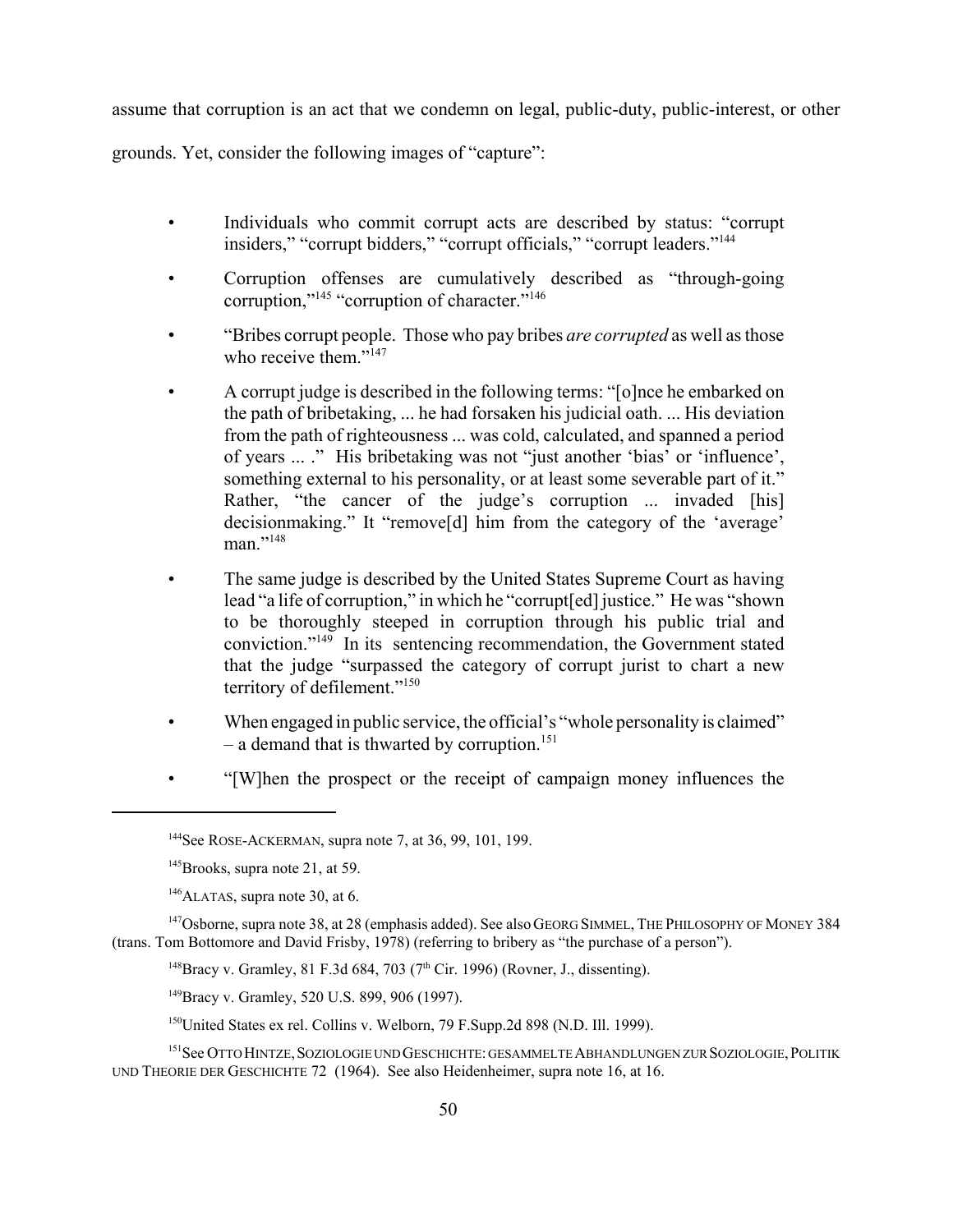behavior of public officials, *they are corrupted* whether or not a deal has been made."<sup>152</sup>

• Removing a trial judge from office after he took a single bribe, a state supreme court declares that he "sold [his] ... power, he sold his judgments, he sold his independence."153

Or, consider the following account of the prosecutor's closing argument in the corruption trial of an

attorney and part-time judge:

During the trial, Tokars' attorneys presented their client as a pillar of the society, a respected attorney, a family man, and a political supporter of respected elected officials. The government argued that he was "a wolf in sheep's clothing." [He was a] [m]an who had carefully cultivated an outward appearance of goodness, but who underneath was evil and corrupt. Government counsel ... suggested to the jury that an analogy of Tokars' conduct may be found in the poetic masterpiece, the *Inferno*, [by] ... Dante Alighieri, one of the greatest poets of all time.

[In the *Inferno*,] [a]s the poets traveled through Hell's gates, ... they visited many levels. In the Sixth Bolgia they came upon the Hypocrites. ... Dante described the hypocrites' outward appearance as shining brightly, passing for holiness. But, underneath the gilded robes, each hypocrite carried the terrible weight of his deceit which his soul must bear throughout all eternity ... . It was suggested to the jury that, while Frederic Tokars' outward appearance was of goodness, underneath he carried the weight of deceit ... . ... Frederic W. Tokars lived a life of hypocrisy, a life of corruption.<sup>154</sup>

Such references to "corrupt officials," "corrupt leaders," "lives of corruption," judges "steeped in corruption," "corrupt hypocrites," and so on do not seem strange or as over-reaching to us. On a visceral level, they seem to be entirely appropriate characterizations of this evil. We are deeply convinced that corruption is not simply an act that may be forgiven, punished, or regretted,

 $152$ Burke, supra note 45, at 653 (emphasis added).

<sup>&</sup>lt;sup>153</sup>In the Matter of Peter J. Coruzzi, 472 A.2d 546, 549 (N.J. 1984).

<sup>154</sup>Parker, supra note 95, at 102.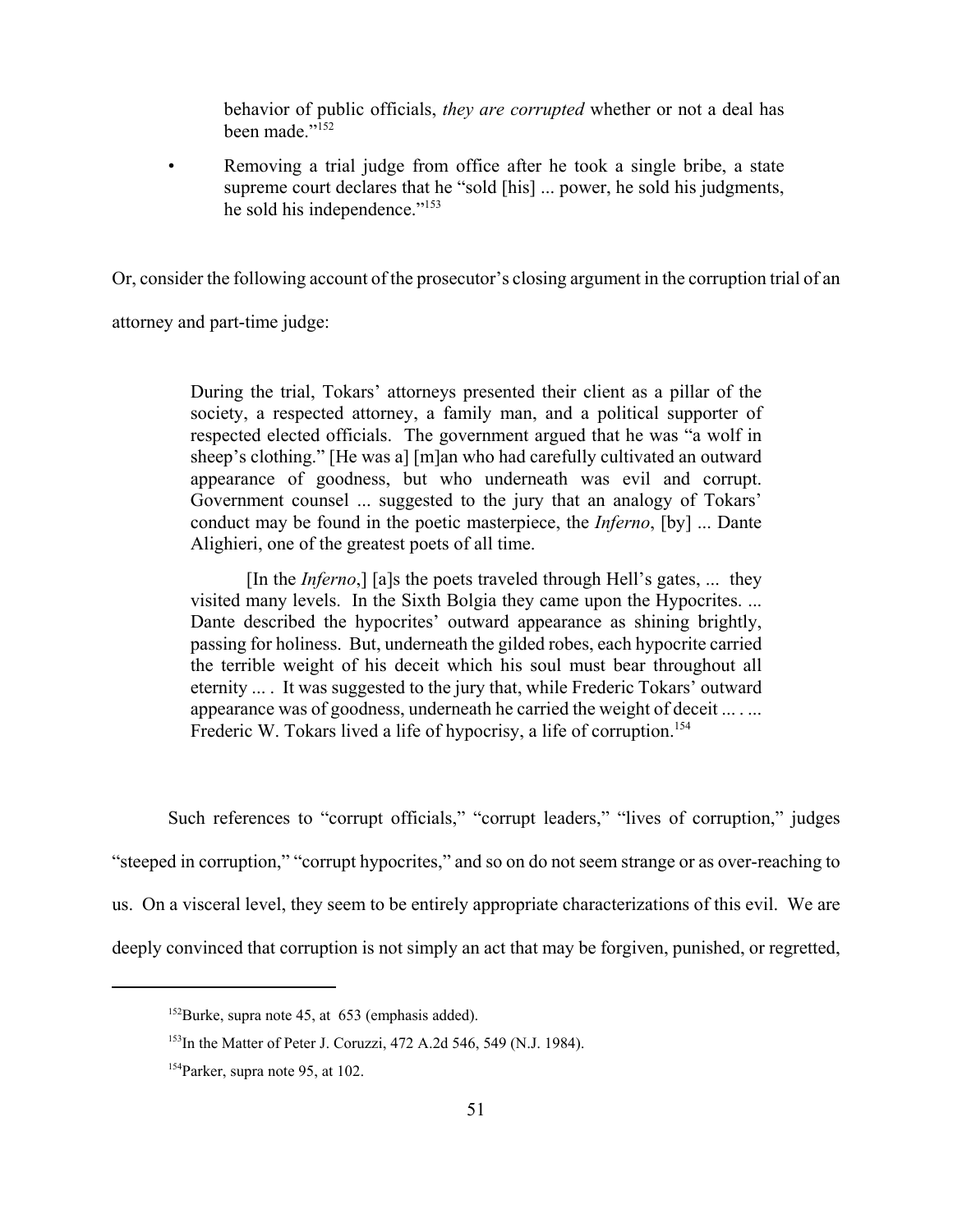or an attitude that may prevail in someone's mind one day and be gone the next. We believe it to be far more powerful. It is a "virus," a "contamination," an external, destroying force that must be "purged" if ever it is to be eradicated.<sup>155</sup> It is the capture of a human being by evil. It is the purchase, by the devil, of one's soul.

Recognition of the influence of this idea of corruption explains why the traditional theories of corruption, described above, fail to capture the essence of this concept. The possible use of this idea in legal contexts is, however, an unsettling one. Long ago, we abandoned the idea of "corruption of the blood," under which those convicted of crimes and their offspring were believed to be irrevocably tainted and stripped of their legal rights.<sup>156</sup> Corruption as capture-by-evil seems to be the retention of "corruption of the blood" in another guise. From a particular criminal act, it confers sweeping, irrevocable status on the actor as a moral outsider, consumed by evil, whom we should shun. Corruption as capture-by-evil might be an accurate expression of popular sentiments. But should it influence the administration of law?

# **IV. CORRUPTION AS CAPTURE-BY-EVIL: COSTS, BENEFITS, AND CONSEQUENCES FOR THE RULE OF LAW**

The use in law of the idea of corruption as capture-by-evil is obviously fraught with problems. Status offenses contravene the idea that we punish *acts*, not *persons.*157 Invitation to decisionmakers to implement subjective ideas of evil is arguably standardless and violates the

<sup>&</sup>lt;sup>155</sup>See Brooks, supra note 21, at 58.

<sup>156&</sup>quot;[W]hen any one is attainted of felony or treason, then his blood is said to be corrupt; by means whereof neither his children, nor any of his blood, can be heirs to him, or to any other ancestor, for that they ought to claim by him. And if he were noble or gentleman before, he and all his children are thereby made ignoble and ungentle ... ." TERMES DE LA LEY 125 (1<sup>st</sup> Am. ed. 1812).

<sup>157[</sup>e.g., Model Penal Code TK]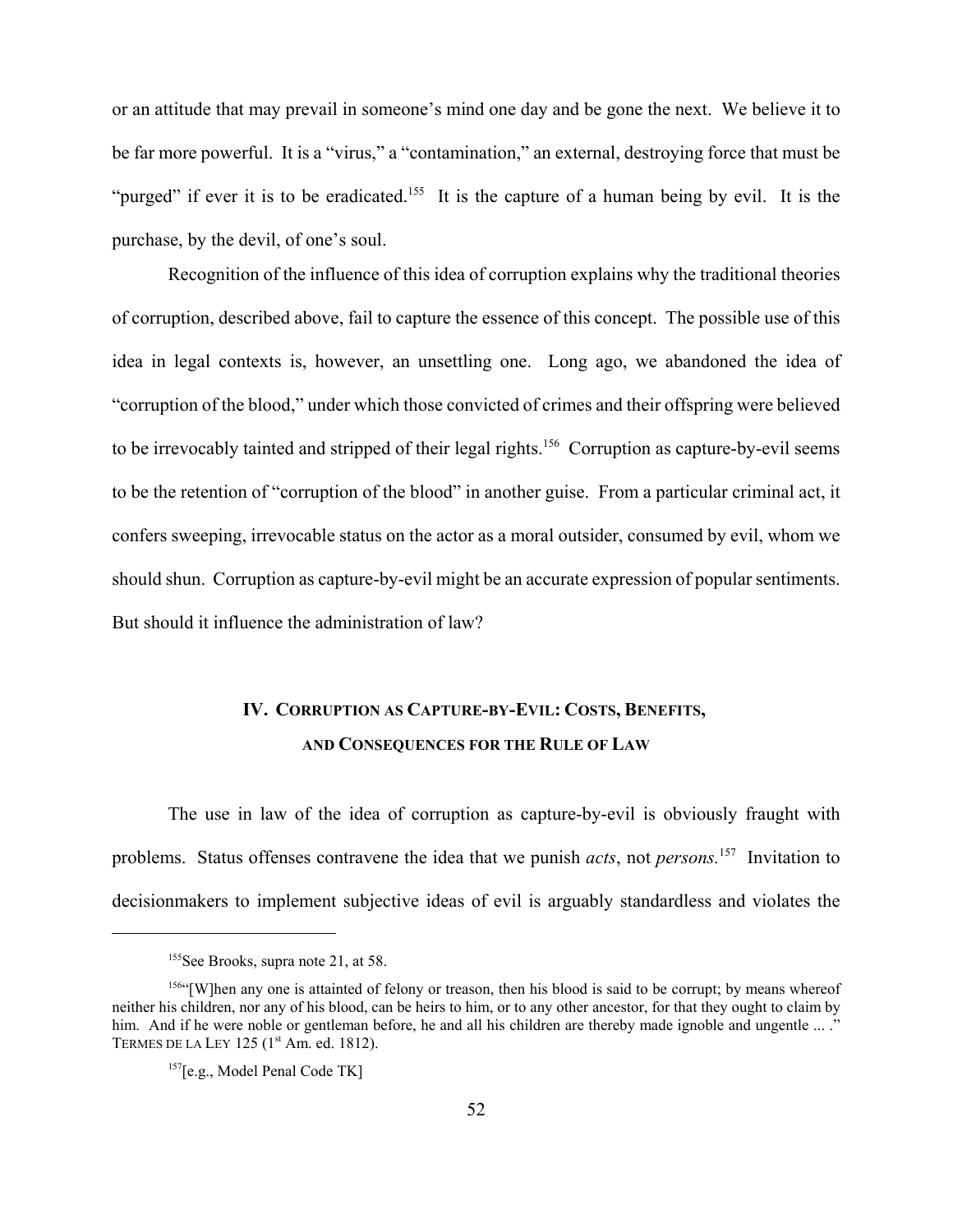principles of notice, fair procedure, and other safeguards that are a part of commitment to the rule of law. The legitimation of emotion as a part of criminal law is controversial at best and dangerous at worst.158 As Robert Brooks so well states, "[p]ublic anger at some exposed villainy of this sort is apt to be both blind and exacting."159 This idea of corruption might capture the essence of the concept of corruption that traditional theories miss; but the costs of the use of this idea, in law, are high.

Are there any offsetting benefits that might justify these costs? In this Part, we will consider this question by exploring two settings in which the idea of corruption as capture-by-evil drives has great power: judicial corruption and campaign finance reform. I will argue that in these settings, the idea of corruption as capture-by-evil is, in fact, a superior conceptualization of vital interests at stake.

#### **A. The Corrupt Judge**

In April, 1993, former Cook County, Illinois Circuit Court Judge Thomas J. Maloney was convicted of racketeering, conspiracy to commit racketeering, extortion under color of official right, and obstruction of justice.<sup>160</sup> Maloney was one of eighteen dishonest judges exposed and convicted through "Operation Greylord", an intensive federal investigation of judicial corruption in Chicago.<sup>161</sup>

<sup>158</sup>Compare, for instance, Dan M. Kahan, *What Do Alternative Sanctions Mean?*, 63 U. CHI.L.REV. 591 (1996) and Dan Kahan, *The Progressive Appropriation of Disgust*, in THE PASSIONS OF LAW 63 (Susan A. Bandes, ed. 1999) (defending the expression of emotion in criminal law), with Sharon Lamb, *The Psychology of Condemnation: Underlying Emotions and Their Symbolic Expression in Condemning and Shaming*, 68 BROOK. L. REV. 929 (2003) (moral outrage easily becomes anger at individuals, not acts, transgressing the appropriate boundaries of criminal law and warping the expression of societal ideals).

<sup>&</sup>lt;sup>159</sup>Brooks, supra note 21, at 56.

<sup>&</sup>lt;sup>160</sup>See United States v. Maloney, 71 F.3d 645 (7<sup>th</sup> Cir. 1995).

<sup>161</sup>See id.; Bracy v. Gramley, 520 U.S. 899, 901 (1997).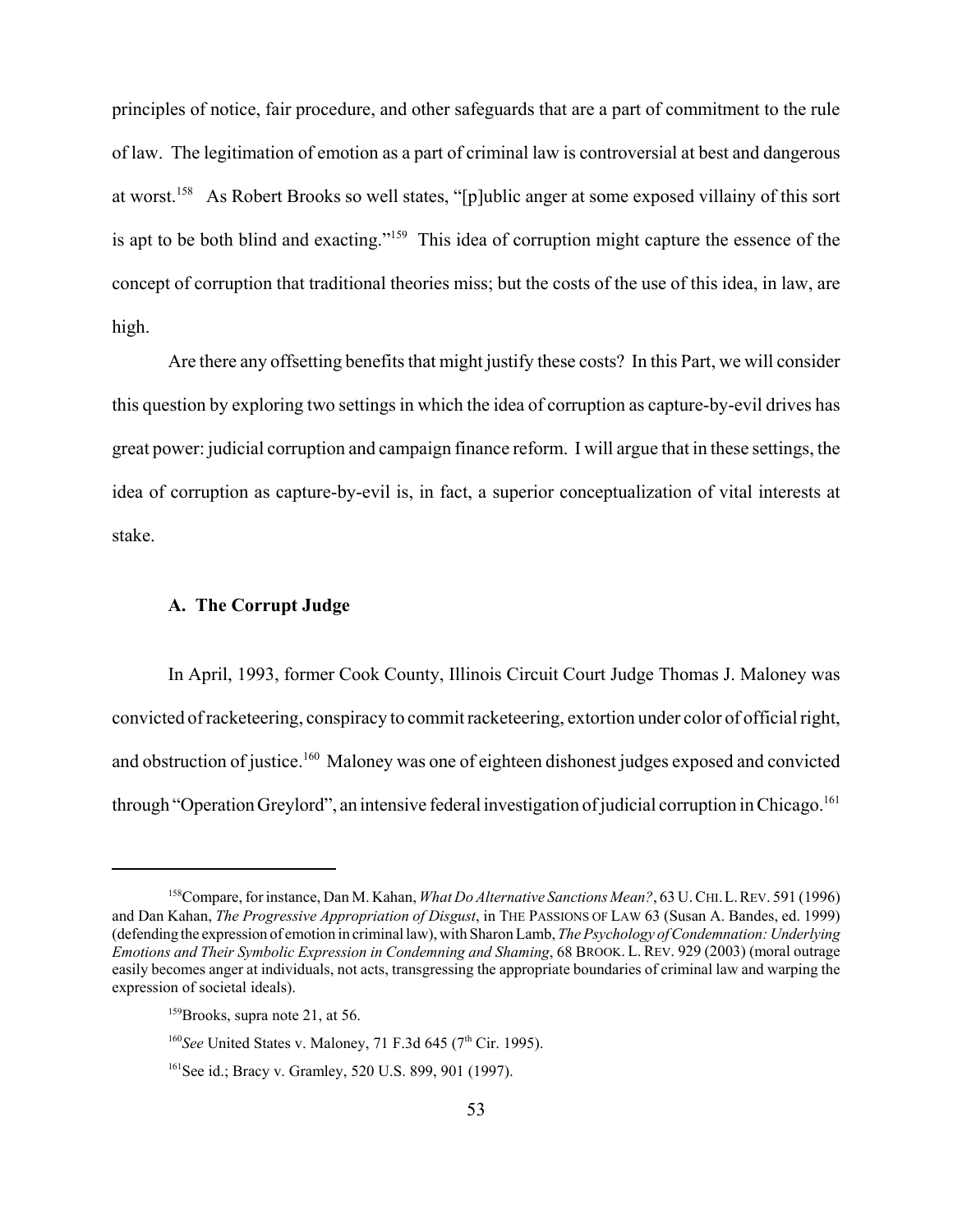A jury determined that Maloney had accepted payments to acquit two murder defendants, and to convict a third murder defendant of voluntary manslaughter. Evidence at trial indicated that Maloney's corruption began years before, when he was a practicing lawyer and bribed judges to ensure that mob figures escaped prosecution or conviction.<sup>162</sup> "[B]y the time Maloney ascended to the bench in 1977, he was well groomed in the art of judicial corruption, an art that he could practice at least until 1986, when he correctly perceived that he was under the watchful eye of the FBI ... .<sup>163</sup>

In 1981, an individual named William Bracy was tried, convicted, and sentenced to death in then-Judge Maloney's courtroom.<sup>164</sup> Although Maloney was not bribed in Bracy's case, he accepted bribes in other cases during and around the time of Bracy's trial.<sup>165</sup> After Maloney was subsequently convicted of corruption, Bracy sought habeas corpus relief on the ground that it must be presumed that Maloney's corruption "permeate[d] his judicial conduct" and denied Bracy a fair trial. $166$ 

Thus, Bracy's case squarely presented the following question: whether a judge, having acted corruptly in one (or more) instances, should be *presumed* to have acted in corruptly in all. In an article headlined "Justices Weigh How to Deal with Taint of Corrupt Judge."167 The New York Times reported the following colloquy during the United States Supreme Court argument in the case:

"You're saying that once on the take, a judge can never be trusted to be

<sup>&</sup>lt;sup>162</sup>Bracy v. Gramley, 81 F.3d 684, 696 (7<sup>th</sup> Cir. 1996) (Rovner, J., dissenting).

 $163$ Id.

<sup>164</sup>*Bracy*, 520 U.S. at 900-01.

 $165$ Id. at 901.

<sup>166</sup>*Bracy,* 520 U.S. at 901; 81 F.3d at 689.

<sup>167</sup>Linda Greenhouse, *Justices Weigh How to Deal with Taint of Corrupt Judge*, N. Y. TIMES, April 15, 1997, at A9.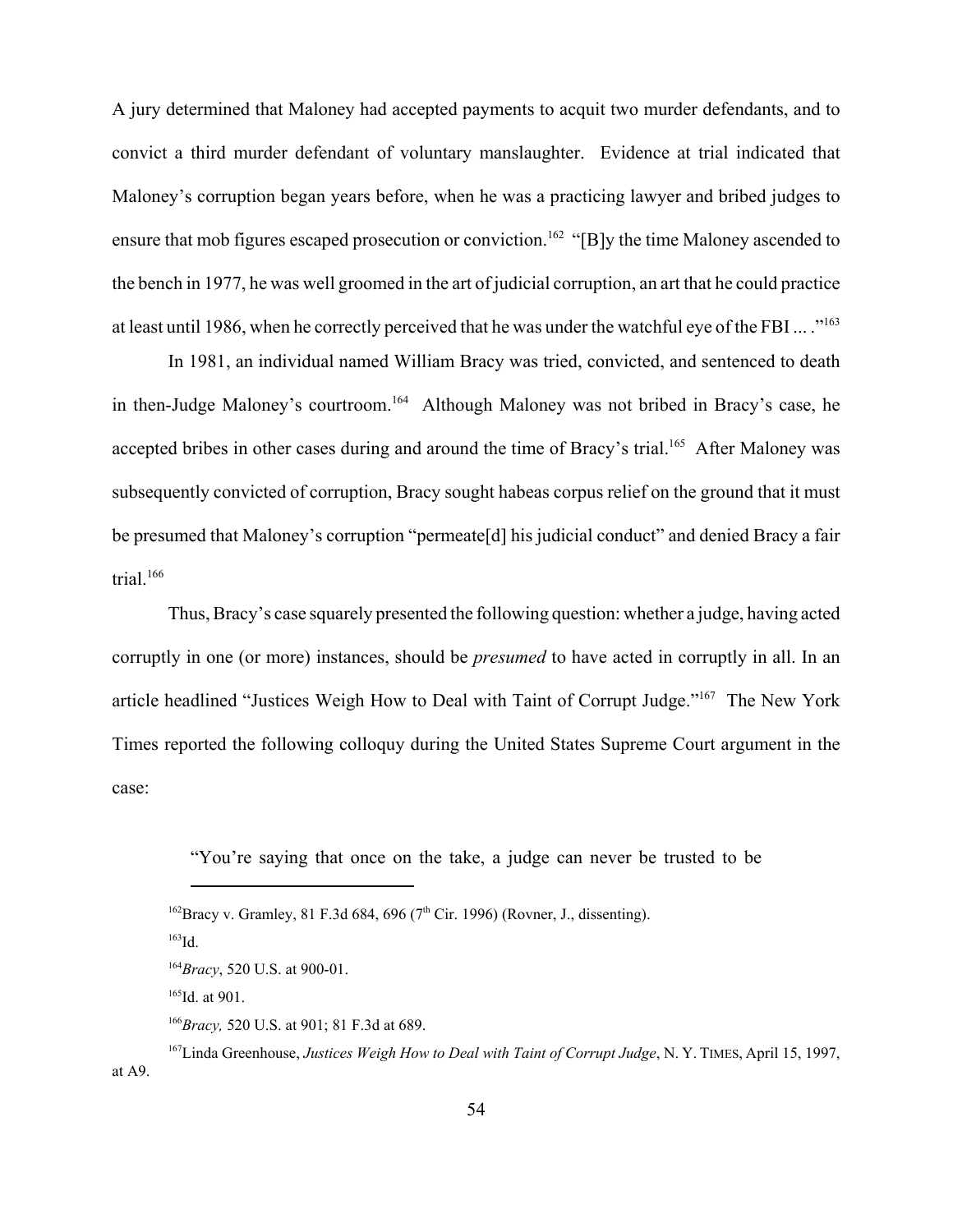unbiased," Justice Anthony M. Kennedy said to Gilbert H. Levy, [Bracy's lawyer] ... . Mr. Levy replied, "Someone with so little concern for his oath of office that he takes bribes to fix murder cases" should be presumed to have presided over a fundamentally corrupt courtroom.<sup>168</sup>

There are two theories in which such a broad, presumed conception of judicial corruption might be grounded. First, there is the idea that because Maloney favored the defense in cases that were "fixed," he had an incentive to favor the prosecution in other cases in order to "balance" the scales. This is the theory that Bracy advanced.<sup>169</sup> This theory retains a transactional focus: from the existence of corruption in one transaction, we may (factually) presume the existence of corruption in another. In the alternative, there is the use of the theory of corruption as capture-by-evil. In this view, a judge such as Maloney, who has been proven to have acted corruptly in one (or more) instances, is deemed to be "captured by evil" such that all of his actions are presumed to be corrupt.

In discussing Maloney, his corruption, and its general effects, both the Seventh Circuit and Supreme Court opinions are replete with images of a corrupt judge captured by evil. Judge Posner, writing for the Seventh Circuit's majority, agrees that the assumption that "a judge's corruption is likely to permeate his judicial conduct rather than be encapsulated in the particular cases in which he takes bribes ... is plausible ... ."<sup>170</sup> He agrees that the judicial corruption of Maloney and his colleagues "has tainted the judicial system of Illinois, caused unjust acquittals, jeopardized convictions, tarnished the legal profession, and raised profound doubts ... about the entire political culture of the State."171 Justice Rehnquist, for the Supreme Court, describes how Maloney lived a

 $168$ Id.

<sup>169</sup>See *Bracy*, 520 U.S. at 902.

<sup>170</sup>*Bracy*, 81 F.3d at 689.

 $171$ Id. at 691.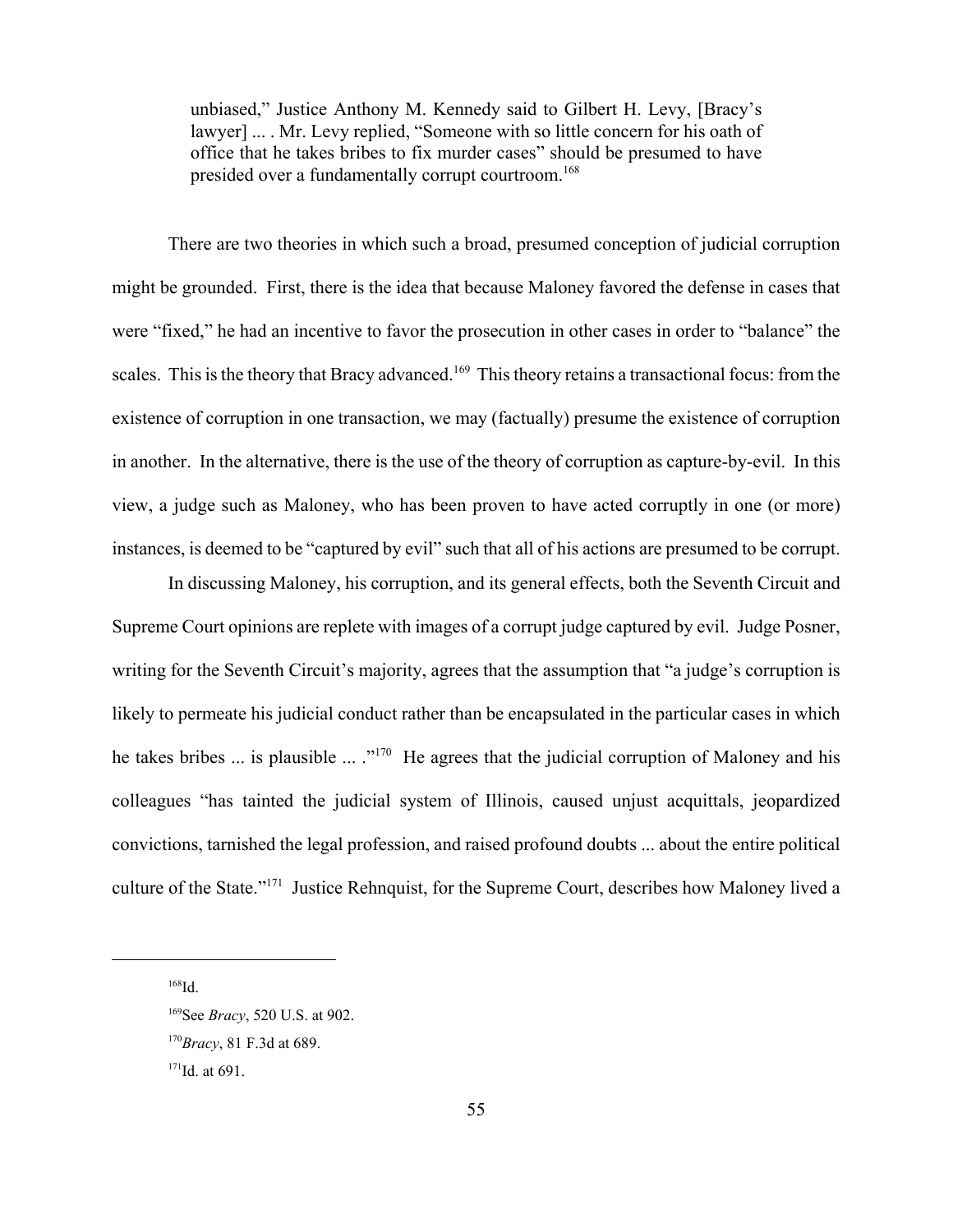"life of corruption"; how he "corrupt[ed] justice"; how he was "shown to be thoroughly steeped in corruption through his public trial and conviction."172

However, despite these sweeping characterizations of Maloney's corruption, both courts refused to see his corruption – as a remediable, legal matter – in other than transactional terms. The question, as framed by Posner, is whether there was actual harm – that is, whether Maloney was actually biased – in the handling of Bracy's case. A defendant in such a case "must show the actuality, rather than just the appearance" of judicial bias or prejudice in his case. "The fact that Maloney [may have] had an incentive to favor the prosecution in cases in which he was not bribed does not mean that he did favor the prosecution in such cases ... ."173 For Posner, the focus here is whether, in the Bracy-Maloney transaction, there was harm to Bracy's interests – something that was not, in his view, proven in the case. The Supreme Court's decision, although more charitable in theory was, in practice, not much more so. It held that Bracy had shown sufficient cause to be entitled to discovery, to see if he could prove that Maloney was actually biased in his case. "It may well be," Justice Rehnquist wrote, "as the Court of Appeals predicted, that [Bracy] ... will be unable to obtain [such] evidence ... ." However, he was entitled to try.174

<sup>172</sup>*Bracy*, 520 U.S. at 906, 909.

<sup>173</sup>*Bracy,* 81 F.3d at 689.

<sup>&</sup>lt;sup>174</sup>Bracy, 520 U.S. at 908-09. On remand, the Federal District Court held that the evidence clearly substantiated Maloney's corruption. It also held that it was "possible and reasonable to infer" that Maloney made pro-prosecution rulings to deflect attention from the cases in which he was bribed. This "inference of improper motivation" was not enough, however, to vacate the jury's verdicts of guilt. "Maloney's bribetaking [was] ... not shown to have been so pervasive a part of his judicial practices that it can be assumed that he was always, or even usually motivated by his [own] ... interests when exhibiting his prosecution-oriented tendencies." As a result, there was "no substantial reason to think that ... the jury's findings were tainted by Maloney's collateral corruption." However, a new sentencing hearing was ordered. *Welborn*, 79 F.Supp.8989, at 908-911. On appeal, this result was ultimately affirmed. Bracy v. Schomig, 286 F.3d 406 (7<sup>th</sup> Cir. 2002) (en banc).

The District Court's implicit distinction between a jury's findings [of guilt] and a judge's finding [of sentence] in this context is curious. As the Seventh Circuit observed in a similar case, "it is irrelevant that [the defendant] ... was convicted by a jury, for the judge's role in presiding over a jury trial is obviously not of a merely ministerial character ..., in which no opportunity to act on bias could arise." Cartalino v. Washington, 122 F.3d 8, 10 (1997).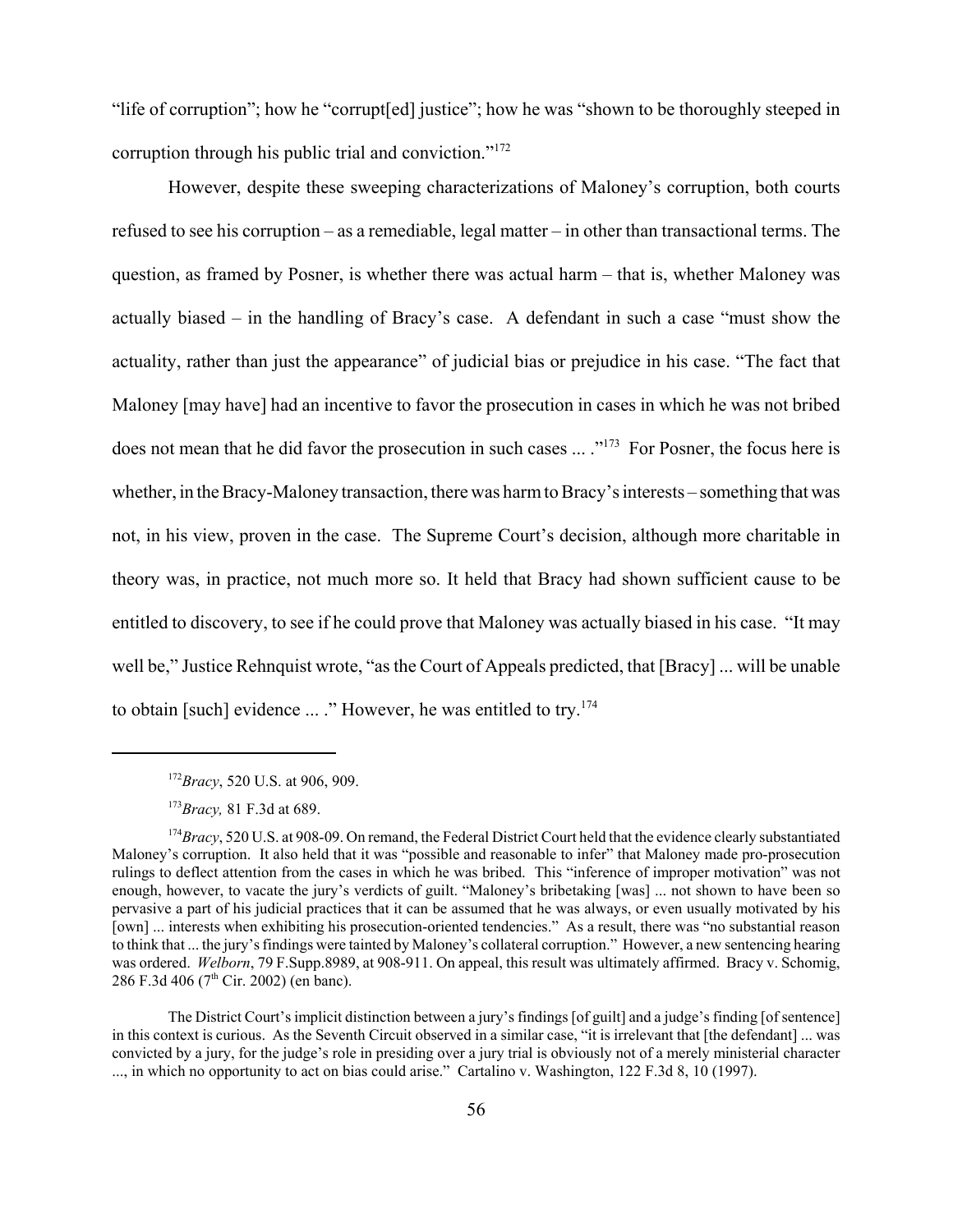The outcome in both courts was undoubtedly influenced by the stark judicial choice that the case presented. If Bracy was entitled to relief, so were thousands of others whose cases had been tried in the corrupt judge's court. Posner notes, in his opinion, that "[a] principled acceptance of ... [Bracy's] argument would require the invalidating of tens of thousands of civil and criminal judgments, since Judge Maloney alone presided over some 6,000 cases during the course of his judicial career and he is only one of eighteen Illinois judges who have been convicted of accepting bribes."<sup>175</sup> The outcome is, however, viscerally unsatisfactory on its own terms. How can a defendant prove, in such a case, that the judge's actions or attitudes were altered? As Judge Rovner noted in dissent, "except in rare cases in which the judge's agenda is obvious, we cannot expect to autopsy a trial and find evidence that the cancer of the judge's corruption has invaded her decisionmaking."176 Indeed, it is precisely because of such problems in proof of prejudice that convictions rendered in cases in which bribes are taken are presumed to be corrupt.<sup>177</sup>

The nearly insuperable difficulties in proving actual bias on the part of an otherwise corrupt judge are aptly illustrated by *United States ex rel. Guest v. Pope*. 178 Guest was convicted of murder and sentenced to death.<sup>179</sup> The presiding judge was Cook County, Illinois Circuit Judge Maurice Pompey. Evidence uncovered during the "Operation Greylord" investigation, and by Guest's postconviction attorneys, established the wide-spread scope of Pompey's corruption. Numerous witnesses interviewed by the F.B.I. claimed that Pompey routinely accepted cash bribes in exchange

<sup>175</sup>*Bracy*, 81 F.3d at 689.

<sup>176</sup>*Bracy*, 81 F.3d at 703 (Rovner, J., dissenting).

<sup>&</sup>lt;sup>177</sup>See, e.g., *Bracy*, 520 U.S. at 904-05; Vasquez v. Hillary, 474 U.S. 254, 263 (1986). A verdict rendered by a bribed judge violates the defendant's constitutional right to a fair trial, no matter how powerful the case against the defendant or how fair the judge's rulings may have appeared to have been. *Cartalino*, 122 F.3d at 9-10.

<sup>1782004</sup> U.S. Dist. Lexis 4678.

<sup>&</sup>lt;sup>179</sup>Id. at 2. Guest's sentence was later commuted by the Governor to life in prison without parole. Id.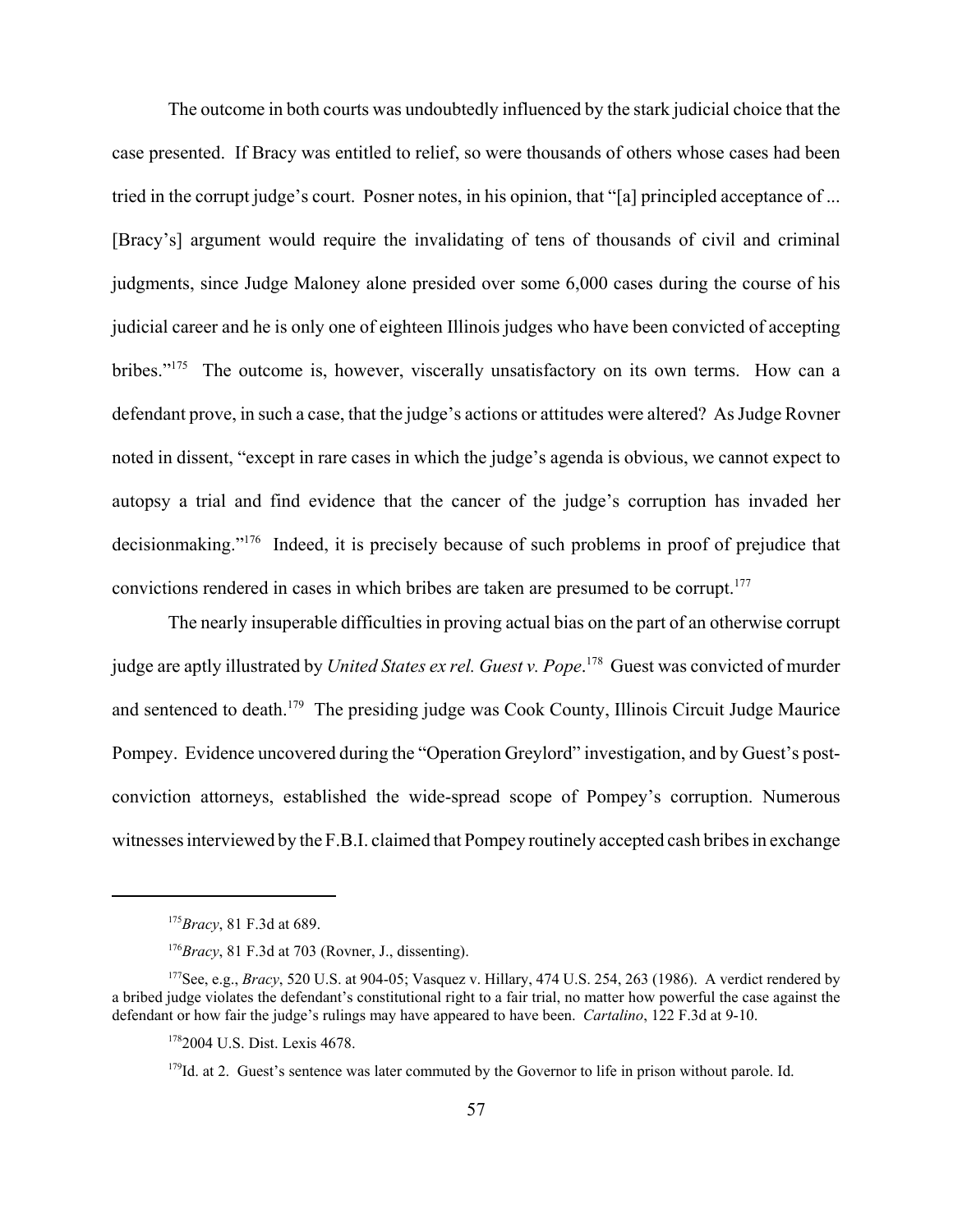for favorable dispositions in serious criminal cases. Lucius Robinson, who was Judge Pompey's personal bailiff, claimed that he passed bribes to the judge on hundreds of occasions. The files of the U.S. Attorney indicated that certain corrupt defense attorneys would routinely request that their cases be assigned to Pompey. An F.B.I. agent testified that he gave money to Robinson to influence Pompey in a case that occurred around the time of Guest's trial.<sup>180</sup> However, despite this evidence and more, the Court reached the "difficult conclusion" that Guest's challenge could not succeed. "Although counsel's commendable efforts have revealed much disturbing evidence, the Court must conclude that Guest has not satisfied the heavy burden of proving ... Pompey's actual bias."181 Guest did not prove that Pompey "engaged in compensatory bias [i.e., overly harsh treatment of nonbribing defendants] *in his case*."182

The appellate courts' use of a transactional approach which requires proof of prejudice in Bracy's case is also deeply unsatisfactory on other grounds. If a judge is "corrupt," and his court is "corrupt," how can a fair trial have been conducted, and justice done, in that judge's court? As Judge Rovner argued, "[w]hat are we to say to Bracy ..., that [he] had the right to an honest, impartial judge but that the breadth of past corruption in the Illinois judiciary makes it too costly for us to enforce that right? [Is he] ... to become the latest victim[] of Maloney's bribetaking, and we his accomplices ...?"<sup>183</sup> It is the universal rule that if a judge is indicted for accepting bribes, he will be immediately removed from active service; if he is convicted – for even one bribe – he will be

 $180$ Id. at 15-20.

<sup>&</sup>lt;sup>181</sup>Id. at 19.

<sup>&</sup>lt;sup>182</sup>Id. at 22-23 (emphasis in original). To a similar effect, see United States v. Lucas, 89 F. Supp. 2d 976 (N.D. Ill. 1999). Cf. *Cartalino*, 122 F.3d at 10-11 (evidence that a codefendant, tried at the same time and by the same judge, bribed the judge for lenient treatment "does not in and of itself establish the judge's lack of impartiality in the [nonbribing] defendant's trial"; however, the case was remanded for the development of further evidence that part of the deal was that the defendant would "take the fall").

<sup>183</sup>*Bracy*, 81 F.3d at 703 (Rovner, J., dissenting).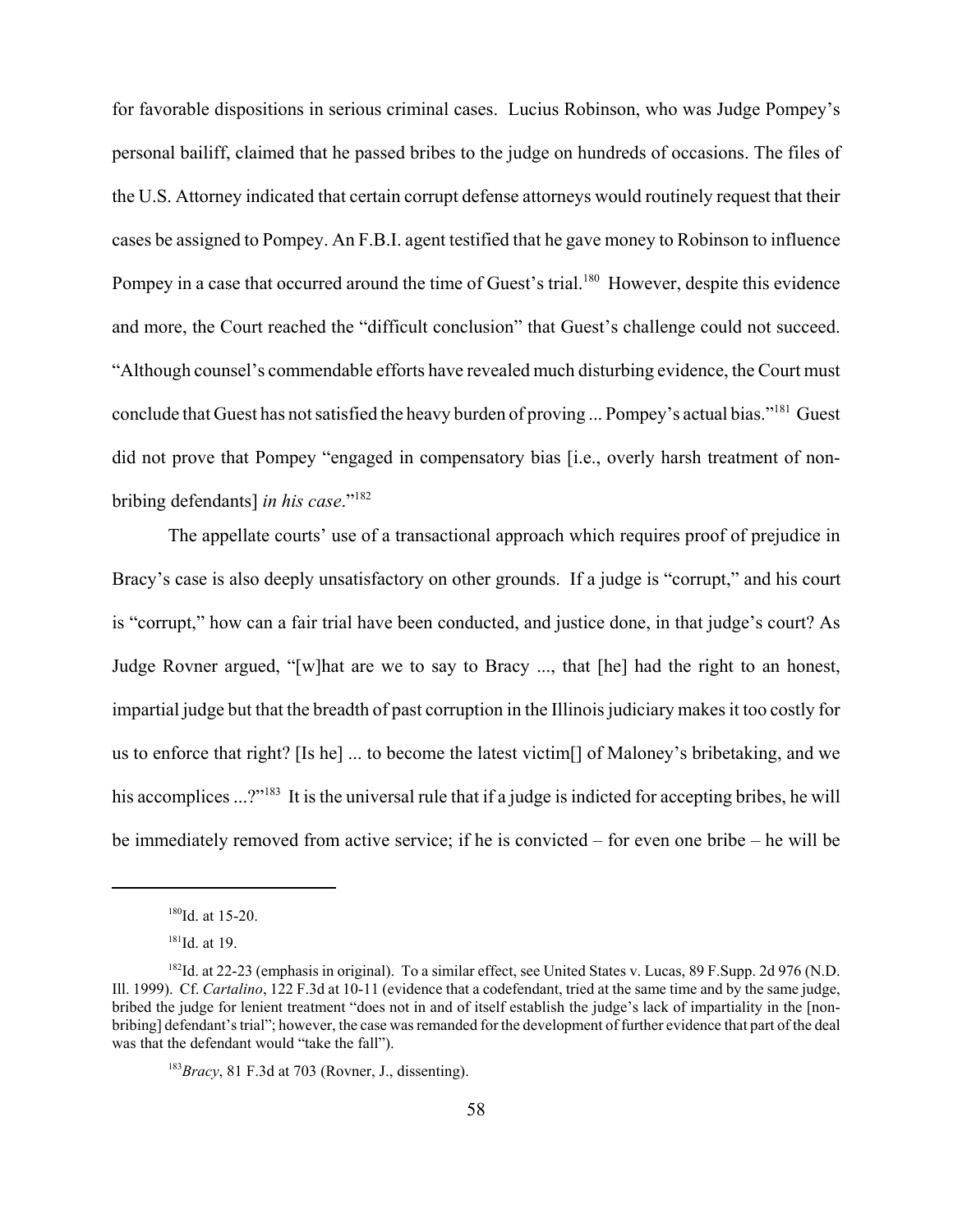permanently removed from office.<sup>184</sup> It is highly ironic to argue in Bracy's case that his conviction should remain in tact when, had Maloney's corruption been known at the time of Bracy's trial, Maloney would never have been permitted to have heard the case.

This brings us to the final and most fatal flaw in the transactional model: its failure to capture the *systemic* costs and *systemic* dangers that judicial corruption presents. It is not the act of the corrupt judge (as reprehensible as it may be) that causes our true alarm; it is what that act says about our ability to believe in the system of law and in the system of justice. A judge is not simply a public servant; he is a "carefully protected eminence," "the trustee of the assurance of justice."<sup>185</sup> "The solemnity of legal procedure and the perpetuation of traditional forms – such as the judicial robes, the bailiff's incantations ..., the ceremonial architecture of the courts themselves – all bespeak of the [judge's] exalted station ... ."<sup>186</sup> A dishonest judge jeopardizes not only himself, and the litigants before him, but also the integrity of the entire judicial process. Systemic costs and systemic dangers are presented by all aspects of that judge's tenure. As Judge Evans wrote for the Seventh Circuit's en banc majority, "[n]ot only is [Maloney] not entitled to any presumption of fairness, ... he is entitled to our derision. ... [H]e was a criminal who, by his very presence on the bench, undermined the foundation of our system of justice. ... [H]e was a racketeer sending men to the death chamber in the name of the State."187 Compounding this truth is the additional unseemliness involved in judicial (or societal) affirmation of a corrupt judge's actions. If we embrace judgments rendered by corrupt judges, we embrace their stain and "the judicial service of

<sup>184</sup>See e.g., In the Matter of Peter J. Coruzzi, 472 A.2d 546, 550 (N.J. 1984) ("[A] judge who accepts a bribe must be removed from office. There can be no exceptions whatsoever.").

<sup>185</sup>BORKIN, *supra* note 128, at 10, 9.

<sup>186</sup>Id. at 10.

<sup>&</sup>lt;sup>187</sup>Bracy, 286 F.3d at 411. This majority still felt bound to honor the "actual bias" test in Bracy's case. Id.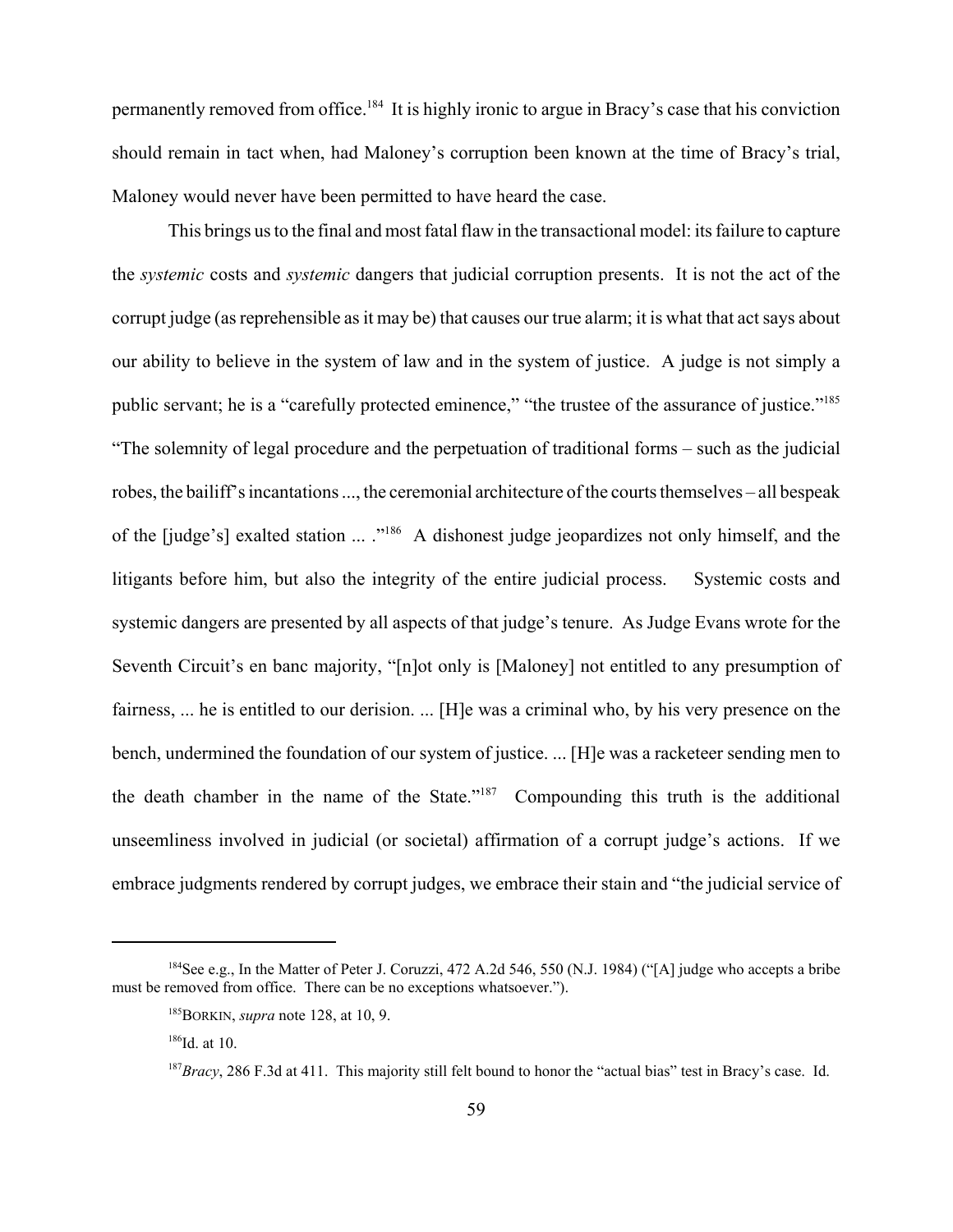outlaws" that produced them.<sup>188</sup>

Indeed, it is because of these obvious systemic costs that the idea that the existence of judicial corruption is "outcome-dependent" – that is, that it exists only if prejudice is shown – has been rejected, as a general proposition, for centuries. Famous defendants have asserted this defense and been rebuffed. For instance, Sir Francis Bacon, English Lord Chancellor, asserted that his bribetaking never influenced his decisions, and that sometimes he decided against the parties who paid the bribes. He conceded, however, that even if he were the "justest chancellor," he was deserving of "the justest censure,", a judgment in which Parliament obliged.<sup>189</sup> Martin T. Manton, a notoriously corrupt federal judge, argued on appeal that his corruption convictions could not stand because the cases in which he had been paid were (in fact) correctly decided. This argument was rejected. The reviewing court pointed out that the crime was not his rulings; it was the agreement to take money in exchange for the exercise of judicial power.<sup>190</sup>

It is this *systemic* danger and *systemic* damage that a transactional theory of judicial corruption fails to capture, and that the idea of corruption as capture-by-evil identifies. The idea of capture-by-evil imagines corruption as an external force, that (perhaps uniquely) transcends individual acts. If, for instance, a judge is found to be a murderer, we are shaken by the revelation, but we do not fear that other judges will be encouraged to yield to their weaknesses or that, as a result of this revelation, the idea of the rule of law will be broadly undermined. Corruption is different. When figures as revered as judges are revealed to be corrupt, problems of widespread

<sup>188</sup>*Bracy*, 81 F.3d at 704 (Rover, J., dissenting).

<sup>&</sup>lt;sup>189</sup>See BORKIN, supra note 128, at 5.

<sup>&</sup>lt;sup>190</sup>See NOONAN, supra note 91, at 569; United States v. Manton, 107 F.2d 834, 846 ( $2<sup>nd</sup>$  Cir. 1939).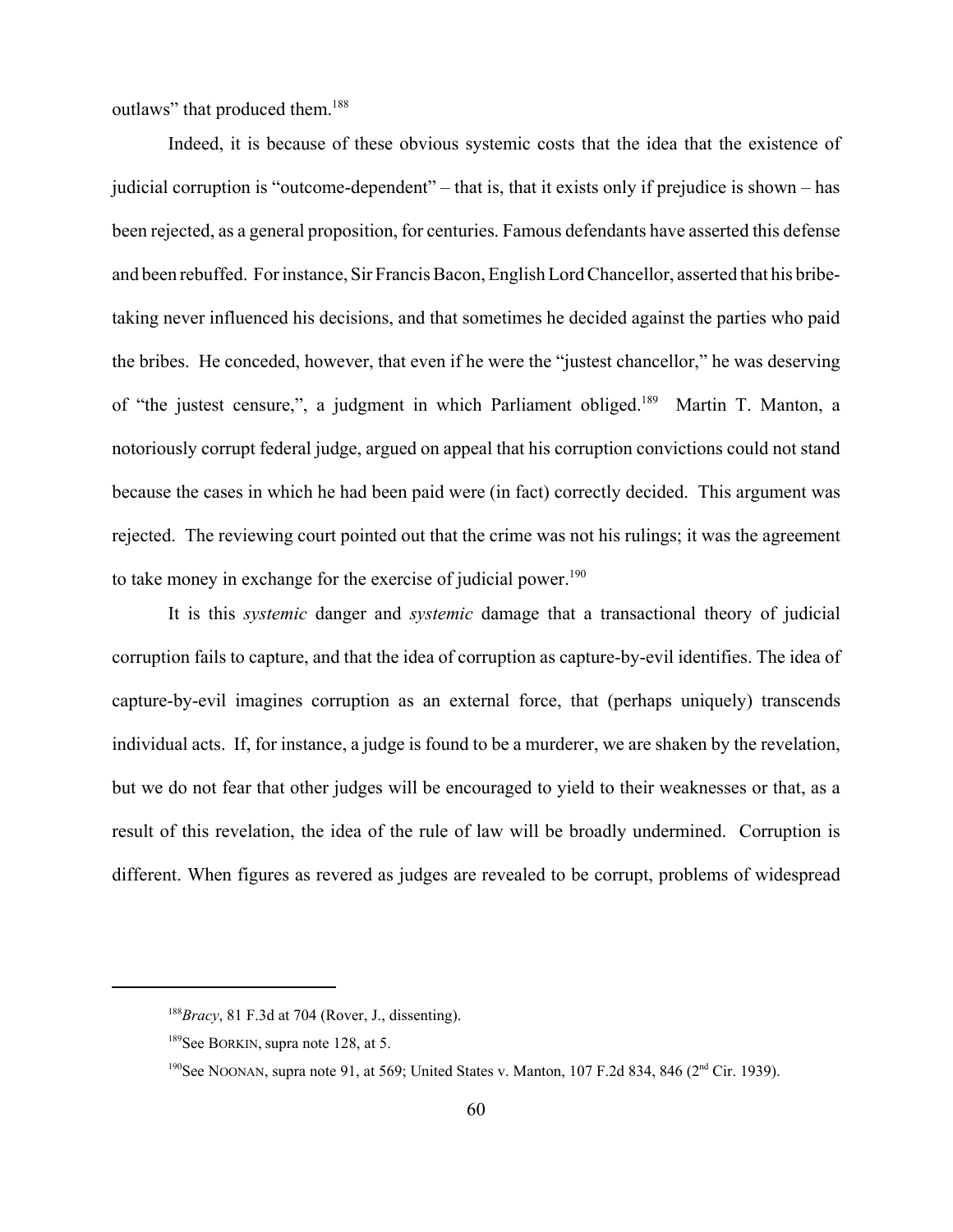decadence are suggested to the public.<sup>191</sup> The existence of corruption impairs social and political stability, and general faith in the rule of law. Judicial corruption is a "cancer" or "virus" or "disease" because of the broad dangers that it presents to the rule of law and to the maintenance of government institutions.

Thus, our choices are difficult. If we allow corruption as capture-by-evil to influence the identification, prosecution, and punishment of judicial corruption, we may well run afoul of the rule of law and its requirements of standards, proof, and transaction-oriented (rather than status) offenses. If, however, we refuse to acknowledge the broader concerns that this idea of corruption captures, we ignore, at our peril, the clear systemic costs and dangers that corruption presents.

#### **B. Campaign Finance Reform**

The Federal Election Campaign Act, enacted in 1971 and extensively amended in 1974,<sup>192</sup> was the first comprehensive attempt by Congress to regulate the financing of congressional and presidential campaigns.193 Its primary thrust was to implement campaign finance reform through the regulation of political campaign contributions and expenditures. It also provided a system for public funding of Presidential campaign activities, and established the Federal Election Commission to administer and enforce the legislation.

Less than two years after its enactment, the Supreme Considered the constitutionality of the

<sup>&</sup>lt;sup>191</sup>"A bribed judge not only sacrifices his own morality but poisons the well of justice itself ...". BORKIN, supra note 128, at 17. Early English law regarded bribery of a judge as among the most heinous of crimes, and punished it as high treason. Id. See also Bayley, supra note 15, at 527 and Gunnar Myrdal, *Corruption as a Hindrance to Modernization in South Asia, in POLITICAL CORRUPTION: READINGS IN COMPARATIVE ANALYSIS, supra note 15, at 231-*32 (discussing the distortionate, damaging, and contagious effects of the corruption of top public officials).

<sup>&</sup>lt;sup>192</sup>Federal Election Campaign Act of 1971 (FECA), Pub. L. No. 92-225, 86 Stat. 3 (1972) (codified as amended at 2 U.S.C. §§ 431-55 and 18 U.S.C. §§591-610 (2000)).

<sup>&</sup>lt;sup>193</sup>For a history of prior legislation, see FRANK J. SORAUF, INSIDE CAMPAIGN FINANCE 1-8 (1992).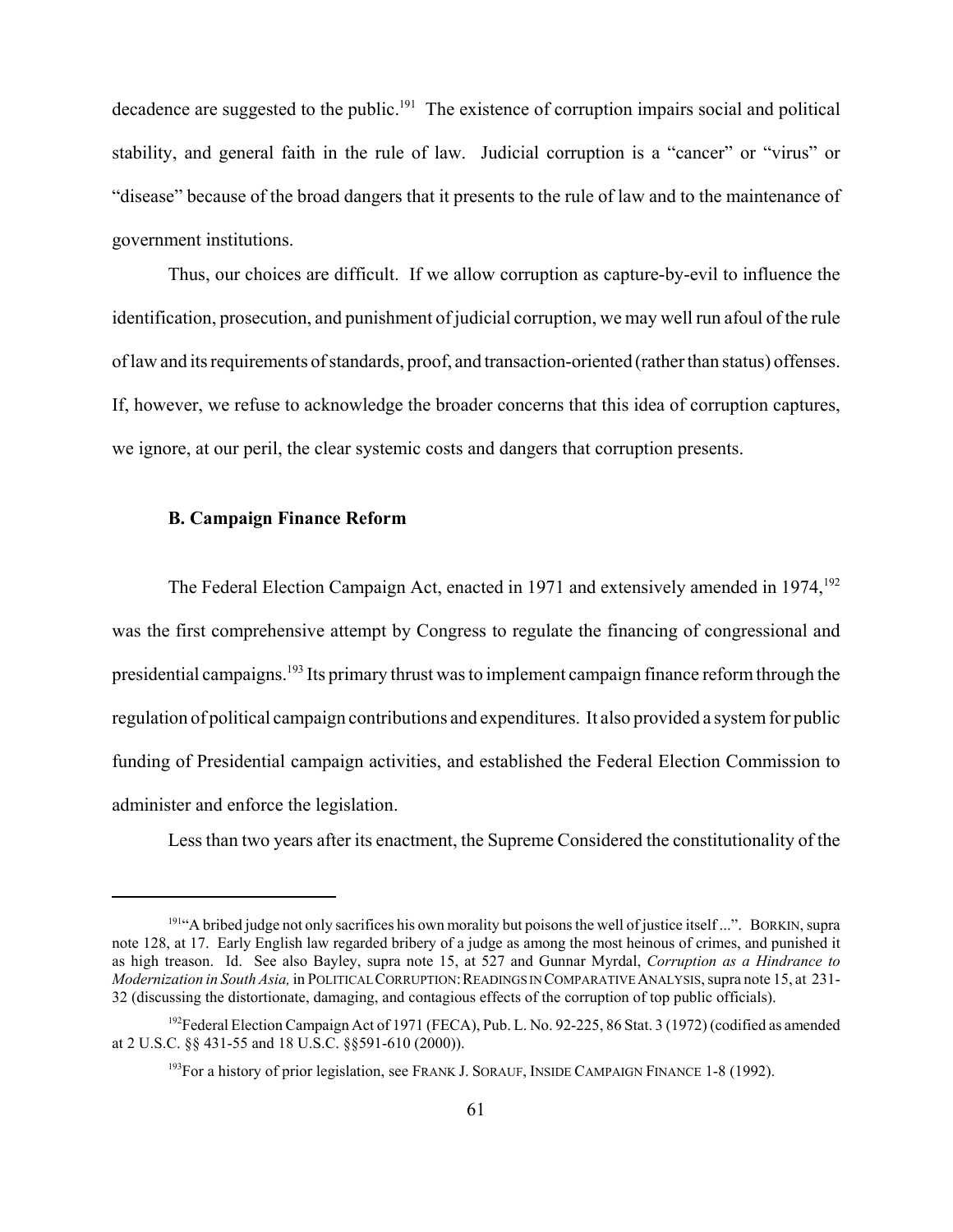Act in the watershed case of *Buckley v. Valeo*.<sup>194</sup> The results were mixed. All expenditure limits, except those by political parties, were struck down on First Amendment grounds.<sup>195</sup> On the other hand, contribution limits, disclosure requirements, record keeping requirements, and public financing provisions were upheld.196 In upholding these provisions, the Court established the prevention of the "actuality and appearance of corruption"197 as the critical government interest in this field.

What the *Buckley* majority believed the "actuality and appearance of corruption" to involve is the subject of some elaboration in the opinion. First, the Court cited actual quid-pro-quo arrangements: "[t]o the extent that large contributions are given to secure a political quid pro quo from current and potential officeholders, the integrity of our system of representative government is undermined."198 Although the incidence of such arrangements was difficult to know, "the deeply disturbing examples surfacing after the 1972 election demonstrate that the problem is not an illusory one."199 In addition, and "[o]f almost equal concern, was "the impact of the appearance of corruption stemming from public awareness of the opportunities for abuse inherent in a regime of large individual financial contributions."200 Quoting an earlier case, the Court stated that "Congress could legitimately conclude that the avoidance of the appearance of improper influence 'is also critical ... if confidence in the system of representative Government is not to be eroded ... ."201

195Id. at 39-59.

 $197$ Id. at 26.

 $199$ Id. at 27.

 $200$ Id.

<sup>&</sup>lt;sup>194</sup>424 U.S. 1 (1976).

<sup>&</sup>lt;sup>196</sup>Id. at 23-38.

 $198$ Id. at 26-7.

<sup>&</sup>lt;sup>201</sup>Id. (quoting United States Civil Service Comm'n v. Nat'l Ass'n of Letter Carriers, 413 U.S. 548, 565 (1973).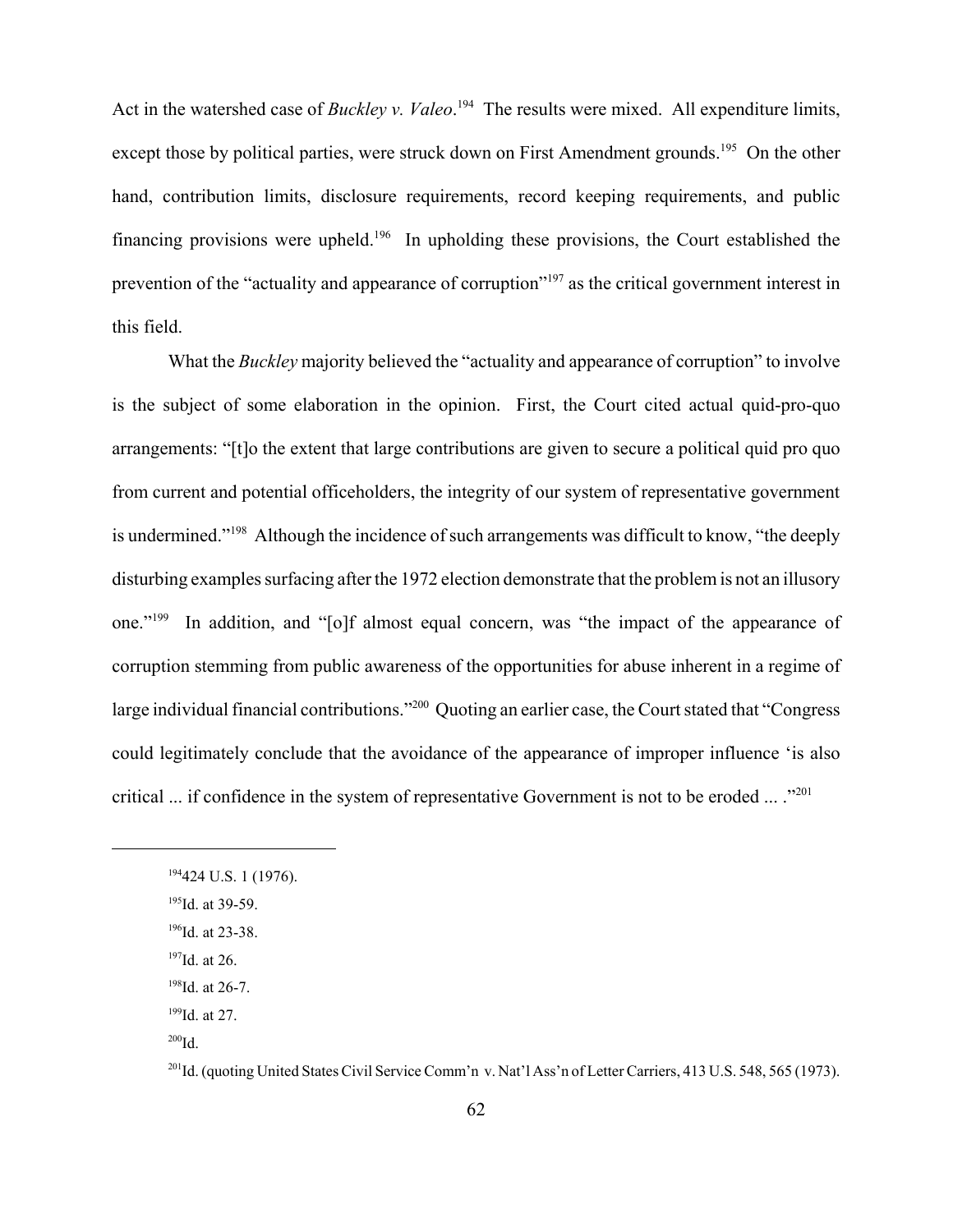Thus, that the "actuality and appearance of corruption" encompassed more than the criminal giving and taking of bribes was clear.<sup>202</sup> However, a vast range of conduct and potential governmental interests stretched beyond this point. Did the "appearance of corruption," for instance, target only those situations where there was a danger of quid-pro-quo arrangements? Or did this include broader concerns about influence and the power of money in political campaigns?

Through the next two decades, the Court followed a generally expansive path in the understanding of corruption and public interests in this context. For instance, in *Austin v. Michigan* Chamber of Commerce,<sup>203</sup> the Court upheld state limitations on "independent" corporate campaign expenditures (i.e., those not controlled by or coordinated with a candidate) on the ground that "corporate dominance" of the political process would introduce a "different type of corruption ...: the corrosive and distorting effects of immense aggregations of wealth that are accumulated with the help of the corporate form."204 In *Federal Election Commission v. Colorado Republican Federal* Campaign Committee,<sup>205</sup> the Court upheld limits on spending by political parties when that spending was coordinated with a candidate's campaign. Although the idea of quid-pro-quo relationships between parties and their own candidates is illogical, the Court reasoned that political parties could be used by donors to circumvent contribution limits and as conduits for contributions that were intended to foster a sense of obligation. Abuses of both kinds, the Court reasoned, would "exacerbate the threat of corruption and apparent corruption" that contribution limits were intended to prevent.<sup>206</sup>

<sup>202</sup>*See* id. at 27-28.

<sup>203494</sup> U.S. 652 (1990).

 $204$ Id. at 659, 660.

<sup>205533</sup> U.S. 431 (2001).

 $206$ Id. at 453.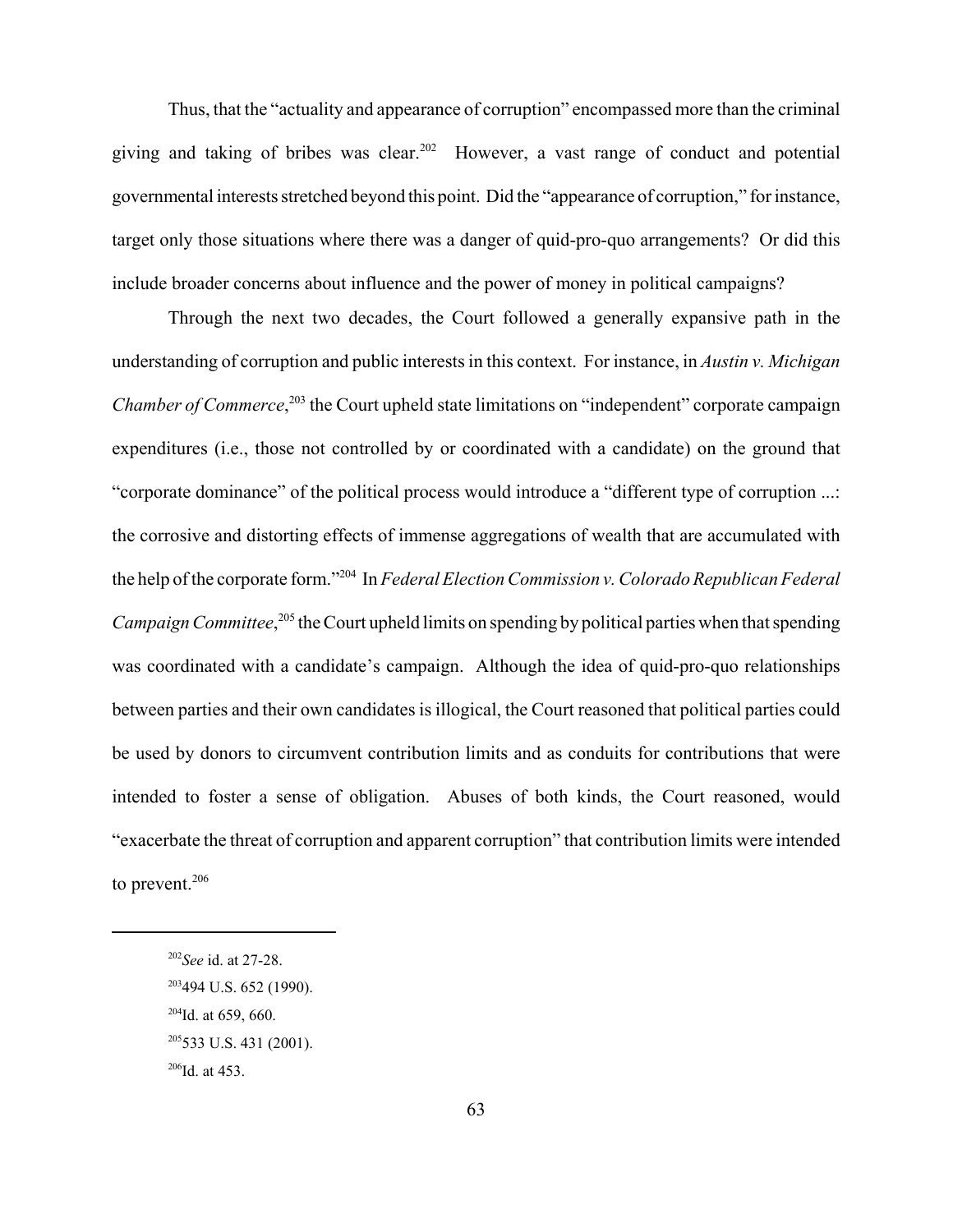In *McConnell v. Federal Election Commission*, 207 the Court's latest and most comprehensive opinion on the subject, this trend toward broad understandings of corruption and legitimate government interests in the campaign-finance context continued. At issue in *McConnell* was the Bipartisan Campaign Reform Act of  $2002$ ,  $208$  which targeted the "soft money loophole" – money as yet unregulated by the FECA – and issue advertising intended to influence federal elections. In upholding the BCRA's central provisions, the Court emphasized the dangers presented by "great aggregations of wealth<sup>"209</sup> and by "big money campaign contributions.<sup>"210</sup> Corruption caused by money in politics, in the Court's view, takes several forms. First, there is the danger of cash-forvotes, or express or implied quid-pro-quo agreements.<sup>211</sup> In addition, there is the problem of "politicians too compliant with the wishes of large contributors" – in other words, the general problem of obligation or undue influence on an officeholder's judgment.<sup>212</sup> Finally, there is the more diffuse but important danger that public confidence in the electoral process will be eroded. If common citizens believe (rightly or wrongly) that government policies are simply bought and sold, individuals will feel no responsibility for the successful functioning of government.<sup>213</sup>

Thus, from these cases, the following understanding of corruption in campaign finance can be distilled:

 $^{211}$ Id. at 143.

212Id. (internal quotation marks omitted).

<sup>213</sup>Id. at 143-44. See also Nixon v. Shrink Mo. Gov't PAC, 528 U.S. 377, 390 (2000) (the perception that "large donors call the tune" might "jeopardize the willingness of voters to take part in democratic governance").

 $207$  540 U.S. 93 (2003).

<sup>208</sup>Bipartisan Campaign Reform Act of 2002 (BCRA), Pub. L. No. 107-155, 116 Stat. 81 (codified in scattered sections of 2, 18, 28, 36, 47 U.S.C.).

<sup>209</sup>*McConnell*, 540 U.S. at 115 (internal quotation marks omitted).

<sup>210</sup>Id. (internal quotation marks omitted).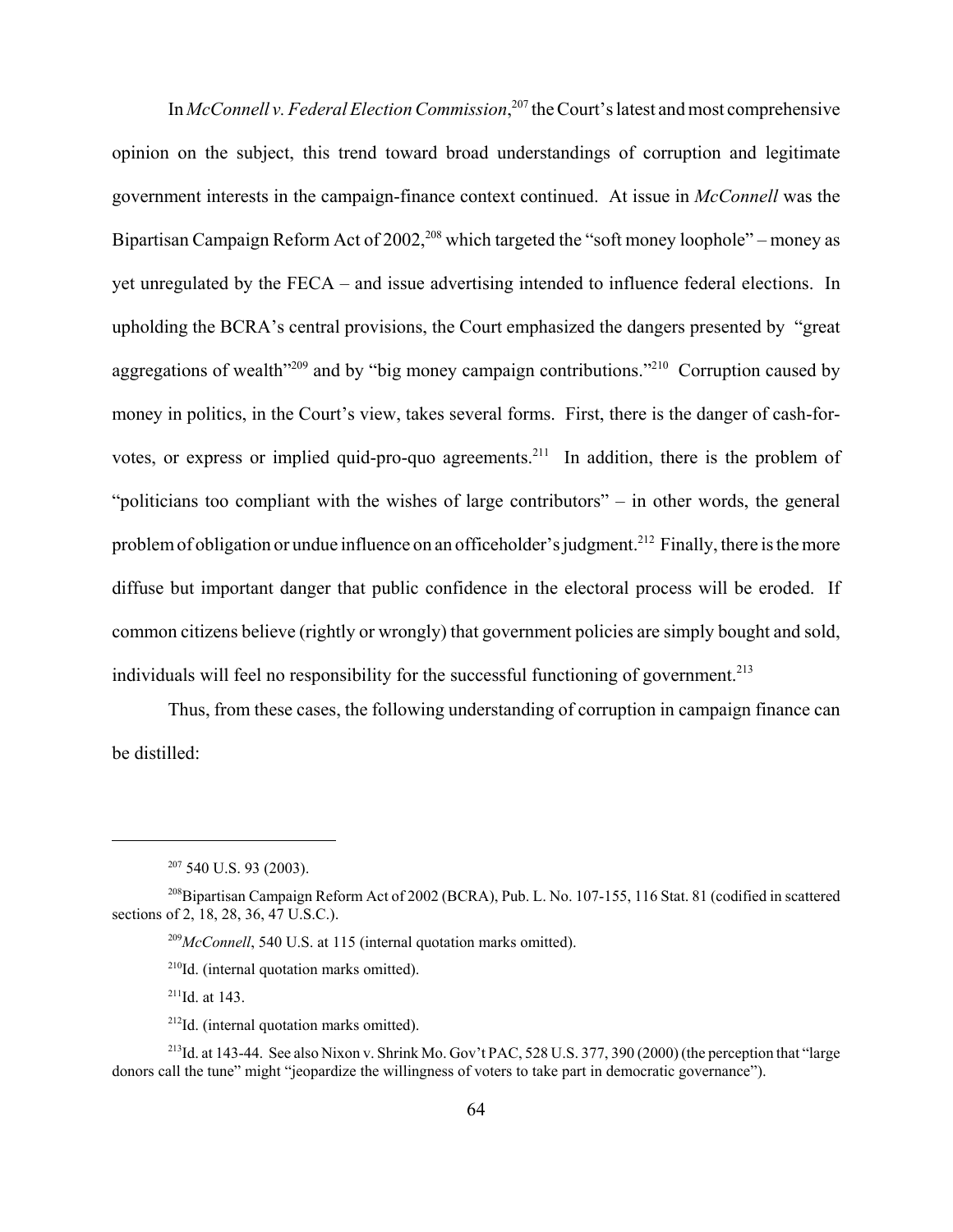- Corruption includes proof of *actual quid pro quo agreements*, and situations with a *demonstrable danger of quid pro quo arrangements*, between contributors and candidates.
- Corruption involves situations that fall short of a quid pro quo, but that nonetheless foster a *sense of obligation* on the part of officeholders to contributors, or otherwise involve *undue influence.*
- Corruption involves the *distortion of the political process* through concentrated wealth, e.g., through the spending of corporate money in political campaigns.
- Corruption includes the *impression of control* of the political process by big donors, with resultant cynicism and alienation of the populace.

With the exception of corruption of the first type, all of these understandings go far beyond the transactional or quid-pro-quo model of corruption in politics. We are not concerned, here, with simply the existence of quid-pro-quo arrangements, or even the danger of quid-pro-quo arrangements; we are concerned with far broader political and popular influences, appearances, and effects that money in politics engenders.

*Buckley* and its progeny have been criticized on many grounds.<sup>214</sup> Of particular interest to us are those criticisms that focus on the idea of corruption that these cases employ.<sup>215</sup> For instance, in a very recent and interesting article, Nathaniel Persily and Kelli Lammie criticize the Supreme

<sup>214</sup>See, e.g., Kathleen M. Sullivan, *Political Money and Freedom of Speech*, 30 U.C. DAVIS L. REV.663, 687 (1997) (arguing that limits on campaign contributions "are in deeper tension with current First Amendment conceptions than is often supposed"); Vincent Blasi, *Free Speech and the Widening Gyre of Fund-raising: Why Campaign Spending Limits May Not violate the First Amendment After All*, 94 COLUM. L. REV.1281, 1283 (1994) (arguing that *Buckley's* upholding of contribution limits, and invalidation of spending limits, forces candidates to spend an inordinate amount of time on fundraising, which undermines representative government); Samuel Issacharoff & Pamela S. Karlan, *The Hydraulics of Campaign Finance Reform*, 77 TEX. L. REV. 1705, 1714 (1999) (arguing that reforms will have the perverse effect of channeling money away from potentially mediating institutional buffers, such as candidates and political parties, and into the coffers of more extreme issue advocacy groups); SORAUF, supra note 193(arguing that fears about the influence of money in politics is greatly exaggerated); Bradley A. Smith, *Faulty Assumptions and Undemocratic Consequences of Campaign Finance Reform*, 105 YALE L. J. 1049, 1072-75 (1996) (limitations on campaign contributions reinforce the status quo by hindering the ability of challengers to compete with incumbents on equal terms).

<sup>&</sup>lt;sup>215</sup>Some analysts have heartily embraced campaign corruption as capture-by-evil with capture images of their own. See, e.g., AMITAI ETZIONI, CAPITAL CORRUPTION: THE NEW ATTACK ON AMERICAN DEMOCRACY xi (1988) ("Washington is corrupt to the core.").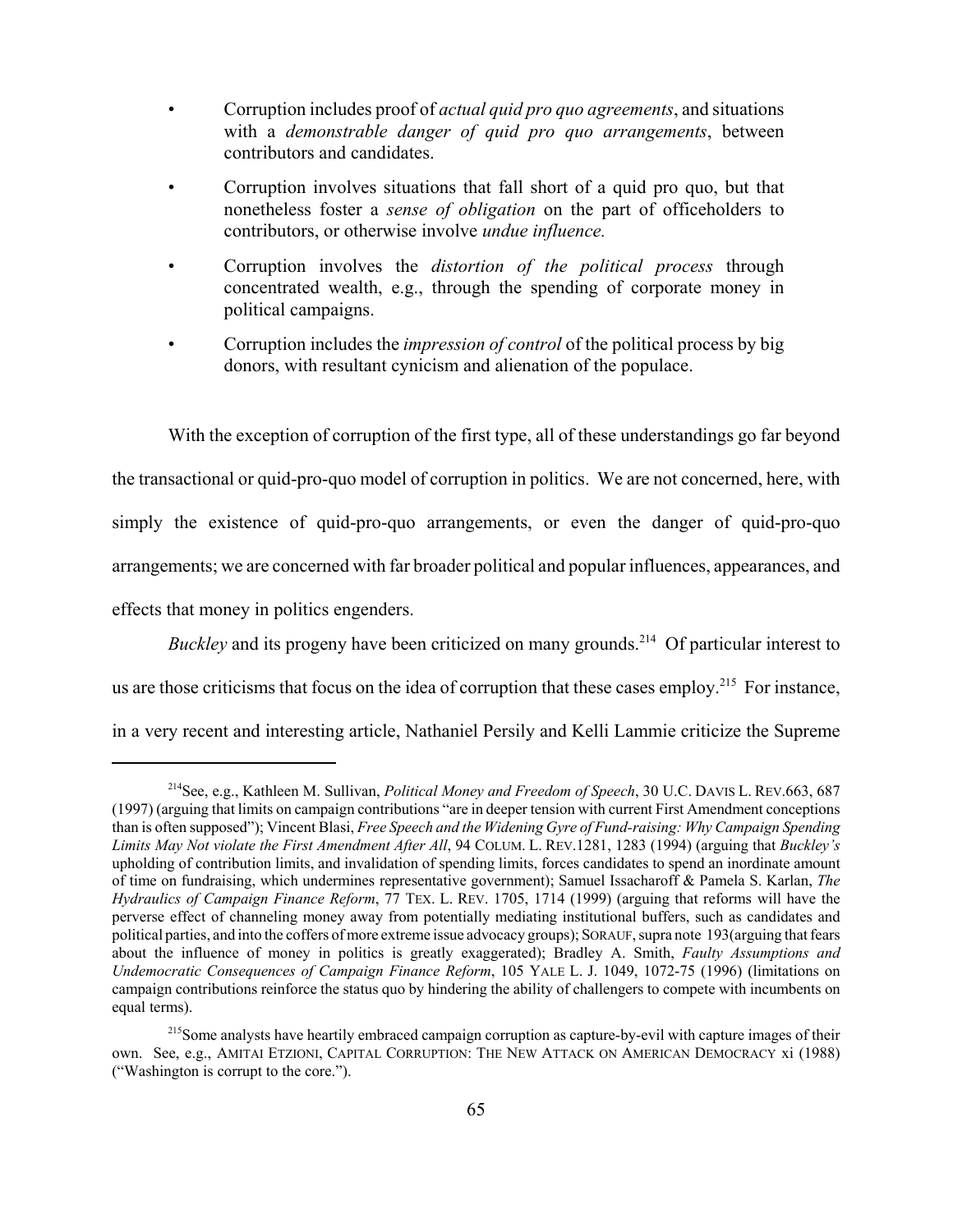Court's failure to insist on a showing of "actual corruption," or that "campaign contributions have actually influenced" a legislator's conduct.<sup>216</sup> They are incredulous that "the mere appearance of a problem" is cited, in these cases, to justify infringement of First Amendment values.<sup>217</sup> In no other area of First Amendment jurisprudence are compelling state interests leaning upon such a slender reed.218 In fact, they speculate, "the Court's invocation of this novel state interest has less to do with the importance of removing unsavory appearances and more to do with the difficulty of proving actual corruption."<sup>219</sup> In their view, reliance on more intangible interests is simply a "fallback ... interest in the likely event that one cannot make the difficult showing" of actual influence on a legislator's conduct.<sup>220</sup> This fallback interest is, in fact, "conjectural" at best and "irrational" or "vacuous" at worst. $221$ 

Whether the prevention of corruption (as conceived by the Court) is ultimately worth the First Amendment candle is beyond the scope of our inquiry. However, a vital part of that question is whether corruption, as conceived by the Court, has any real practical or intellectual legitimacy. To put it bluntly: does the idea of corruption, as expressed by the Court, serve any distinctly identifiable government interest in the campaign finance context? Or is it simply a poor substitute

 $219$ Id. at 121.

 $220$ Id.

<sup>216</sup>Nathaniel Persily and Kelli Lammie, *Perceptions of Corruption and Campaign Finance: When Public Opinion Determines Constitutonal Law*, 153 U. PENN. L. REV. 119, 121 (2004).

<sup>217</sup>Id. at 120.

<sup>&</sup>lt;sup>218</sup>See id. at 124 ("[T]he state has compelling interest only in addressing problems that are both real and significant.").

<sup>&</sup>lt;sup>221</sup>Id. at 124, 129. For similar criticisms, see, e.g., Smith, supra note 214, at 1067 n. 113 ("[T]he 'appearance of corruption' rationale is both unnecessary and dangerous. If the campaign finance system leads to actual corruption, then that may be a constitutionally sufficient justification for the state to infringe on free speech rights, in which case the 'appearance of corruption' is superfluous. If the campaign system does not lead to actual corruption, then it seems very dangerous to suggest that the mistaken view of some could justify restricting the First Amendment liberties of others."); D. Bruce LaPierre, *Campaign Contribution Limits: Pandering to Public Fears About "Big Money" and Protecting Incumbents*, 52 ADMIN. L. REV. 687, 688-90, 713-14 (2000) (the "appearance of corruption" is a "speculative," "amorphous," and "dangerous" standard for regulating political speech).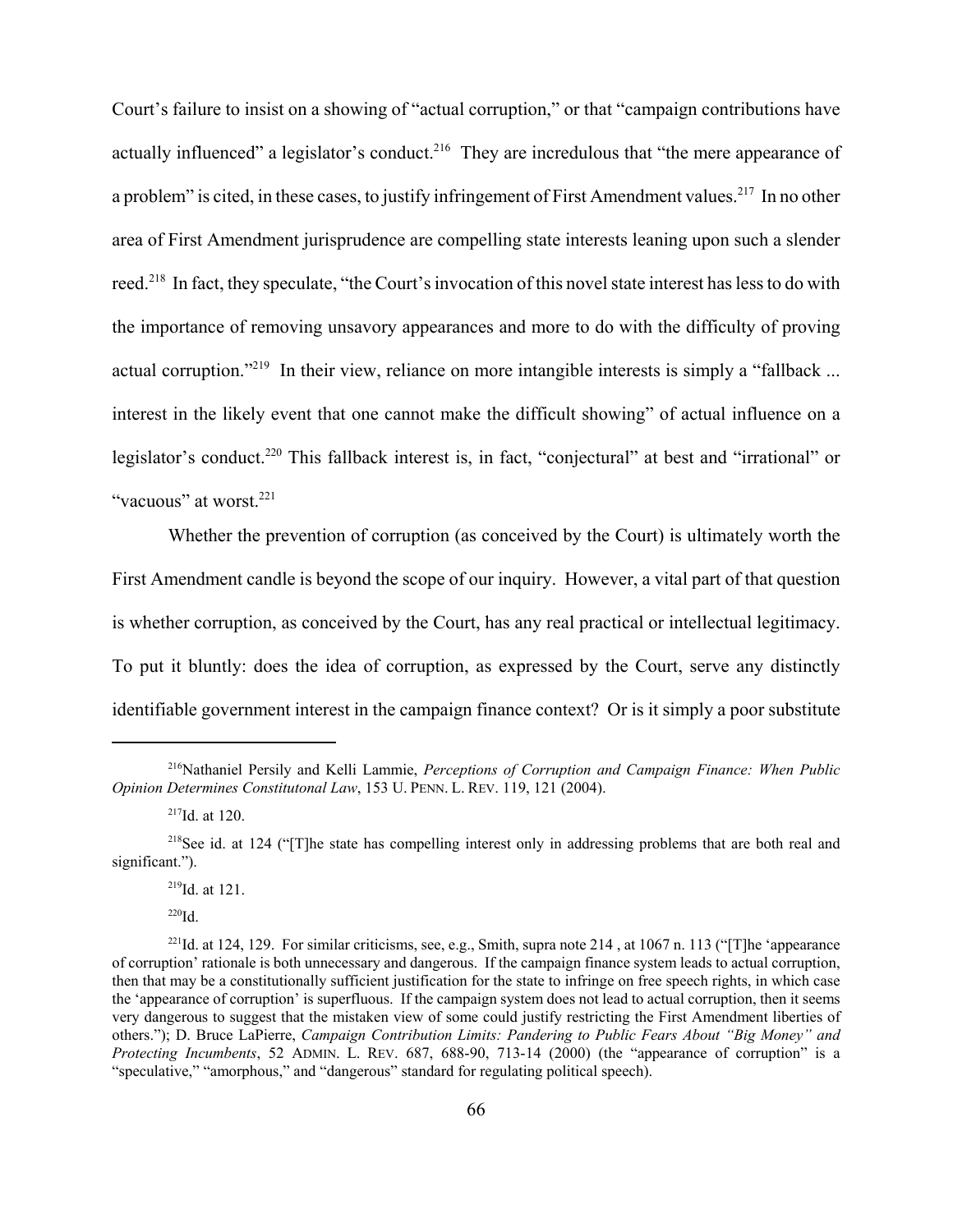for "actual," quid-pro-quo corruption?

The understanding of corruption that the Court employs (and that critics attack) is, in fact, an incarnation of the idea of corruption as capture-by-evil. In the Court's view, in the campaign finance context we are concerned with the existence of an external, explicit, "moral" bad (the influence of money), which may distort the political process, and to whose temptations candidates and officeholders may succumb. This is a species of capture-by-evil, on both an individual and systemic basis. Indeed, when discussing the dangers presented by money in politics, the Court has explicitly relied on images and ideas of this conception of corruption. For instance, corruption – in the form of large campaign contributions – is a "pernicious influence" that "insinuate[s] itself" into the political process.<sup>222</sup> It is "corrosive and distorting."<sup>223</sup> It is a "constantly growing evil" which has shaken the confidence of the people in government.<sup>224</sup> It needs to be "purge[d]" from national politics.225

The key to the critics' position is this: that corruption consists of campaign contributions that have actually influenced a legislator's conduct.<sup>226</sup> If we posit that "actual" corruption is the existence of successful quid-pro-quo transactions, then the conclusion that anything "less" than this

<sup>222</sup>*McConnell*, 540 U.S. at 117, 164.

<sup>223</sup>Austin v. Mich. Chamber of Commerce, 494 U.S. 652, 659-60 (1990).

<sup>&</sup>lt;sup>224</sup>McConnell, 540 U.S. at 115. See also id. at 116 (money in politics is "one of the great political evils of [our] time") (internal quotation marks omitted)

<sup>&</sup>lt;sup>225</sup>Id. at 115. See also id. at 354 (Rehnquist, J., dissenting in part) (discussing whether federal candidates or officeholders "are corrupted or would appear corrupted" by contributions); Nat'l Bank of Boston v. Bellotti, 435 U.S. 765, 788 n. 26 (1978) (discussing the "corruption of elected representatives" through the creation of political debts); *Buckley*, 424 U.S. at 259 (White, J., concurring in part and dissenting in part) (discussing corruption's "mortal danger", against which effective steps must be taken). Work by academic commentators in this field utilize these images as well. See, e.g., DENNIS F. THOMPSON, ETHICS IN CONGRESS: FROM INDIVIDUAL TO INSTITUTIONAL CORRUPTION 28 (1995) (private interests that attempt to achieve political influence through campaign contributions are "agents of corruption"); Issacharoff & Karlan, supra note 214, at 1734 (reforms in the campaign finance area should be aimed at "the worst pathologies").

<sup>&</sup>lt;sup>226</sup>See, e.g., Persily & Lammie, supra note 216, at 135-36. In their requirement that "campaign finance" contributions affect policy outcomes," id. at 135, Persily and Lammie in fact go beyond the general requirements for quid-pro-quo corruption, which do not require proof of a different outcome. See text at notes 189-190, supra.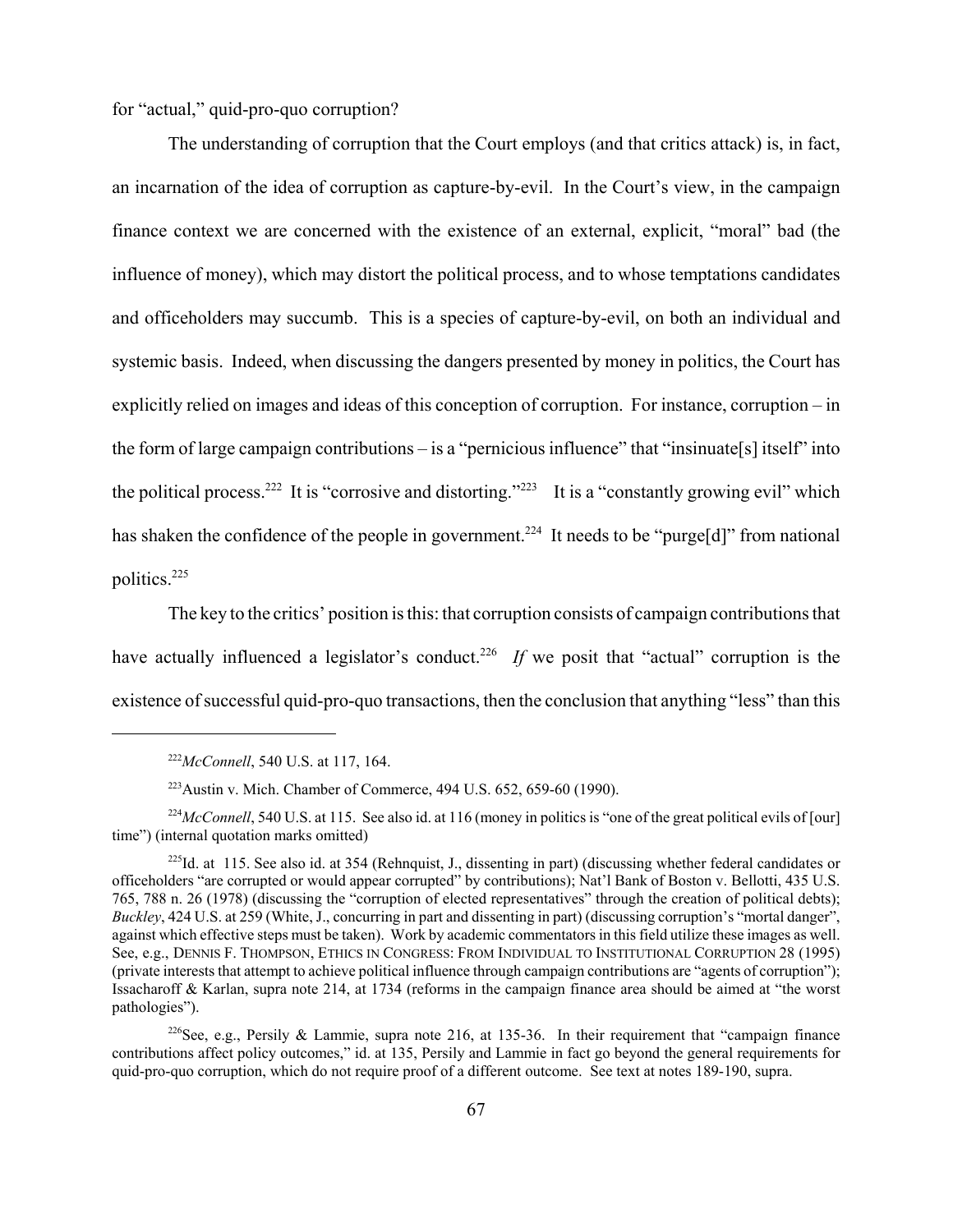is simply a poor substitute inexorably follows. However, this does not answer the primary question, which is this: are there broader government interests – perhaps even *more critical* government interests – that corruption as capture-by-evil, in this context, identifies?

In fact, we are concerned, in this area, not only with *particular* acts or *particular* votes, but with *broad*, *institutional* dangers. To put it simply, the existence and effects of corruption in the world of politics and campaign finance are far larger than quid-pro-quo transactions. We cannot, by focusing on the presence or absence of specific bribes, capture the broader institutional concerns of public trust in government. We are concerned not only with the possible quid-pro-quo transaction, but also with the cynicism and lack of trust in government – the suspicion that public policies and public offices are "bought and sold"<sup>227</sup> – that free-wheeling spending by powerful interests in the campaign arena creates.

Indeed, of all government interests in this context, the maintenance of popular belief in the legitimacy of the political system is by far the most critical. Studies have overwhelmingly found that examples of quid-pro-quo corruption and (more importantly for our purposes) *the perception of a culture* of quid-pro-quo corruption destroy government legitimacy. For many years, political scientists have reported the effects of clientelism and cronyism on popular belief in government.<sup>228</sup> It is also well known that "clientelism and related corruption (in the form of vote-buying and bribery) ... increas[e] trust between patron and client, and decreas[e] trust for the political system, which is viewed as being at the service of the highest bidder."<sup>229</sup> More recently, focus has shifted

<sup>227</sup>*Buckley*, 242 U.S. at 265 (White, J., concurring in part and dissenting in part).

<sup>228</sup>See, e.g., EDWARD BANFIELD*,*THE MORAL BASIS OF A BACKWARD SOCIETY (1958); EVA ETZIONO-HALVEY, BUREAUCRACY AND DEMOCRACY (1985); Michal Johnston, *Patrons and Clients, Jobs and Machines*, 73 AMERICAN POL. SCI. REV. 385 (1979).

<sup>229</sup>Mitchell A. Seligson, *The Impact of Corruption on Regime Legitimacy: A Comparative Study of Four Latin American Countries*, 64 J. OF POLITICS 408, 412 (2002).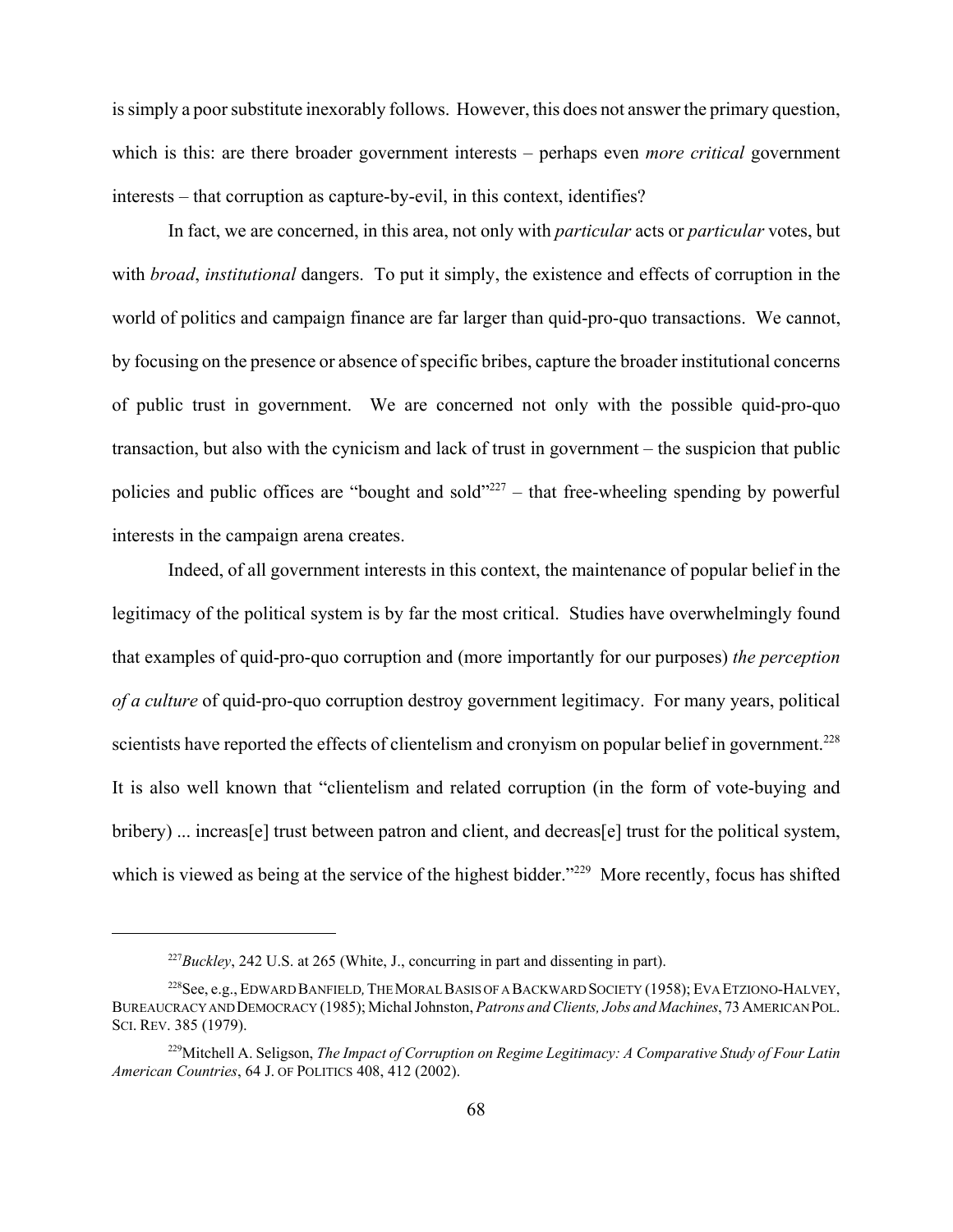to the effects of popular belief in the existence of corruption on belief in government legitimacy. The findings of these studies, which have included analyses of France, Chile, Germany, Italy, Mexico, Nicaragua, El Salvador, Costa Rica, Bolivia, Paraguay, Japan, and the United States, confirm what, perhaps, was obvious: that instances of quid-pro-quo corruption, *and* public belief in the existence of and opportunity for quid-pro-quo corruption, erode the legitimacy of government.<sup>230</sup>

What critics of the Supreme Court's conception of campaign-finance corruption miss is that corrupt transactions are only a small part of the larger problem of *corrupt institutional capture*. Transactional crimes may be the most familiar and obvious example of perversion of the political process; however, their true importance and true danger lie in the larger message that they signal. The larger concern, of which they are a part, is the maintenance of faith in government. Toward that end, government must be empowered – First Amendment concerns aside – to implement prophylactic measures.231

There are obvious problems with the idea of corruption as capture-by-evil in this context, and in the prophylactic measures that it encourages. For instance, all contributions (and acts) by constituents have the potential to influence candidates and officeholders, suggesting (under this theory of corruption) no obvious limiting principle. In addition, the view of favoritism and influence as "evil" may (under particular theories of representative government) itself be flawed, in the belief

<sup>230</sup>See Donatella della Porta, *Social Capital, Beliefs in Government, and Political Corruption*, in DISAFFECTED DEMOCRACIES: WHAT'S TROUBLING THE TRILATERAL COUNTRIES? 202 (Susan J. Pharr & Robert D. Putnam eds., 2000); STEPHEN D.MORRIS,CORRUPTION AND POLITICS IN CONTEMPORARY MEXICO 102-14 (1991); Susan J. Pharr, *Officials' Misconduct and Public Distrust: Japan and the Trilateral Democracies*, in DISAFFECTED DEMOCRACIES: WHAT'S TROUBLING THE TRILATERAL COUNTRIES, supra, at [TK] ; Seligson, supra note 229; BENJAMIN I. PAGE & ROBERT Y. SHAPIRO,THE RATIONAL PUBLIC:FIFTY YEARS OF TRENDS IN AMERICANS'PUBLIC POLICY PREFERENCES 337-38 (1992). Typical is the conclusion of Morris: "Pervasive corruption produces a pernicious 'culture of corruption' among the public that includes widespread distrust and cynicism toward public officials. ... [T]his distrust greatly magnifies the potential loss of legitimacy that [necessary to] sustain the state's organizations." Morris, supra, at 18.

<sup>&</sup>lt;sup>231</sup>Indeed, a prophylactic approach to the corruption of public officials is routine in other settings. See, e.g., 5 U.S.C. §7353(a)(2) (prohibiting gratuities to employees of the executive, legislative, and judicial branches); 18 U.S.C. §209(a) (prohibiting the "supplementation" of an executive branch official's salary); 18 U.S.C. §§ 212-213 (prohibiting any loan or gratuity by a bank employee to a bank examiner).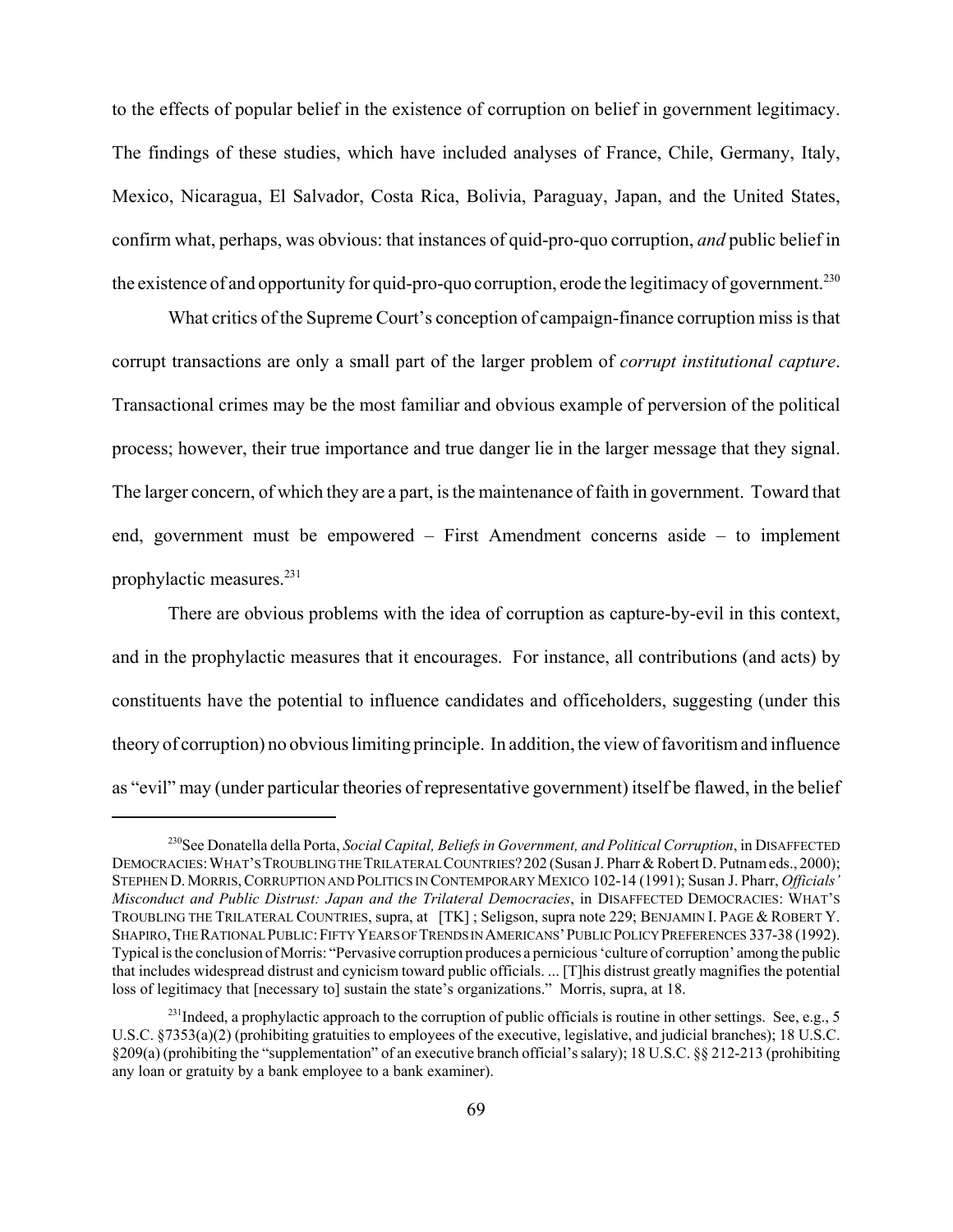that such are legitimate, or impossible to prevent, or  $-$  at the least  $-$  the ordinary grist of politics. However, no matter how we weigh these concerns, the truth remains: that corruption, in this sense, is not simply a stand-in for unprovable transactional crimes. It is its own evil, its own force, its own identification of systemic corrosion. Rather than being seen as "[c]atering to irrational fears."<sup>232</sup> campaign finance reform that recognizes the idea of capture-by-evil might well be seen as an attempt to address this critical interest of government.

### **IV. CONCLUSION**

Efforts by political scientists, economists, legal academics, and others to articulate a "politically neutral, methodologically respectable, operational viable definition"<sup>233</sup> of public corruption have had little success. Shell theories, such as corruption-as-illegality or corruption-asbreach-of-duty, are both radically over- and under-inclusive, and have little true substantive content. Often, corrupt acts will fall into these categories, but it is not the illegality or breach of duty that identifies the corrupt nature of the action. Substantive theories – citing betrayal, secrecy, inequality, subversion of the public interest, and economic concerns – go farther, by identifying elements that are often important characteristics (or consequences) or corrupt acts. However, again, these theories fail to identify the essence of corruption. These characteristics are not, alone or in combination, what comprises the corrupt core.

The idea of corruption that animates public contexts is, instead, a far deeper and more complex idea: it is an explicitly moral notion, invoking notions of "depravity" and "evil", human

<sup>232</sup>See Persily & Lammie, supra note 216, at 124.

 $233$ Euben supra note 96, at 222.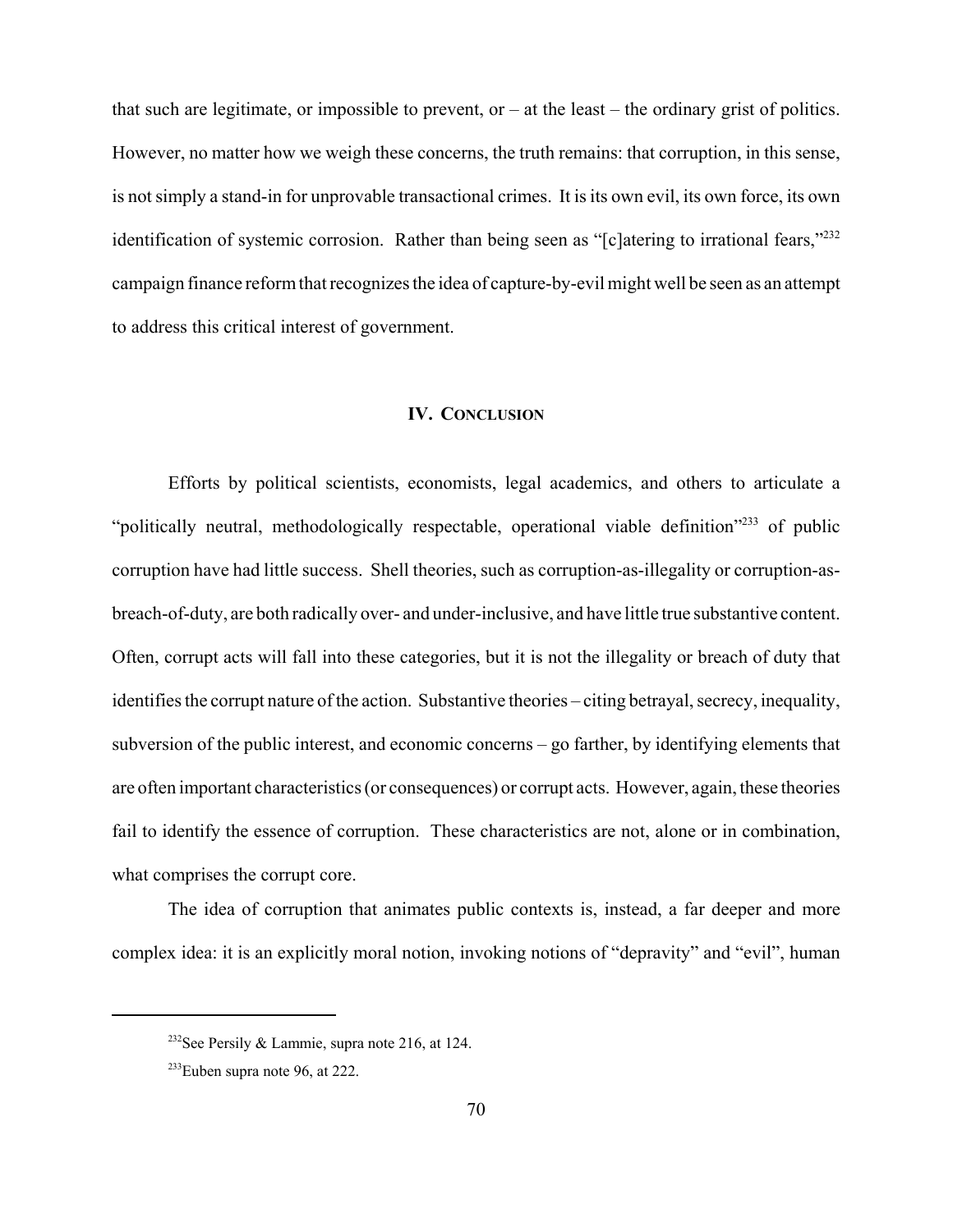frailty and temptation. It is imagined as an external force, which attacks and undermines better human impulses. It is not simply an act, or a series of acts. It is the capture of individuals (and political systems) by corrosive, distorting, and decomposing forces. It is self-involvement, selfindulgence, the loosening and discard of the restraint of social bonds.

Recognition of the idea of corruption as capture-by-evil in the design and enforcement of law carries many obvious dangers. "Capture" and "evil" are hardly justiciable concepts, with known or accepted meanings. Corruption as "capture-by-evil is not descriptive of "acts," but rather of "status" – thus violating one of the most sacred tenets of criminal law. To paraphrase what I have written in another context, we see the corrupt individual "not as a person who has done evil, but as someone who is possessed by evil." We "break the tie of kinship." We "create a chasm between him and ourselves."234

We could, perhaps, try to minimize these problems by using this conception of corruption in those contexts where its usefulness is most apparent and its dangers least. For instance, in the judicial context we could allow its use – overtly or covertly – in cases of judicial removal or the treatment of previously rendered judgments, and prohibit its use in criminal prosecutions or punishments for what are (in fact) individual acts. However, the power of this idea with its deep, intuitive roots will be difficult to contain. It is hard to imagine that if we are free to demonize a judge as "thoroughly steeped in corruption" or "completely decadent to the core" for the purposes of considering the validity of her judgments, we will not consider that depravity when punishing her for that crime.

The costs of the idea of corruption as capture-by-evil, for the rule of law, are real. However,

<sup>234</sup>Laura S. Underkuffler, *Agentic and Conscientic Decisions in Law: Death and Other Cases*, 74 NOTRE DAME L. REV. 1713, 1734 (1999).